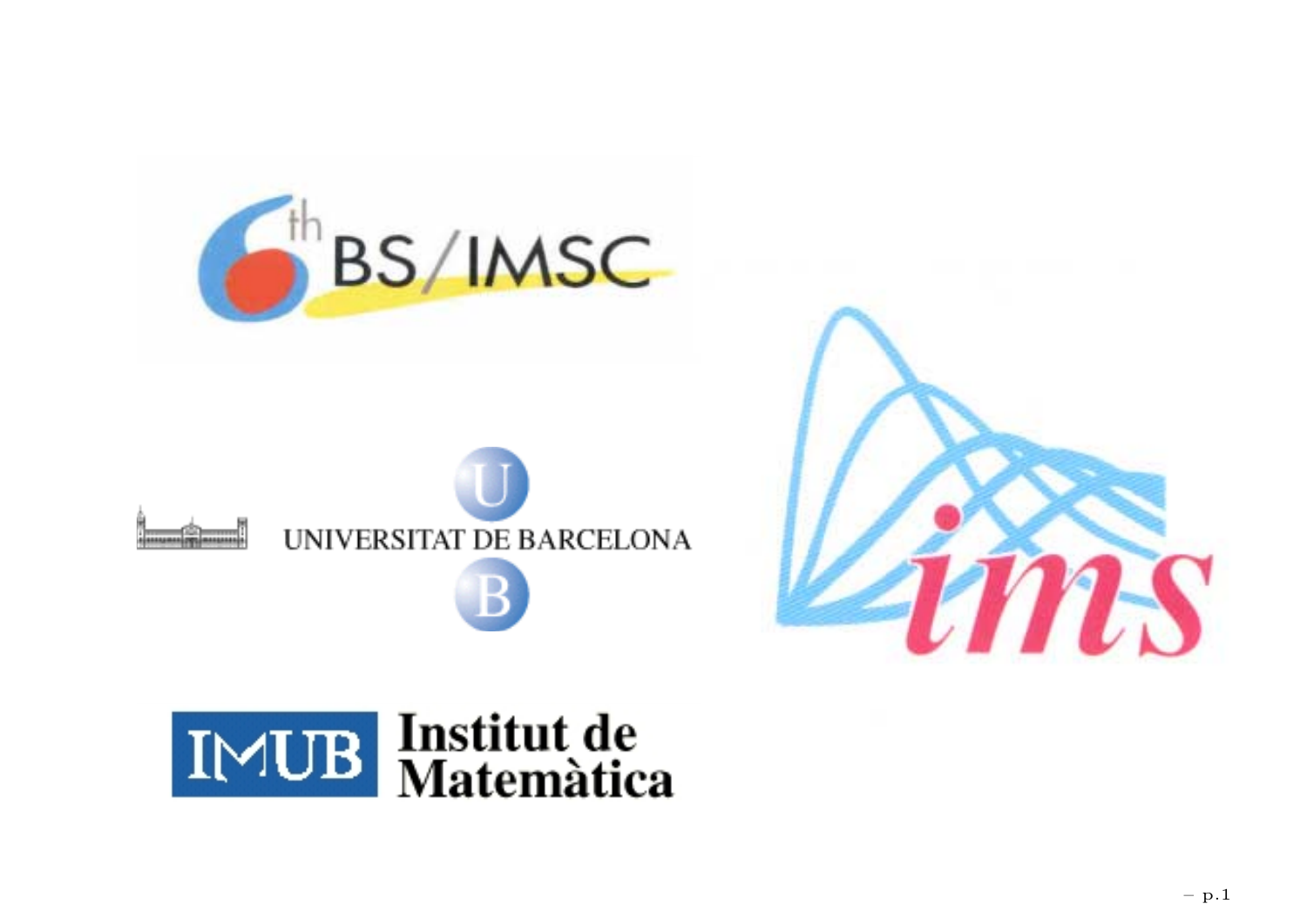# **Thanks**

#### **Collaborators:**

Felix AbramowichYoav Benjamini David DonohoNoureddine El Karoui Peter ForresterGérard Kerkyacharian Debashis Paul Dominique Picard Bernard Silverman

**Presentation help:** B. Narasimhan, N. El Karoui, J-M Corcuera

**Grant Support:** NIH, NSF, ARC (via P. Hall)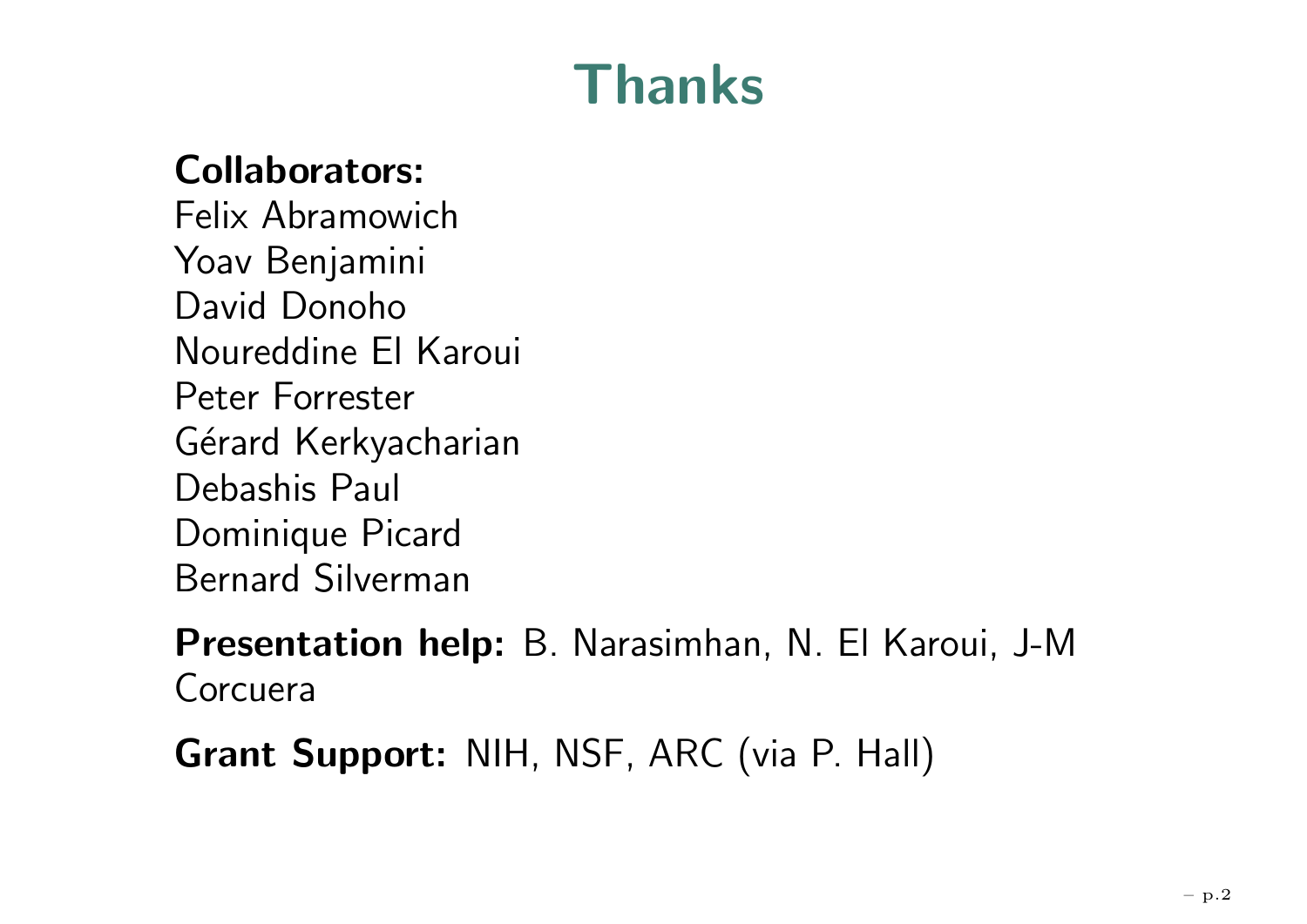#### **Abraham Wald**

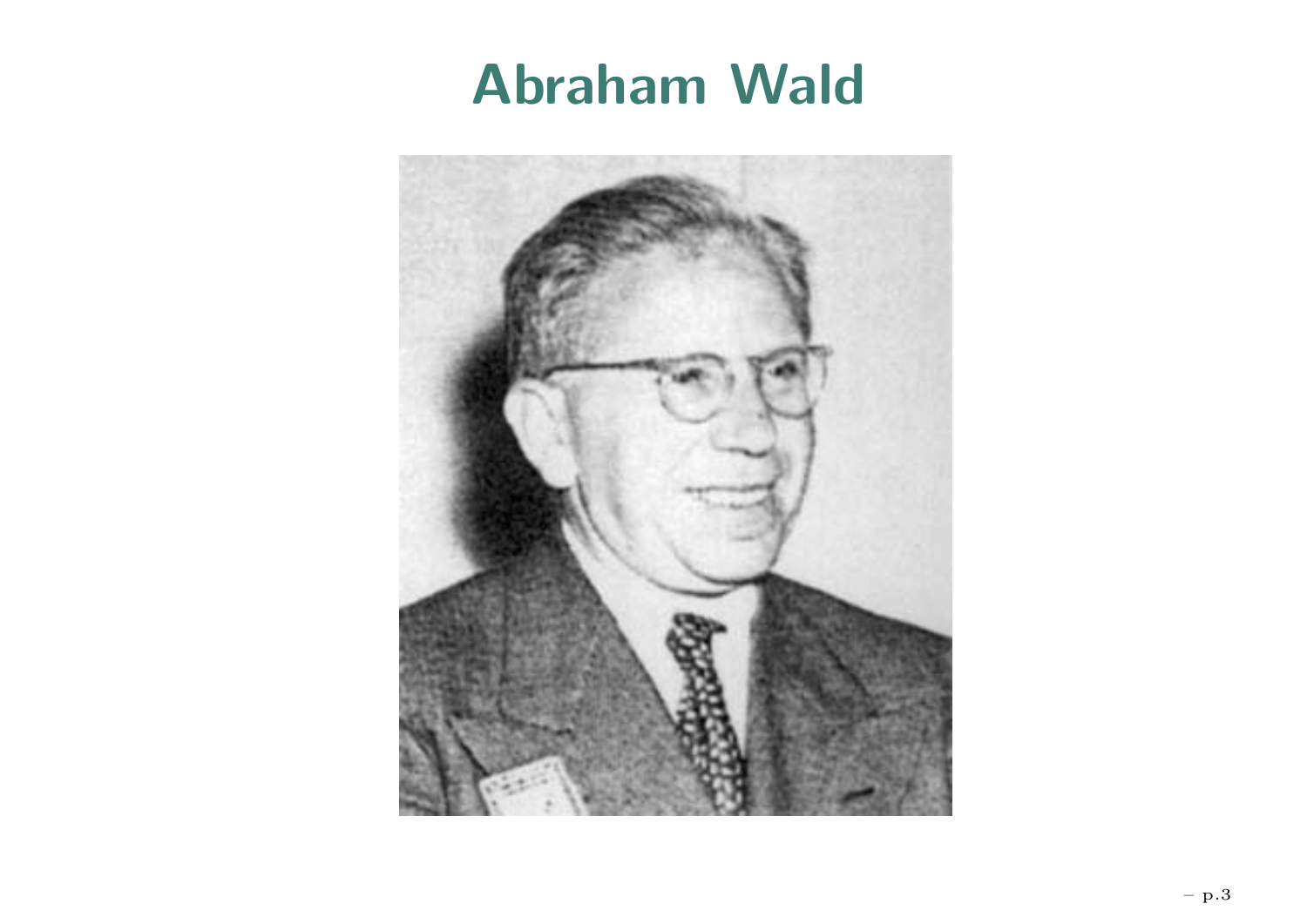# **Three Talks**

#### 1. **Function Estimation & Classical Normal Theory**

 $\bullet~~ X_n \sim N_{p(n)}(\theta_n,I) \qquad p(n) \nearrow \text{with}~~ n \quad (MVN)$ 

#### 2.**The Threshold Selection Problem**

- In (MVN) with, say,  $\hat{\theta}$  $\hat{\theta}_i = X_i I\{|X_i| > \hat{t}\}$
- How to select  $\hat{t}$  $\hat{t} = \hat{t}(X)$  "reliably"?

#### 3. **Large Covariance Matrices**

• 
$$
X_n \sim N_{p(n)}(I \otimes \Sigma_{p(n)})
$$
; especially  $X_n = \begin{bmatrix} Y_n \\ Z_n \end{bmatrix}$ 

- •• spectral properties of  $n^{-1}X_nX_n^T$
- PCA, CCA, MANOVA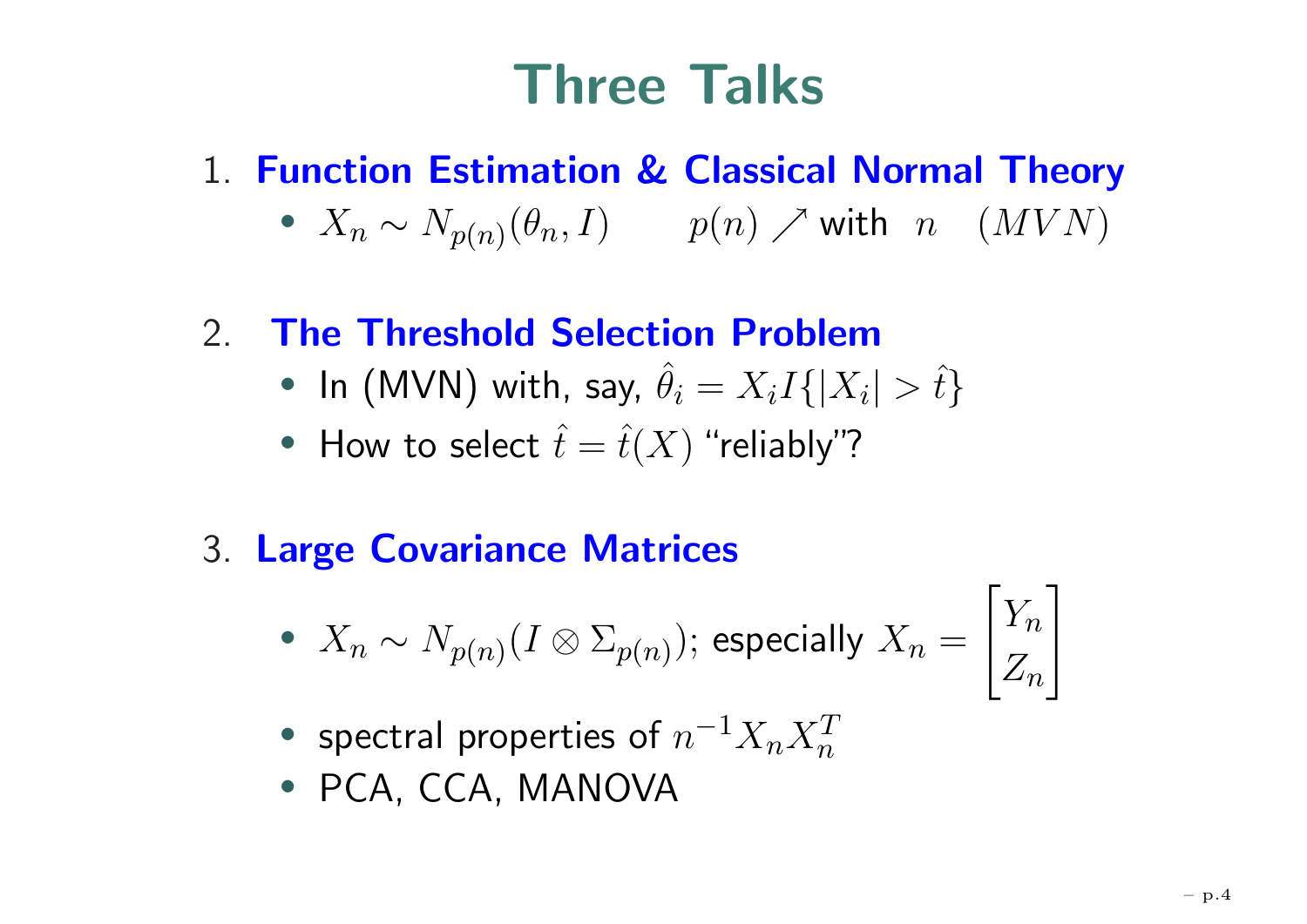#### **Focus on Gaussian Models**

Cue from Wald (1943), Trans. Amer. Math. Soc.

#### 433 TESTS OF STATISTICAL HYPOTHESES 1943]

4. Reduction of the general problem to the case of a multivariate normal distribution. In this section we shall prove two lemmas which will enable us to reduce the general problem of large sample inference to the case where the variates under consideration have a joint normal distribution.

LEMMA 1. For each positive integer n there exists a set-function  $W_n^*(W_n)$ 

-an inspiration for Le Cam's theory of Local Asymptotic Normality (LAN)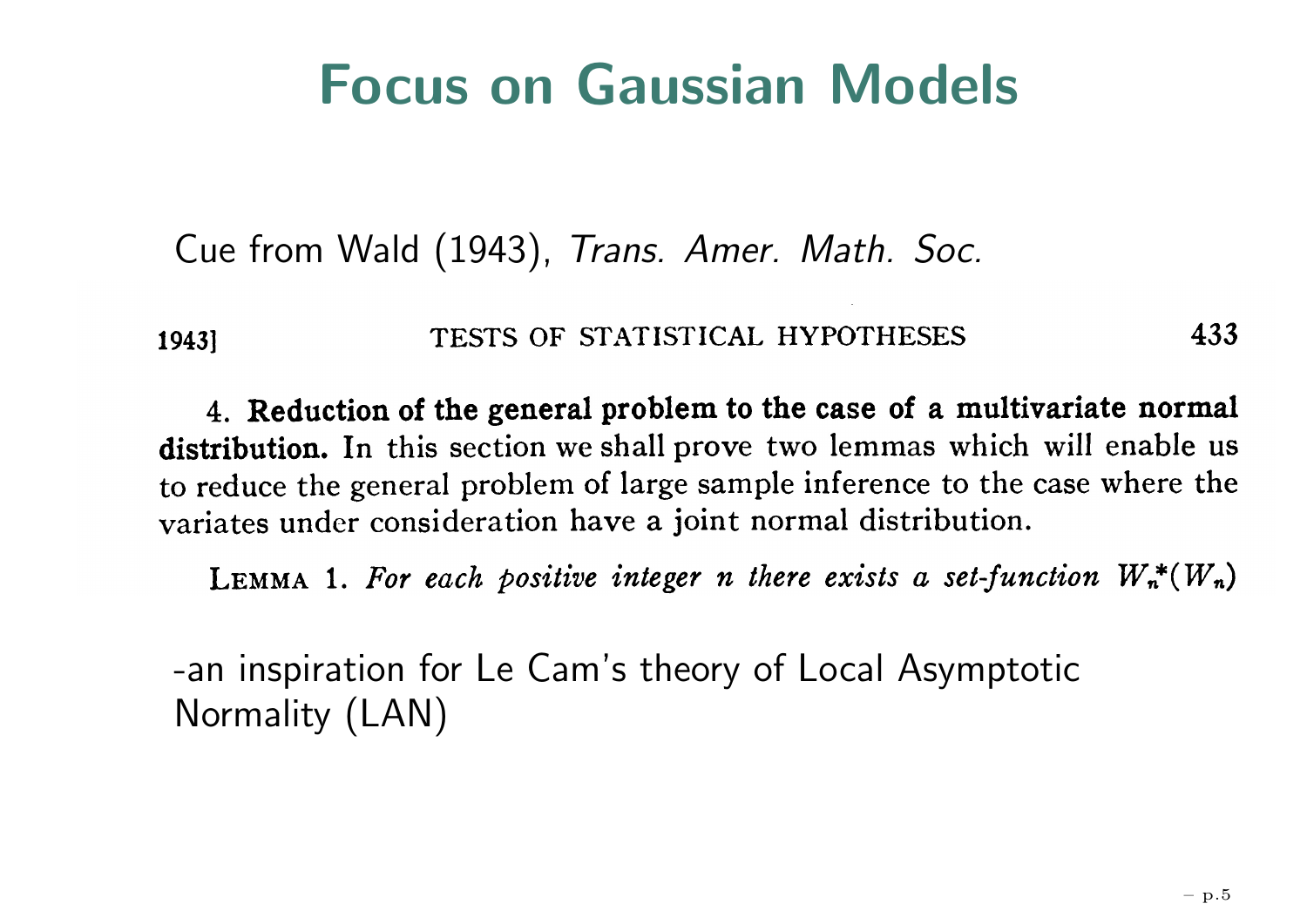# **Focus on Gaussian Models, ctd.**

- $\bullet$  "Growing models":  $p\asymp n$  or  $p\gg n$  is now commonplace (classification, genomics..)
- Reality check:

"But, no real data is Gaussian..."

Yes (in many fields), and yet,

consider the power of fable and fairy tale...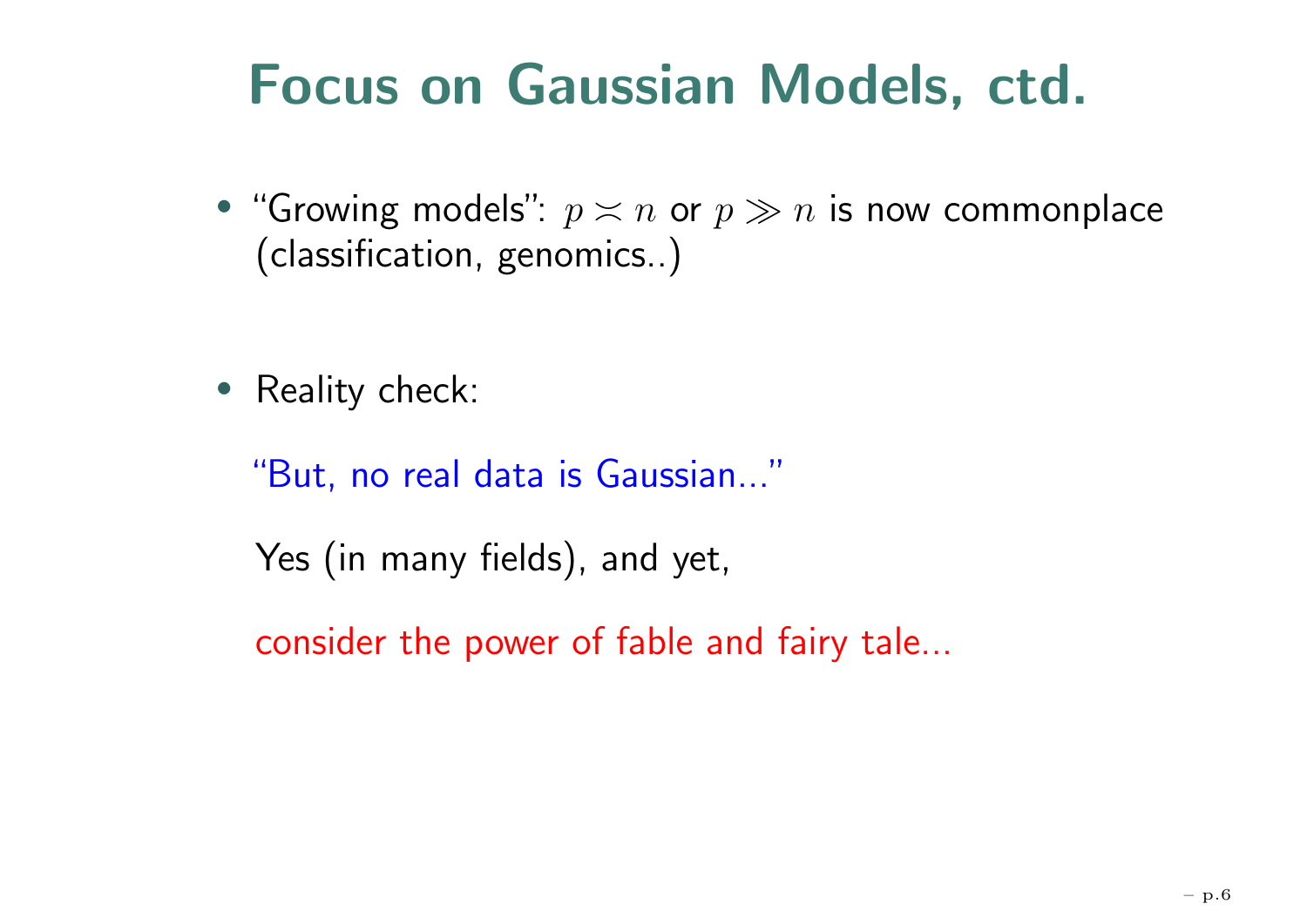#### **1. Function Estimation and Classical Normal Theory**

#### **Theme:**

Gaussian White Noise model & multiresolution point of view allow classical parametric theory of  $N_d(\theta,I)$ to be exploited in *nonparametric* function estimation

Reference: book manuscript in (non-)progress: Function Estimation and Gaussian Sequence Models <www-stat.stanford.edu/~imj>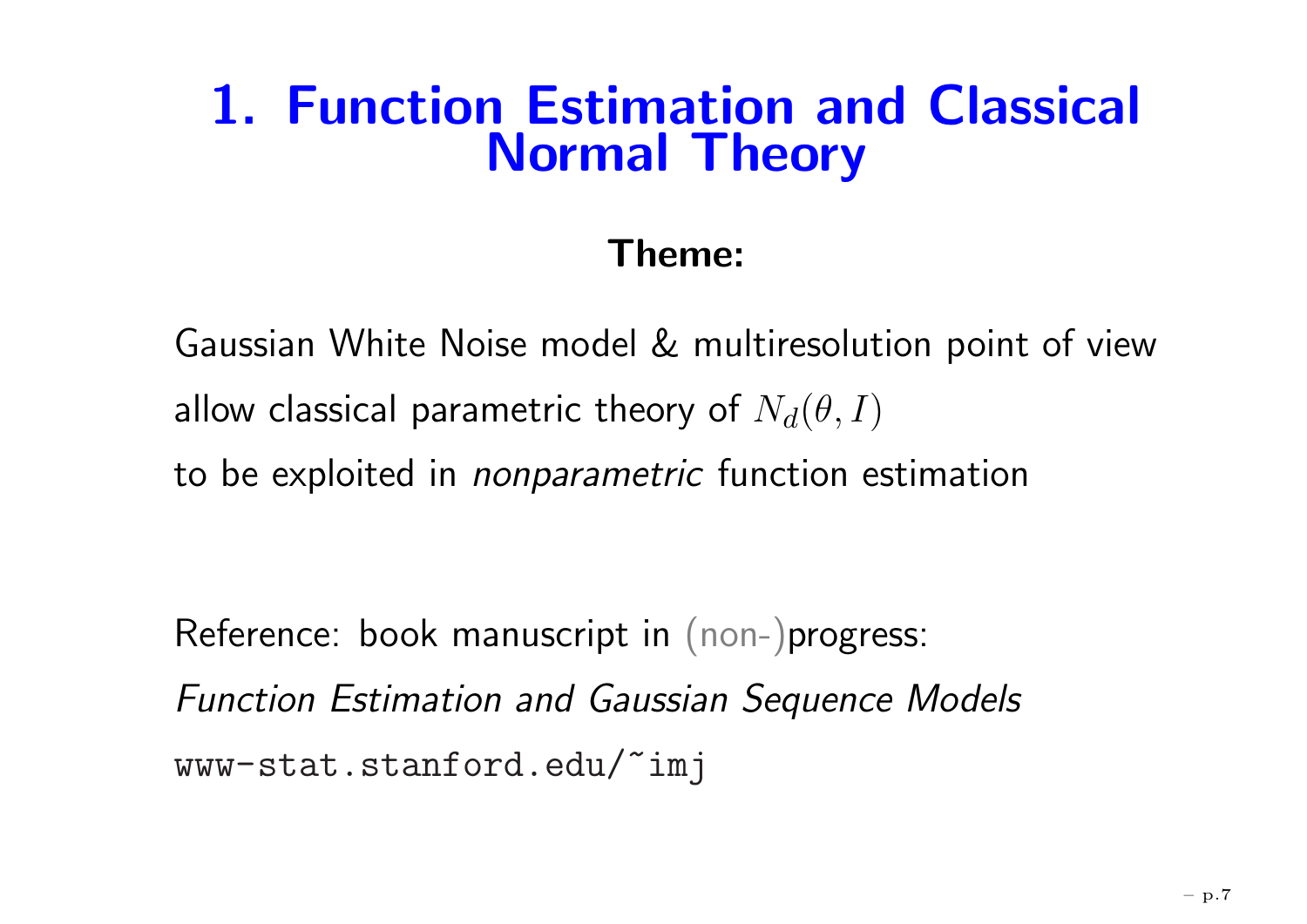# **Agenda**

- Classical Parametric Ideas
- Nonparametric Estimation and Growing Gaussian Models
- •• I. Kernel Estimation and James-Stein Shrinkage
- •• II. Thresholding and Sparsity
- III. Bernstein-von Mises phenomenon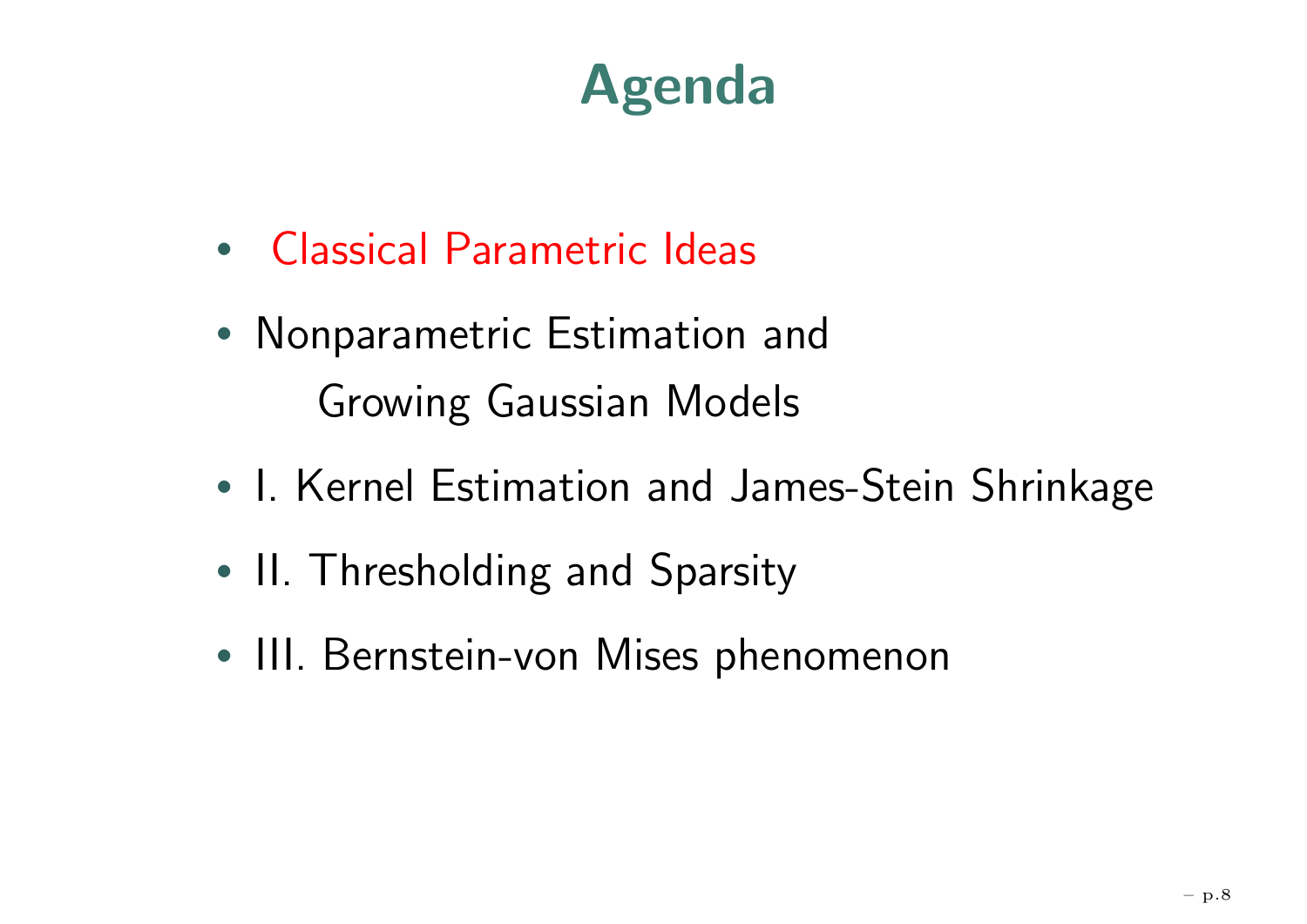#### **Classical Ideas**

#### **a) Multinormal shift model**

 $X_1,\ldots,X_n$  data from  $P_\eta(dx)=f_\eta(x)\mu(dx),\quad \eta\in H\subset\mathbb{R}$ d.

Let  $I_0=$  Fisher information matrix at  $\eta_0.$ 

Local asymptotic Gaussian approximation:

$$
\{P_{\eta_0+\theta/\sqrt{n}}^n, \ \theta \in \mathbb{R}^d\} \approx \{N_d(\theta, I_0^{-1}), \ \theta \in \mathbb{R}^d\}
$$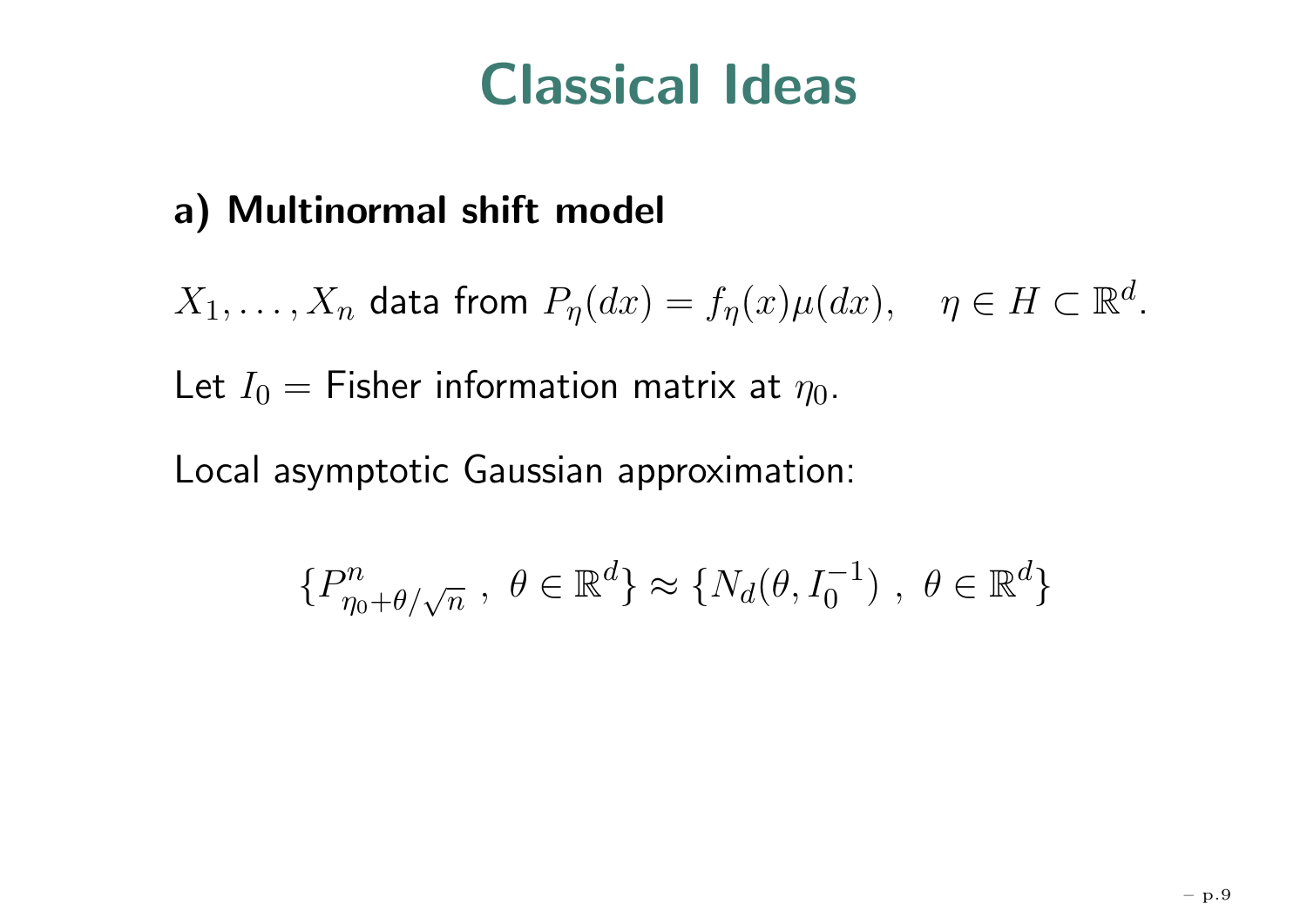#### **Classical Ideas, ctd**

#### **b) ANOVA, Projections and Model Selection**

$$
\underset{n\times 1}{Y} = \underset{n\times d}{X} \underset{d\times 1}{\beta} + \sigma \epsilon
$$

Submodels:  $X = [X_0 \ X_1] \to$  projections  $P_{X_0}.$ 

 $\textsf{Canonical form:}\qquad\qquad y_-=\theta+\sigma z.$ 

Projections:

\n
$$
(P_0 y)_i = \begin{cases} y_i & i \in I_0 \\ 0 & \text{o/w} \end{cases}
$$

$$
\text{MSE:} \qquad E \| P_0 y - \theta \|^2 = \sum_{i \in I_0} \sigma^2 + \sum_{i \notin I_0} \theta_i^2
$$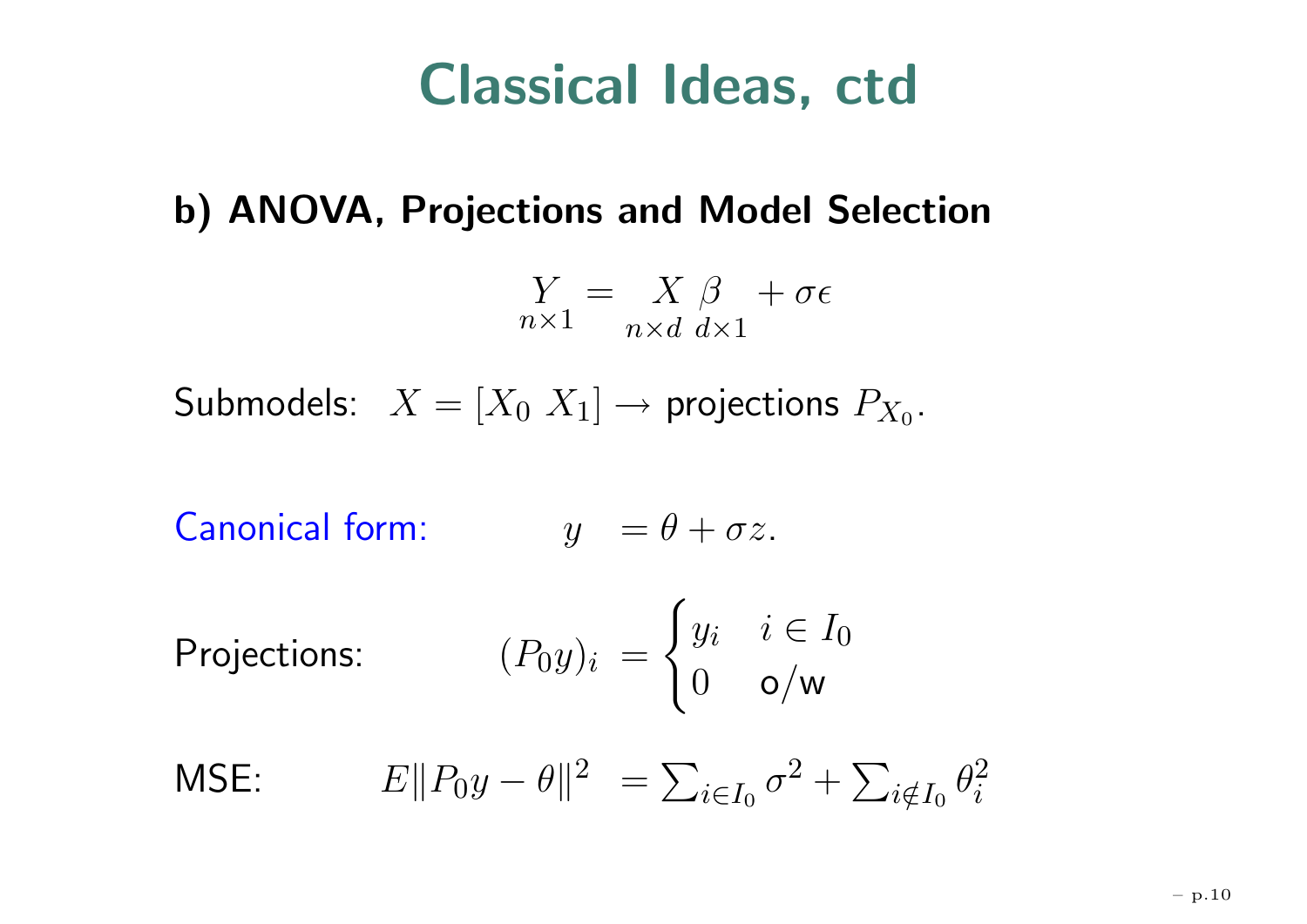### **Classical Ideas, ctd**

#### **c) Minimax estimation of** θ

$$
\inf_{\hat{\theta}} \sup_{\theta \in \mathbb{R}^d} E_{\theta} \|\hat{\theta}(y) - \theta\|^2 = d\sigma^2
$$

attained by MLE  $\hat{\theta}_{MLE}(y) = y.$ 

#### **d) James-Stein estimate**

$$
\hat{\theta}^{JS}(y) = \left(1 - \frac{d-2}{\|y\|^2}\right)y
$$

dominates MLE if  $d\geq 3.$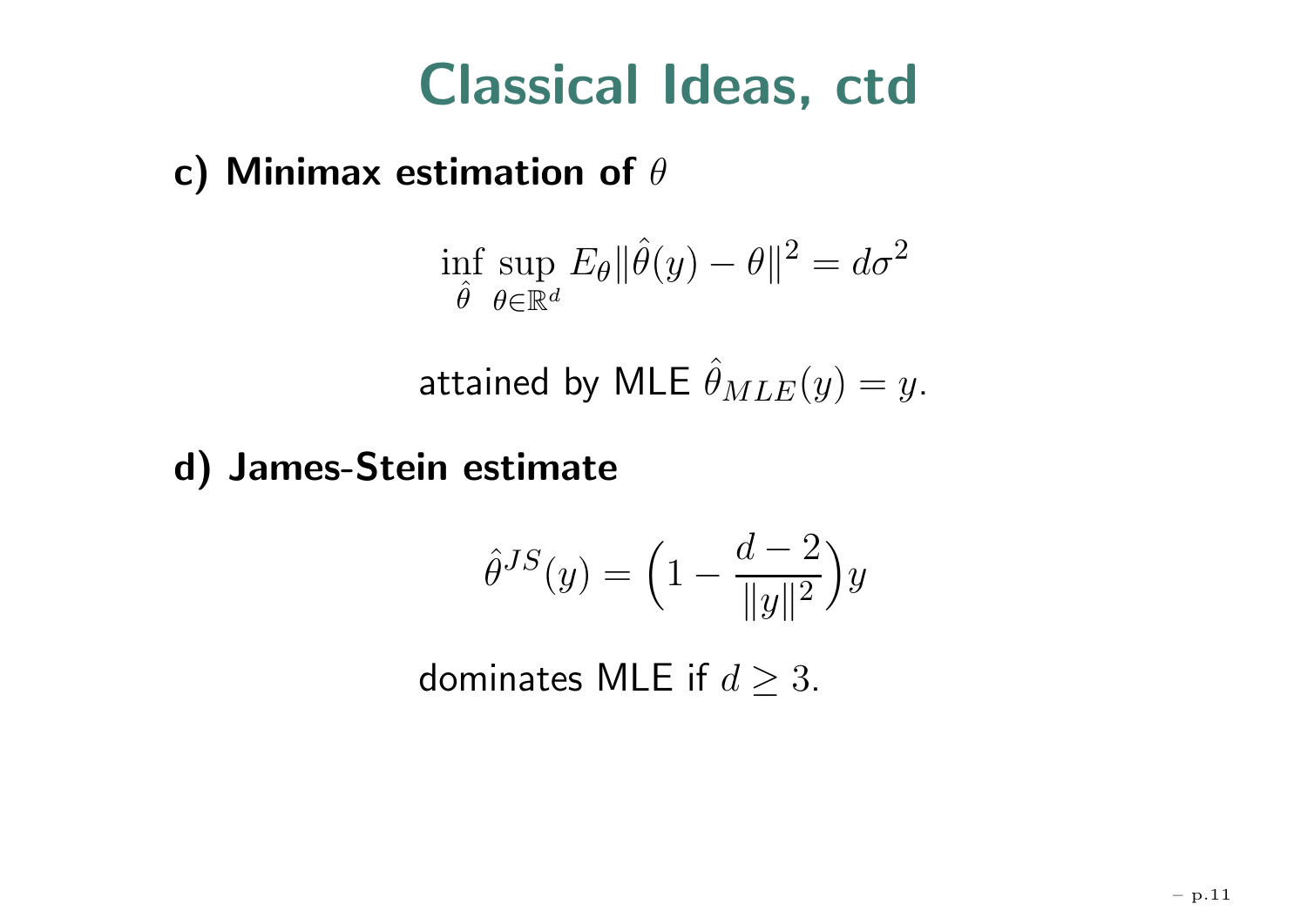### **Classical Ideas, ctd**

#### **e) Conjugate priors**

Prior:  $\qquad \theta \sim N(0, \tau^2 I),$  Likelihood:  $y|\theta$ Posterior:  $\theta|y$  $\sim N(\hat{\theta}_y, \sigma$  $\genfrac{}{}{0pt}{}{2}{y}$ 

 $\sim N(\theta,\sigma^2I)$ 

$$
\hat{\theta}_y = \frac{\tau^2}{\sigma^2 + \tau^2} y \qquad \sigma_y^2 = \frac{\sigma^2 \tau^2}{\sigma^2 + \tau^2}
$$

#### **f) Unbiased risk estimate**  $Y \sim N_d(\theta, I)$ . For  $g$  (weakly) differentiable

 $E\|Y + g(Y)$  $-\theta$ ||  $2^2 = E[d + 2\nabla]$  $T_g(Y) + ||g(Y)||^2 = E[U(Y)]$ 

If 
$$
g = g(Y; t)
$$
 then  $U = U(Y; t)$ .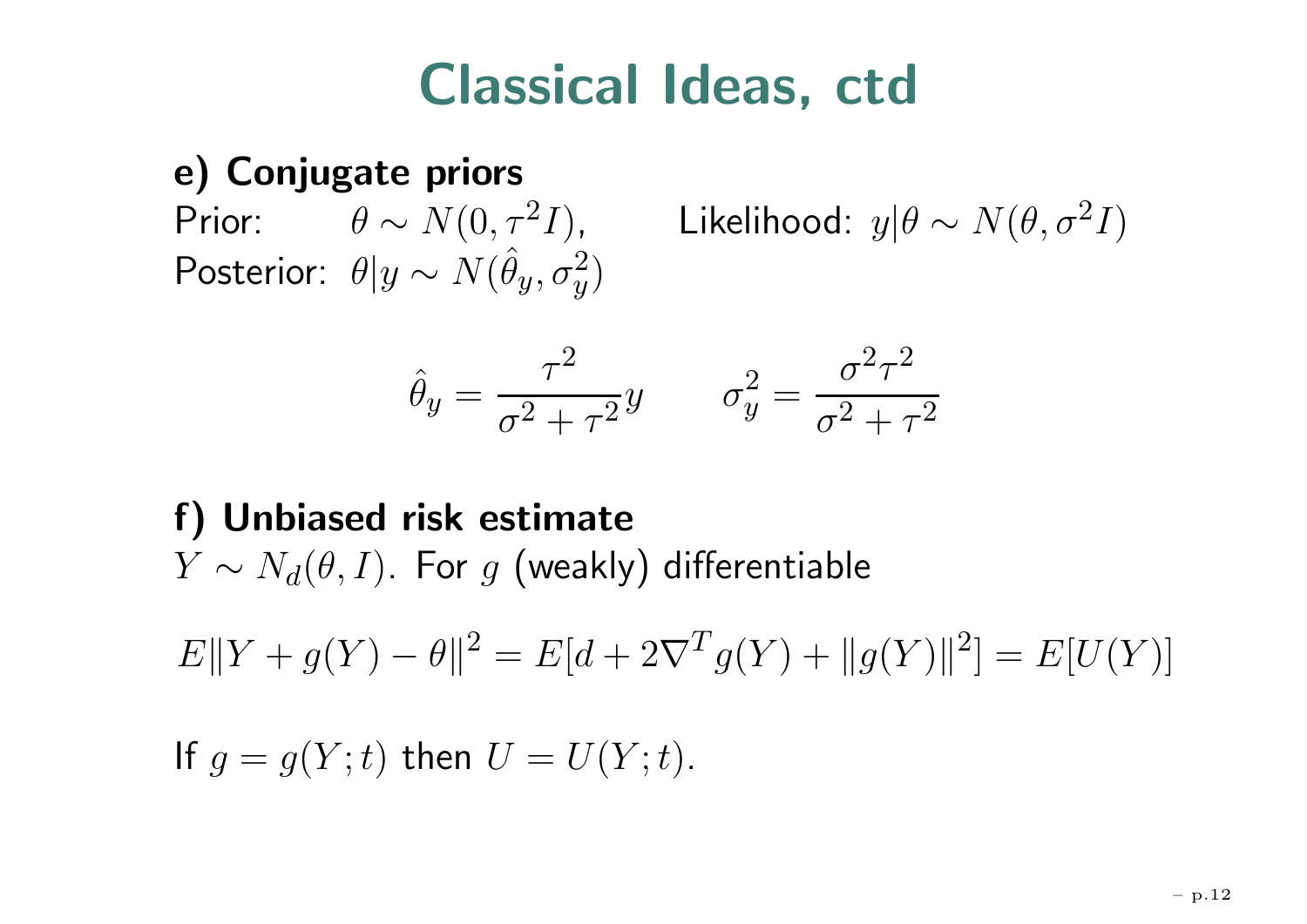# **Agenda**

- Classical Parametric Ideas
- Nonparametric Estimation and Growing Gaussian Models
- •• I. Kernel Estimation and James-Stein Shrinkage
- •• II. Thresholding and Sparsity
- III. Bernstein-von Mises phenomenon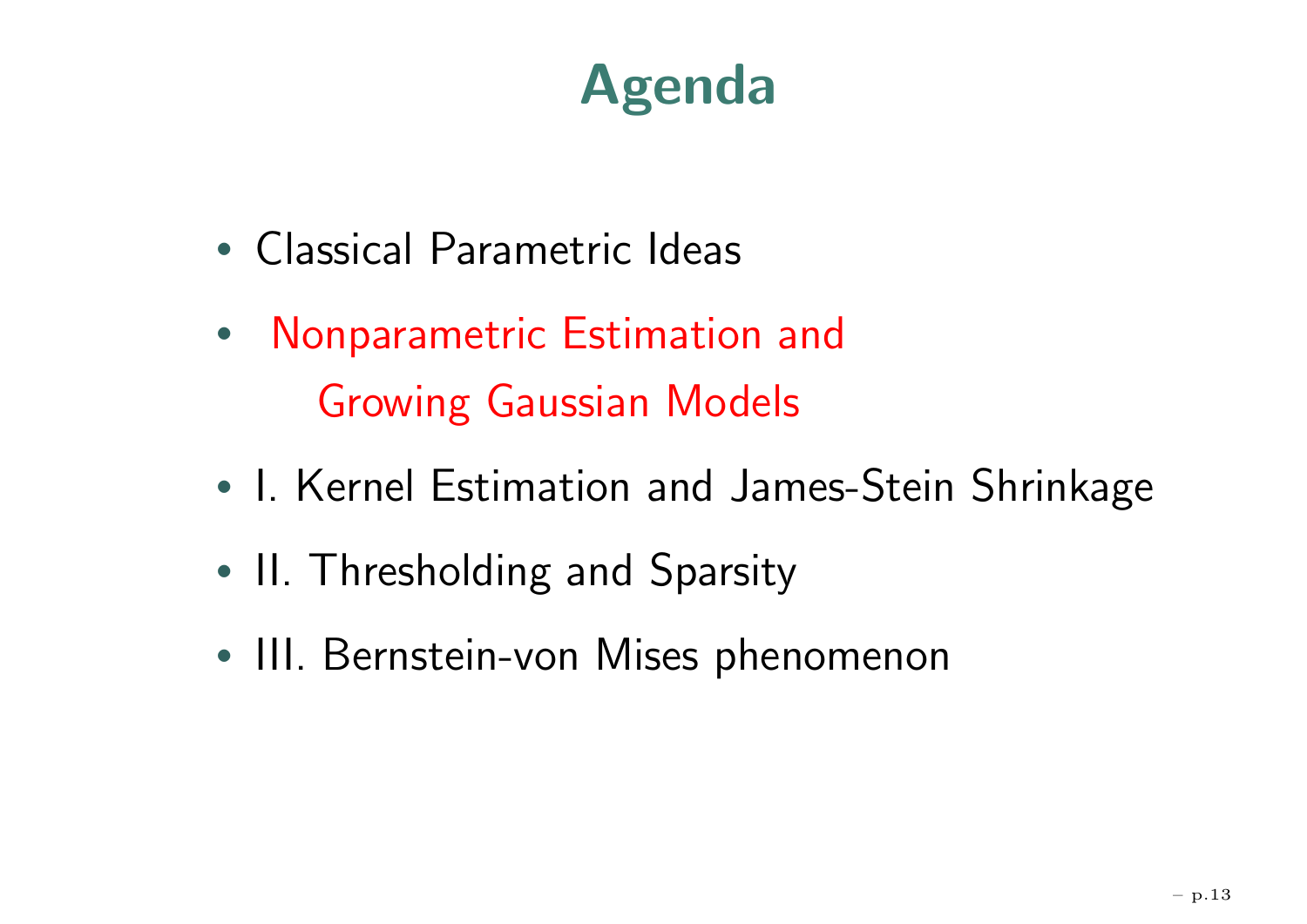# **Nonparametric function estimation**

- Hodges and Fix (1951) nonparametric **classification**
- **spectrum estimation** in time series,
- kernel methods for **density est'n, regression**
- roughness penalty methods (splines)
- techniques largely differ from parametric normal theory
- Ibragimov & Hasminskii (and school): importance of **Gaussian white noise (GWN) model**:

$$
Y_t = \int_0^t f(s)ds + \epsilon W_t, \qquad 0 \le t \le 1
$$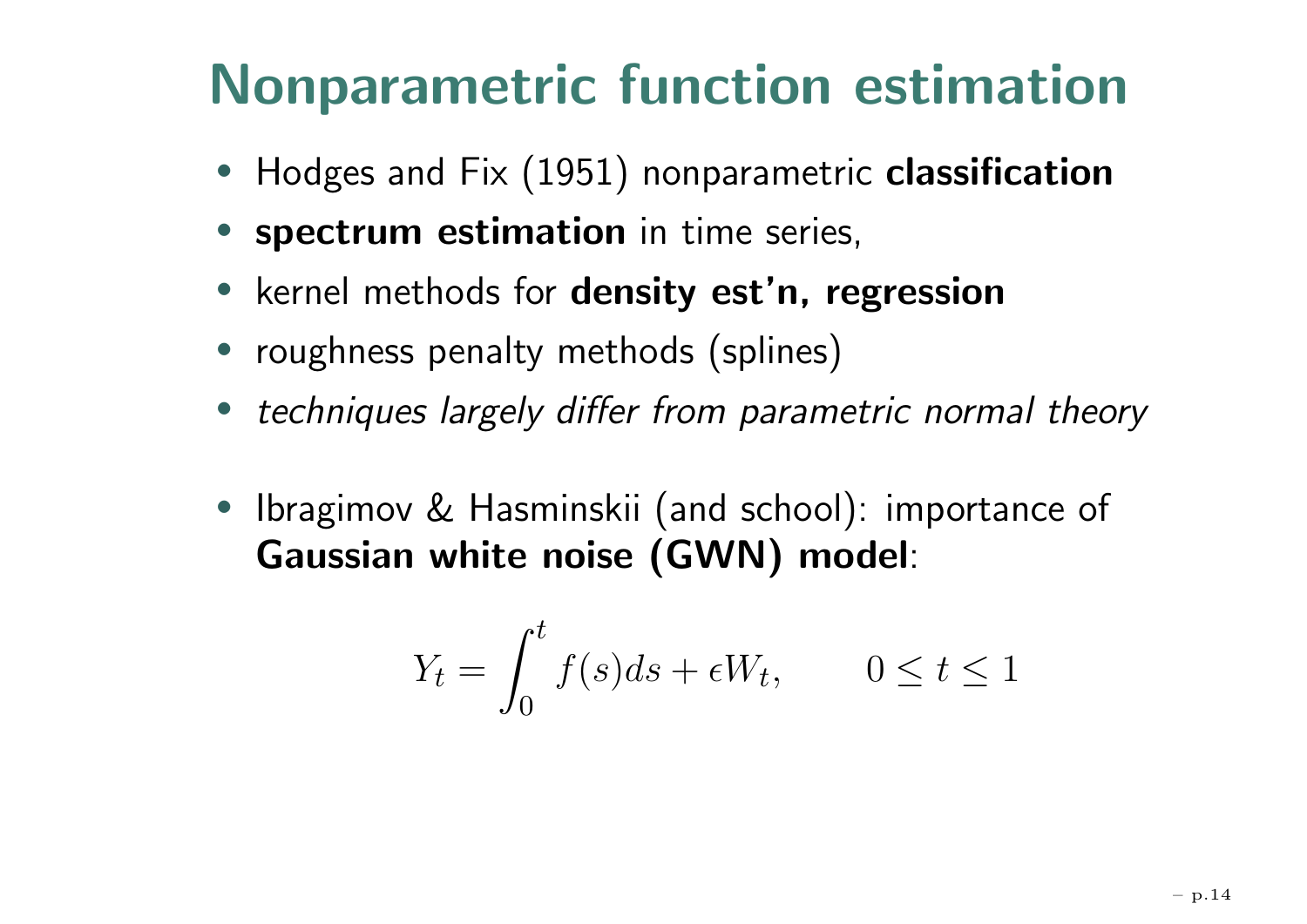### **Motivation for GWN model**

GWN model emerges as large-sample limit of equispaced regression, density estimation, spectrum estimation,...



$$
y_j = f(j/n) + \sigma w_j
$$

$$
j = 1, \dots, n
$$

$$
\epsilon = \sigma/\sqrt{n}
$$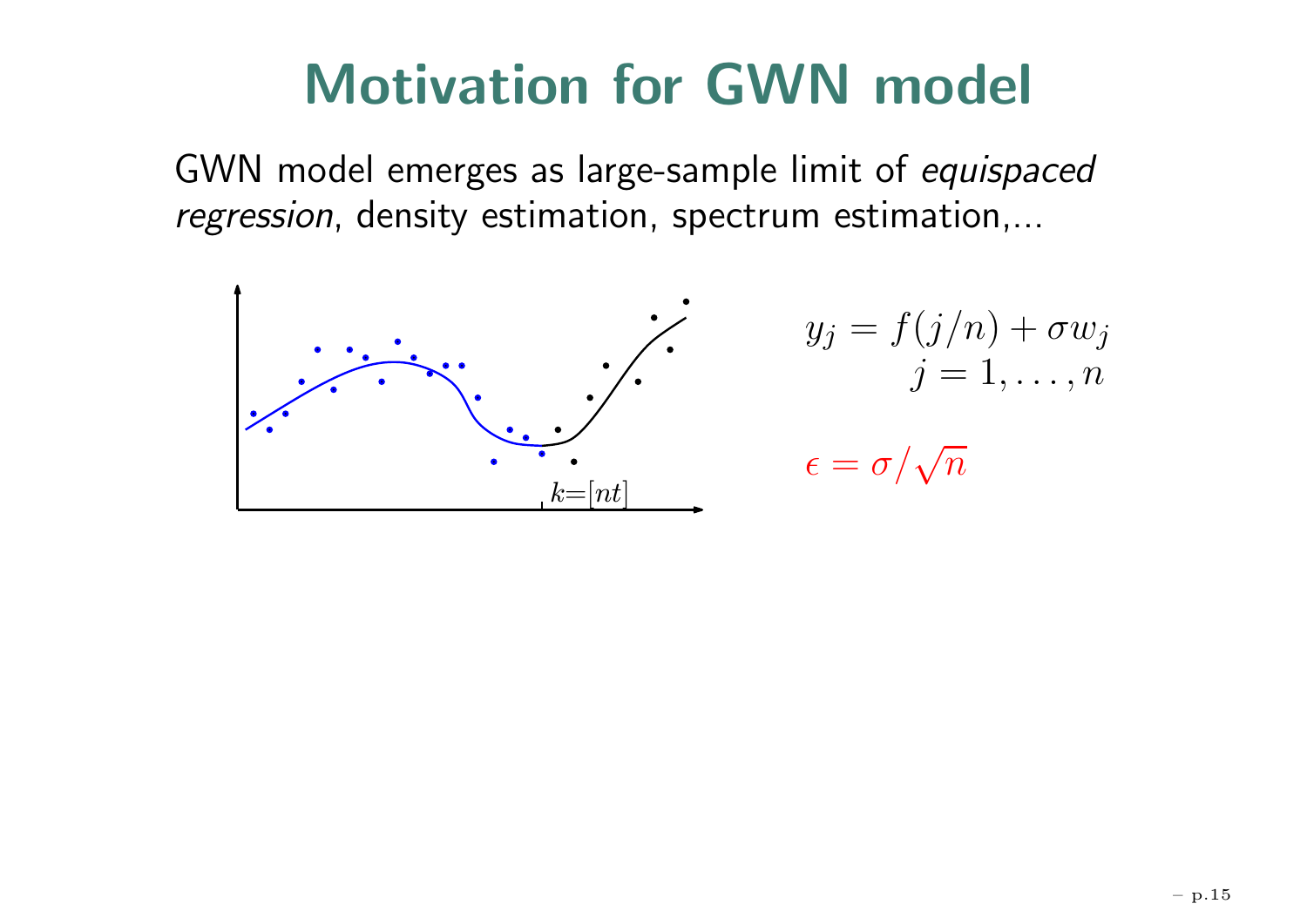### **Motivation for GWN model**

GWN model emerges as large-sample limit of equispaced regression, density estimation, spectrum estimation,...



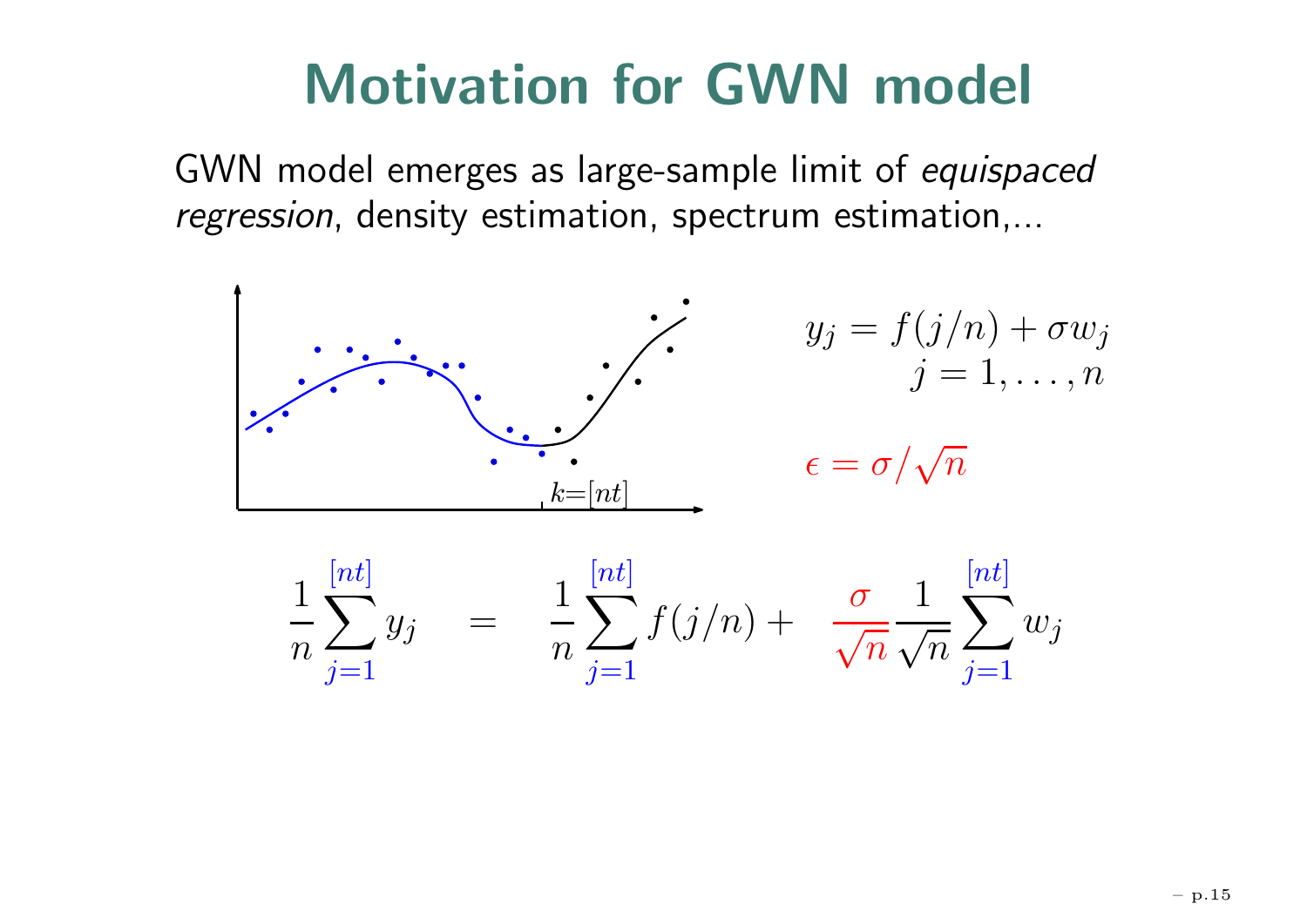### **Motivation for GWN model**

GWN model emerges as large-sample limit of equispaced regression, density estimation, spectrum estimation,...



$$
Y_t = \int_0^t f(s)ds + \frac{\sigma}{\sqrt{n}} \cdot W_t
$$

 $j=1$ 

 $j=1$ 

 $j=1$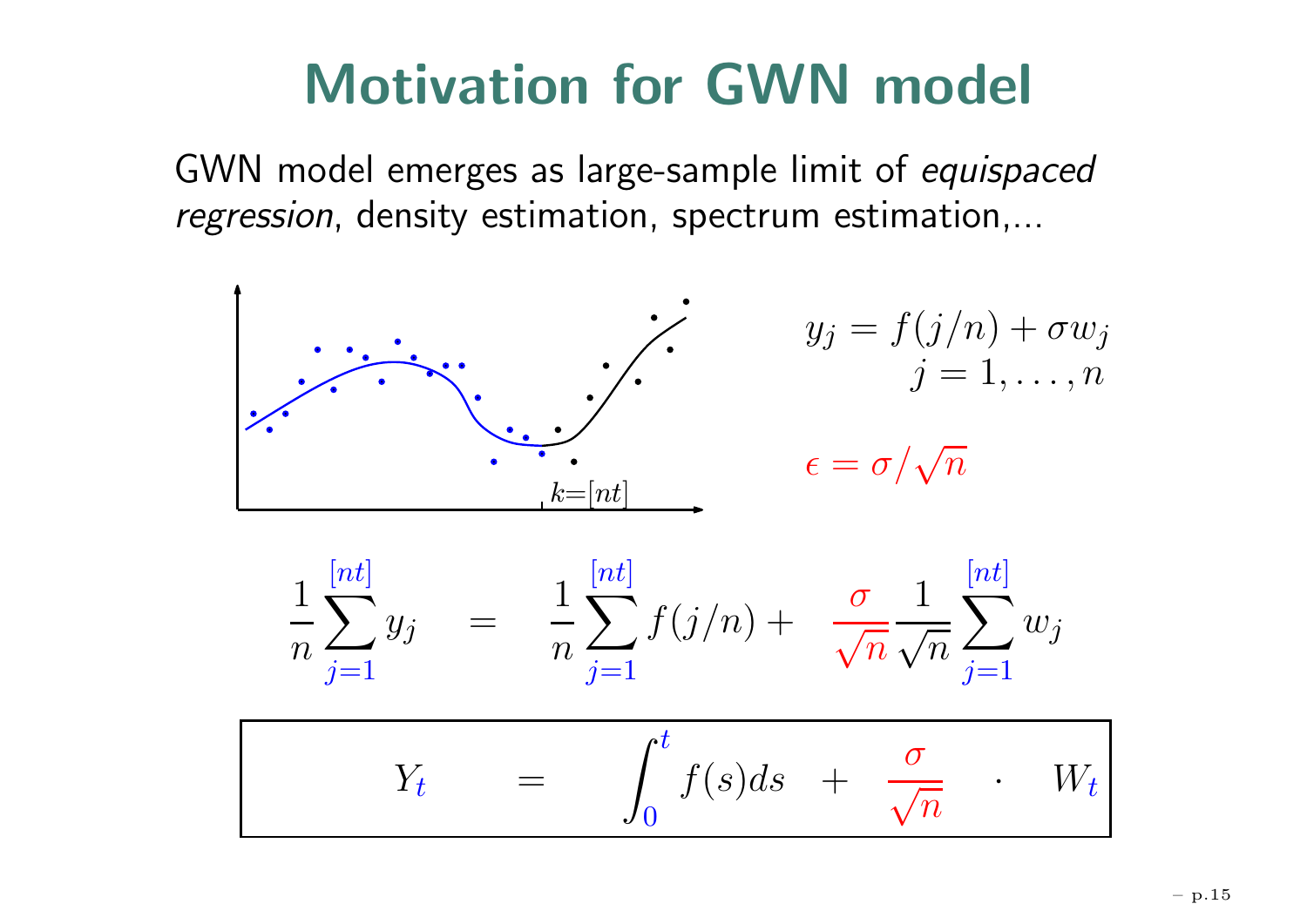### **Series form of WN Model**

$$
Y_t = \int_0^t f(s)ds + \epsilon W_t
$$

For *any* orthonormal basis  $\{\psi_{\lambda}, \lambda \in \Lambda\}$  for  $L_2[0,1]$ ,

$$
\int \psi_{\lambda} dY_t = \int \psi_{\lambda} f dt + \epsilon \int \psi_{\lambda} dW_t
$$

$$
\Rightarrow \qquad y_{\lambda} = \theta_{\lambda} + \epsilon z_{\lambda}, \qquad (z_{\lambda}) \stackrel{i.i.d.}{\sim} N(0, 1), \quad \lambda \in \Lambda
$$

Parseval relation implies

$$
\int (\hat{f}-f)^2=\sum (\hat{\theta}_\lambda-\theta_\lambda)^2=\|\hat{\theta}-\theta\|^2, \qquad \text{etc.}
$$

 $\rightarrow$  analysis of **infinite** sequences in  $\ell_2(\mathbb{N})$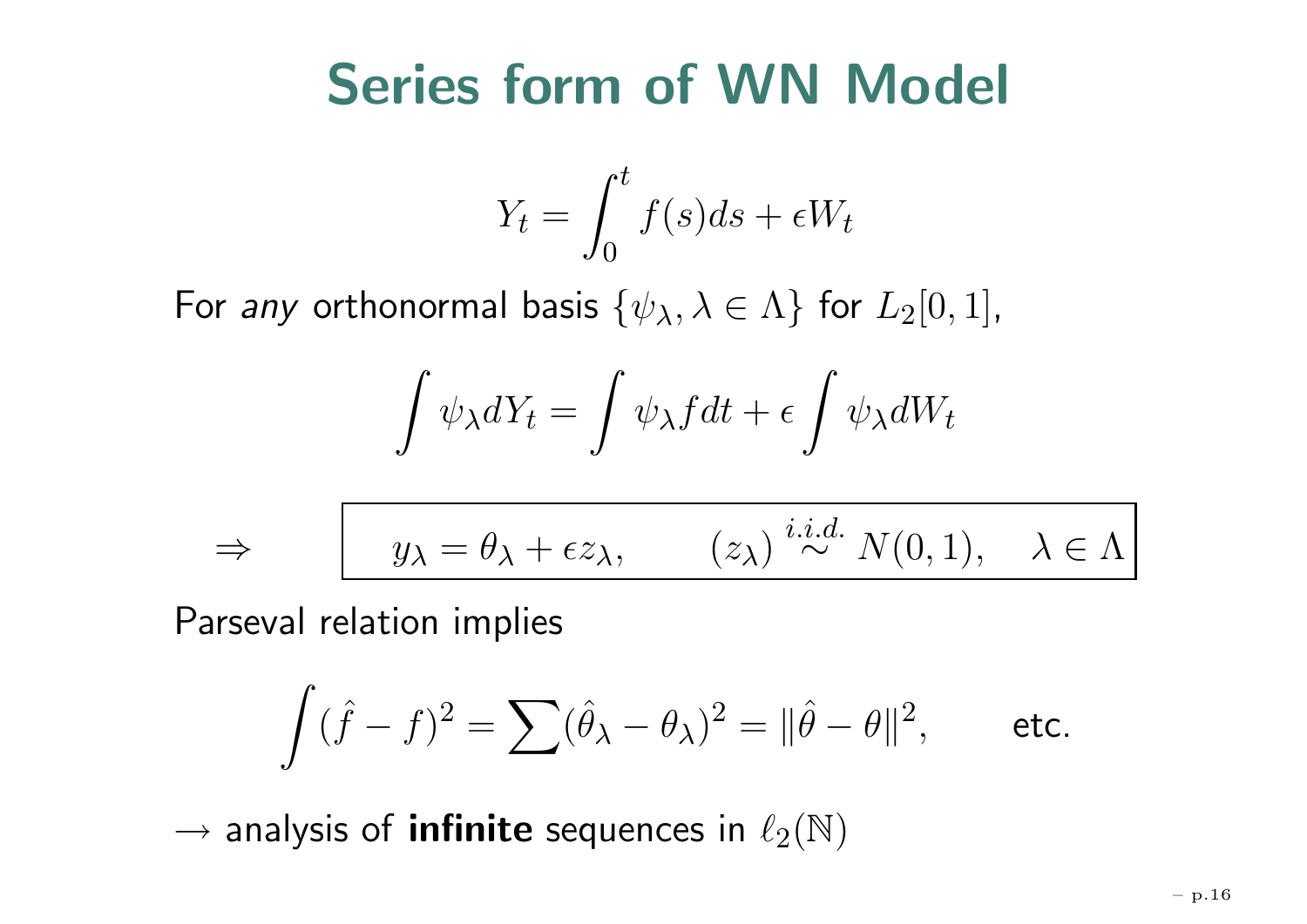### **Multiresolution connection**

Wavelet orthonormal bases  $\{\psi_{jk}\}$  have <code>double</code> index  $\textsf{level}\ (\text{``octave''})\qquad \quad j=1,2,\ldots,$  ${\sf location} \hspace{2cm} k=1,\ldots,2^j$ 

Collect coefficients in <sup>a</sup> single level:

$$
y_j = (y_{jk}) \t k = 1, ..., 2^j
$$
  

$$
\theta_j = (\theta_{jk}) \t \text{etc.}
$$

 $\boldsymbol{\mathsf{Finite}}\pmod{p}$  (but growing with  $j)$  multivariate normal model

$$
y_j \sim N_{2^j}(\theta_j, \epsilon^2 I), \qquad j = 1, 2, ...
$$

 $\Rightarrow$  apply classical normal theory to the vectors  $y_j.$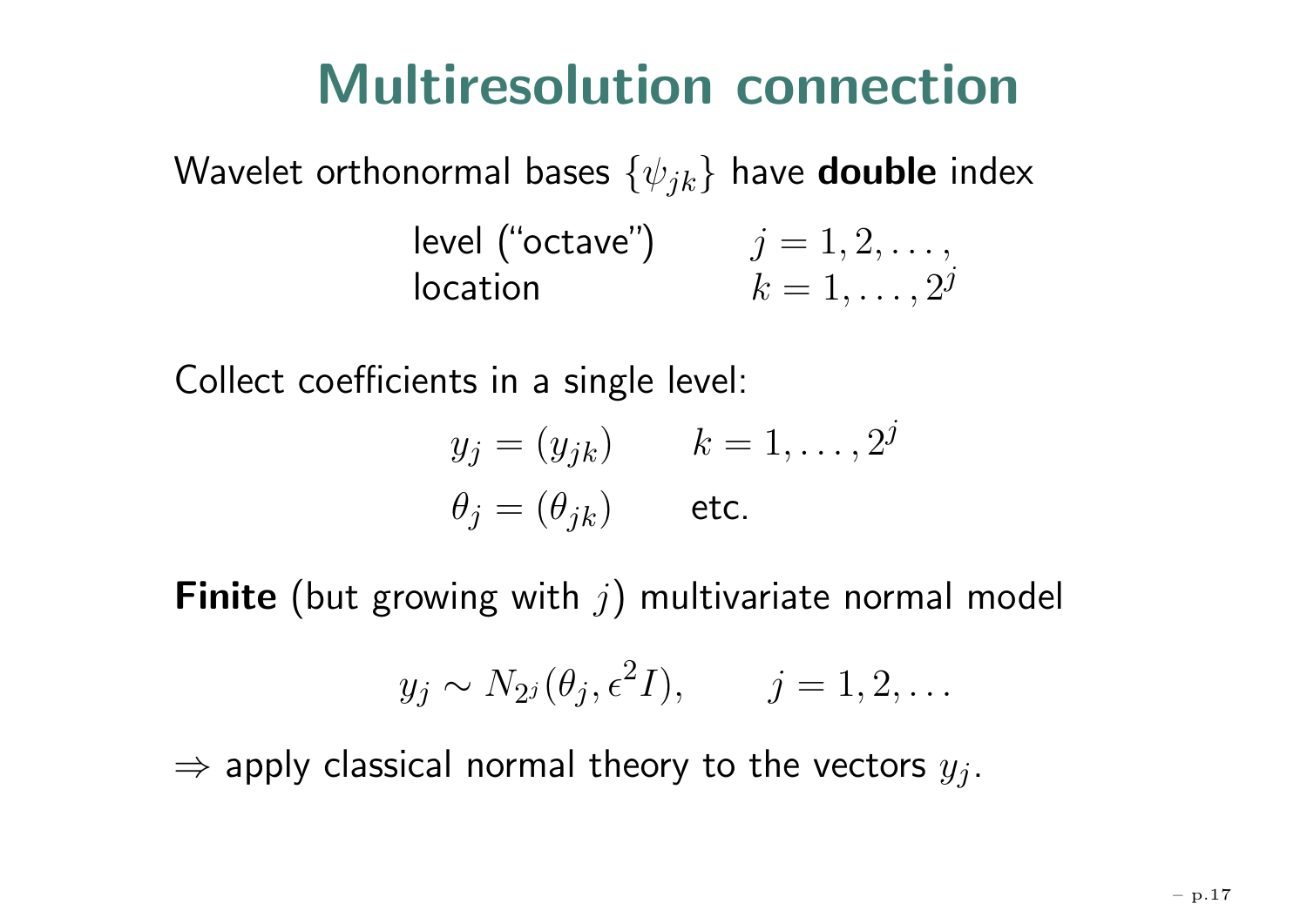

#### Some S8 Symmlets at various scales and locations

– p.18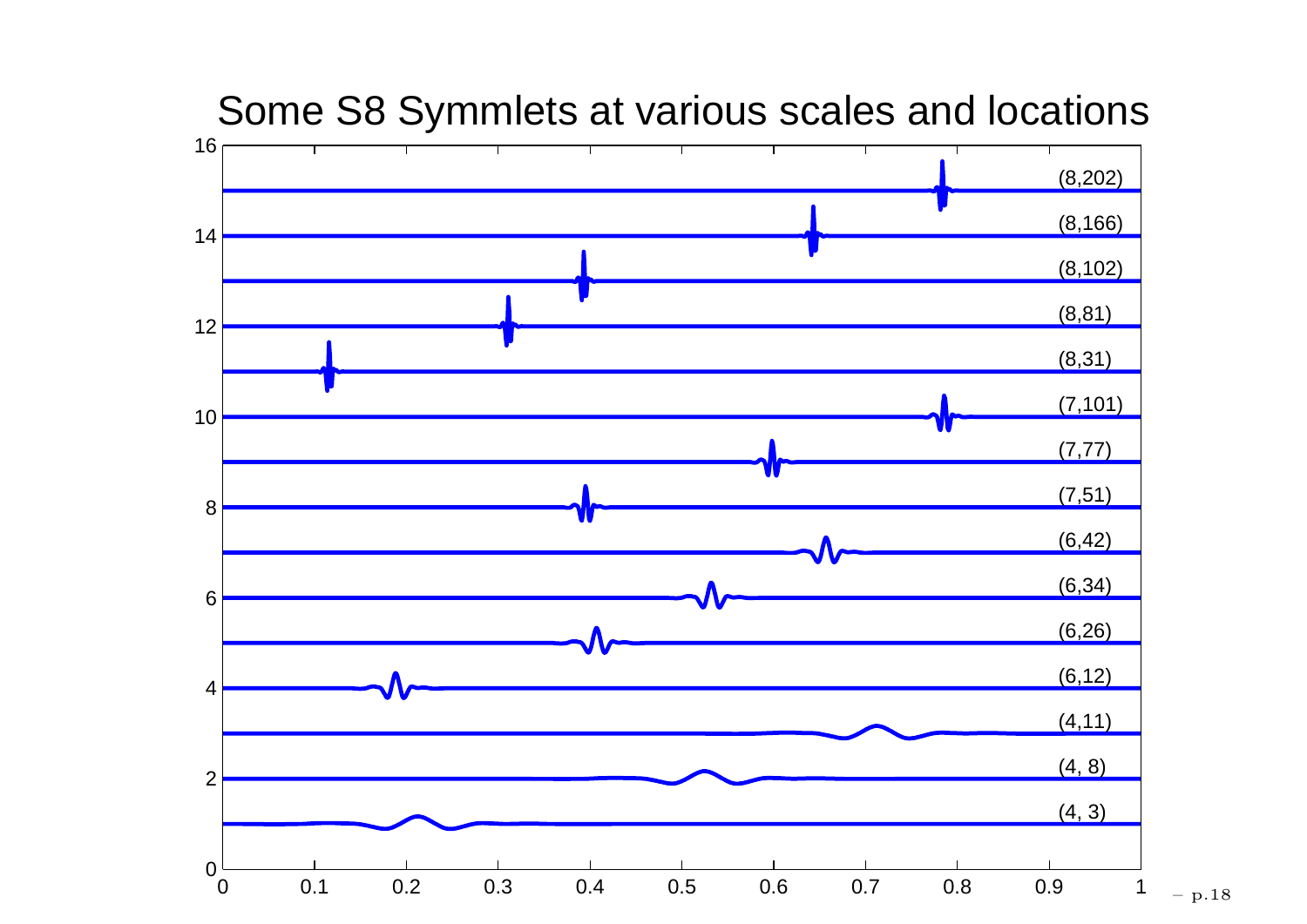# **Example**



- •Nationwide electricity consumption in France
- Here: 3 days (Thur, Fri, Sat), summer 1990,  $\Delta t=1$ min.
- $\bullet$ from Misiti et. al., Rev. Statist. Appliquée 1994, 57-77.
- •N.B. Malfunction of meters: d. 2, 16.30 – d. 3, 09.00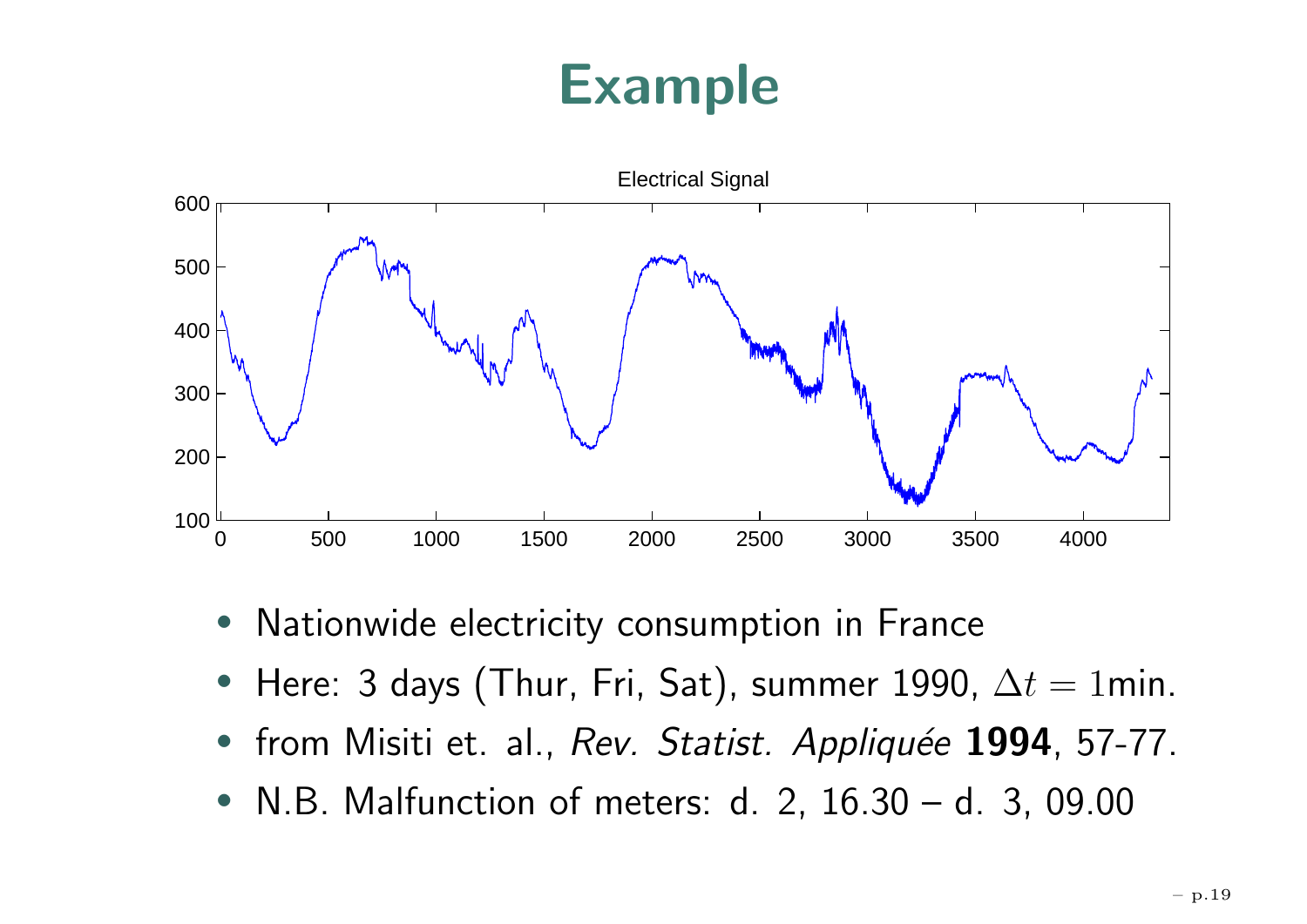

Often o.k. to treat a single level as  $\sim N_{2}(\theta_j,\epsilon^2 I)$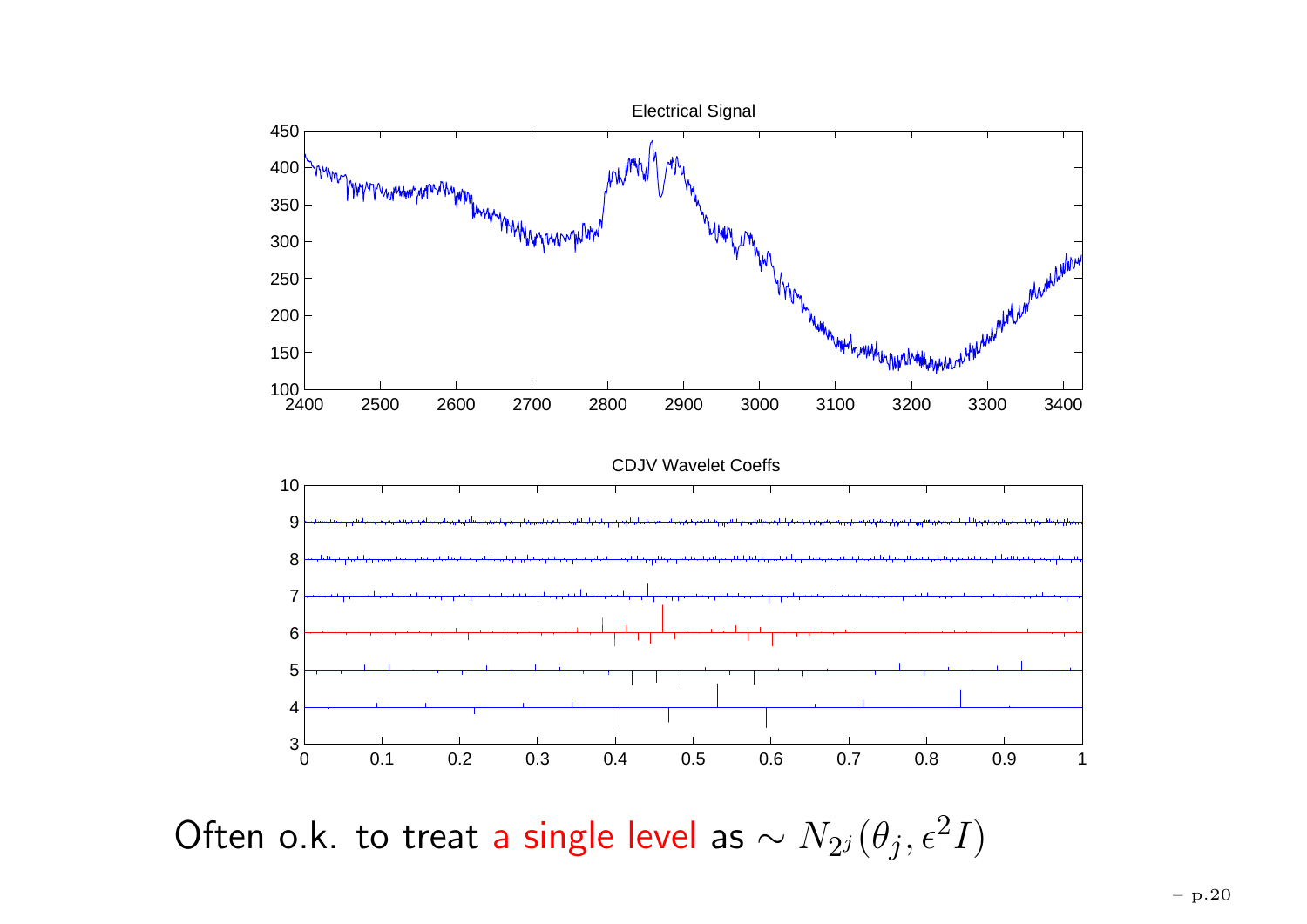

Or, apply  $N_d(\theta, I)$  model to a block within a level.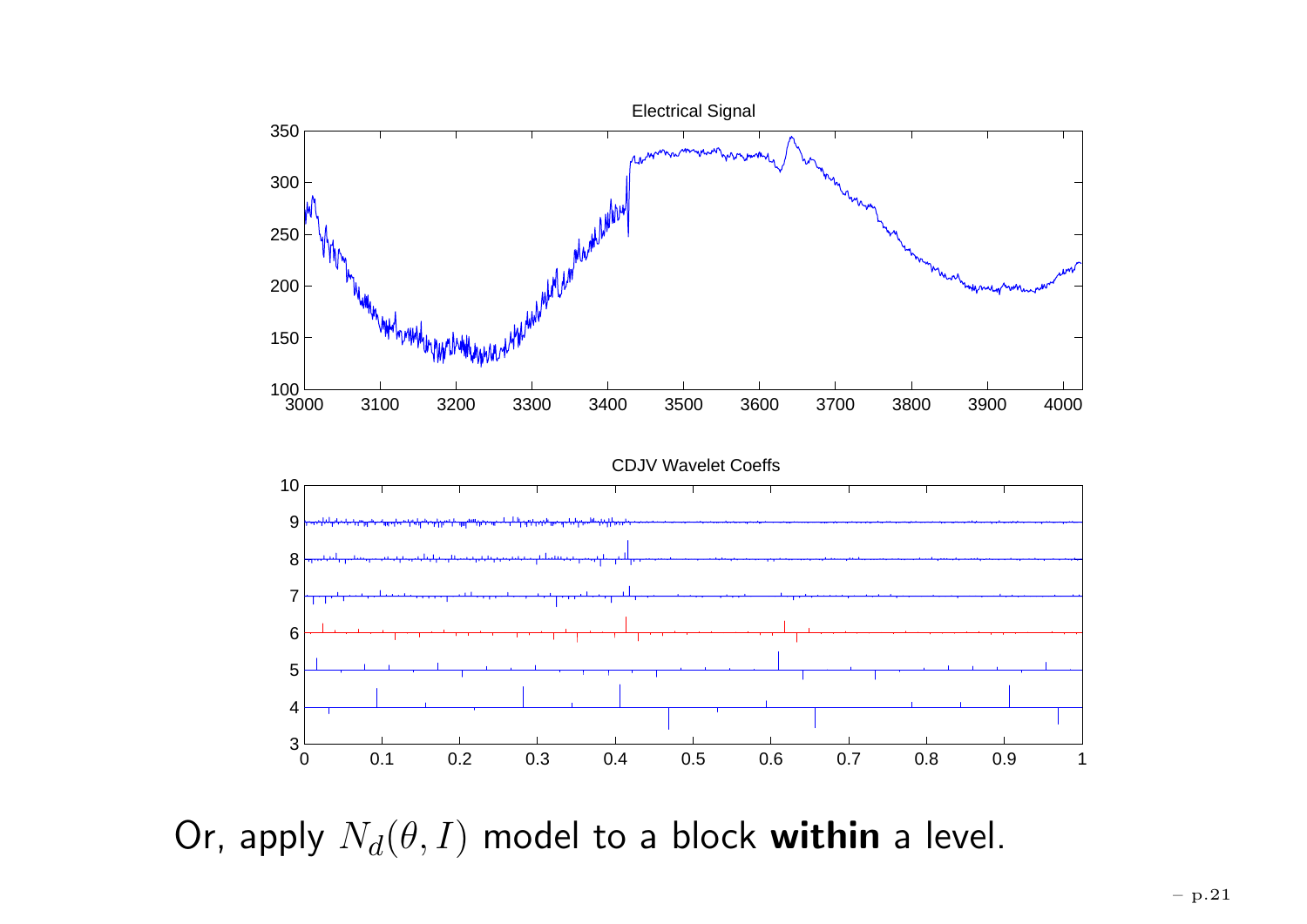# **The Minimax principle**

Given *loss function*  $L(a, \theta)$ *,* and *risk* 

$$
R(\hat{\theta},\theta)=E_{\theta}L(\hat{\theta},\theta)
$$

choose estimator  $\hat{\theta}$  so as to minimize the *maximum risk*  $\sup E_{\theta}L(\hat{\theta}$ θ∈ Θ $\theta, \theta).$ 

- introduced into statistics by Wald
- L.J. Savage (1951):

"the only rule of comparable generality proposed since [that of] Bayes' was published in 1763"

- $\bullet\,$  standard complaint:  $\hat{\theta}$  depends on  $\Theta$ :
	- optimizing on the worst case may be irrelevant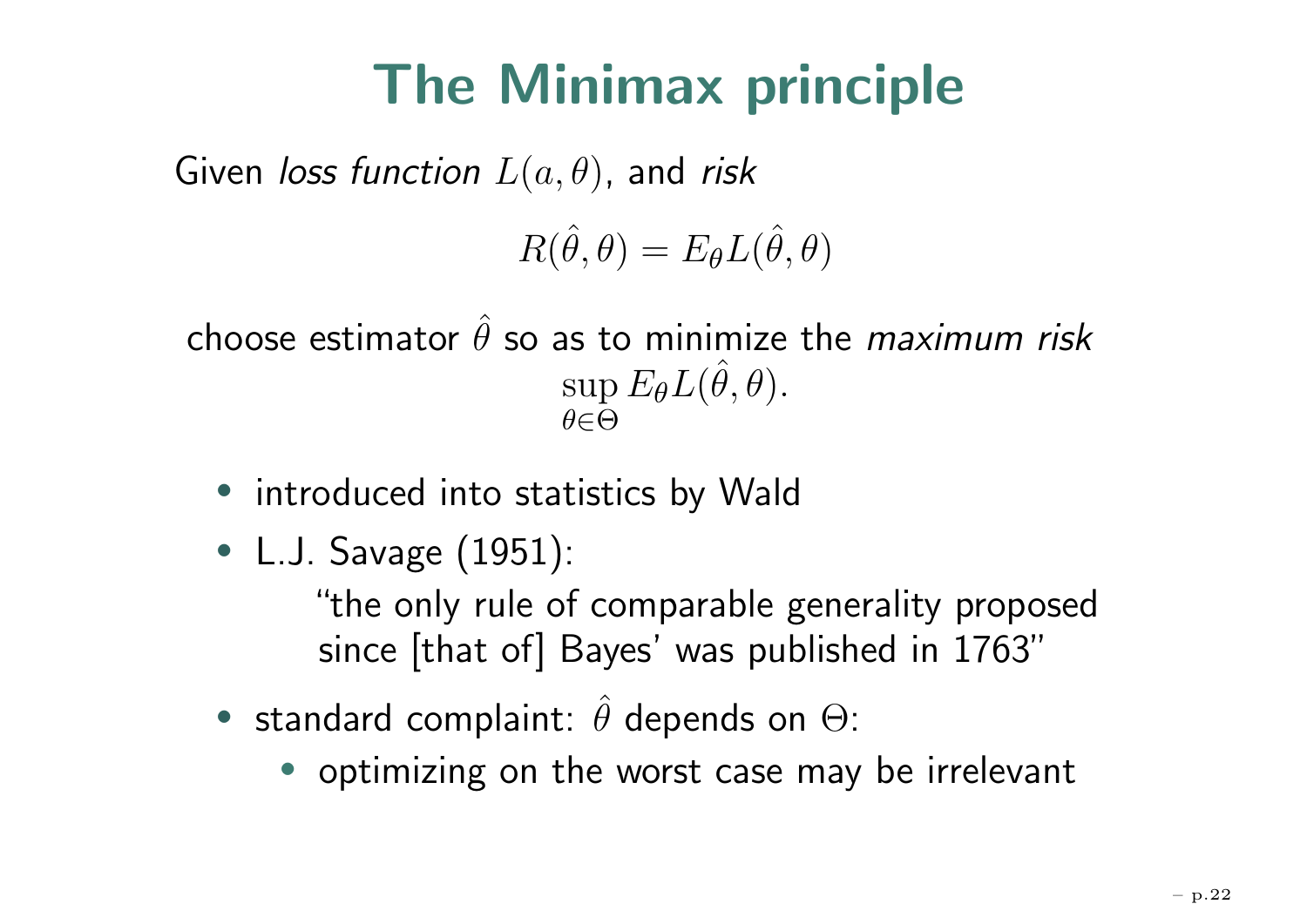# **Simultaneous near-minimaxity**

Shift in perspective on minimaxity

- fix  $\hat{f}$  in advance; an estimator to be evaluated
- for many spaces  $\mathcal F$ , compare

$$
\sup_{\mathcal{F}} R(\hat{f}, f) \quad \text{to} \quad \mathcal{R}(\mathcal{F}) = \inf_{\hat{f}} \sup_{\mathcal{F}} R(\hat{f}, f)
$$

• shift from

"Exact answer to 'wrong' problem" to"Approx answer to many (related) problems"

 $\Rightarrow$  an imperfect, yet serviceable tool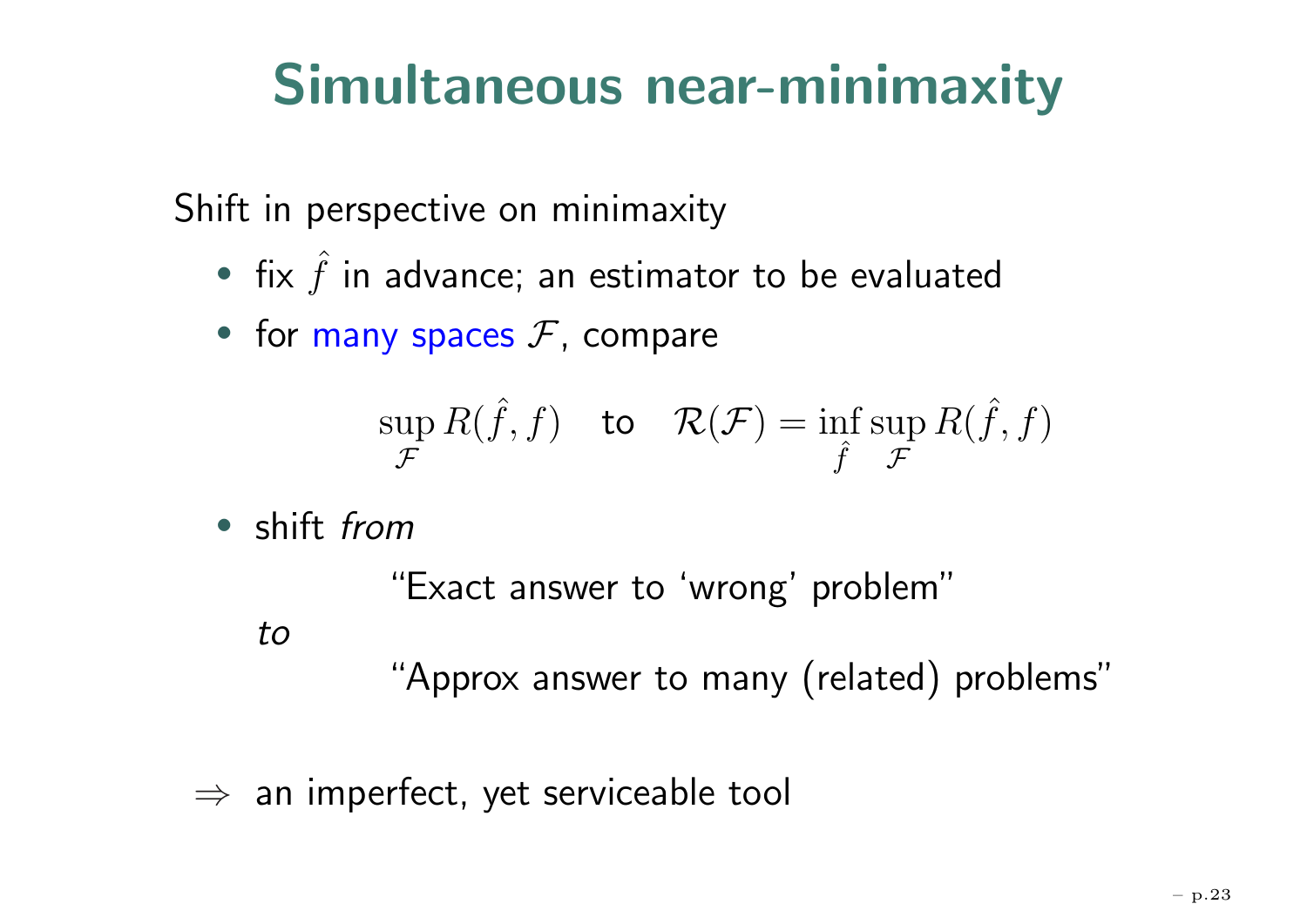# **Agenda**

- Classical Parametric Ideas
- Nonparametric Estimation and Growing Gaussian Models
- •• I. Kernel Estimation and James-Stein Shrinkage
- •• II. Thresholding and Sparsity
- III. Bernstein-von Mises phenomenon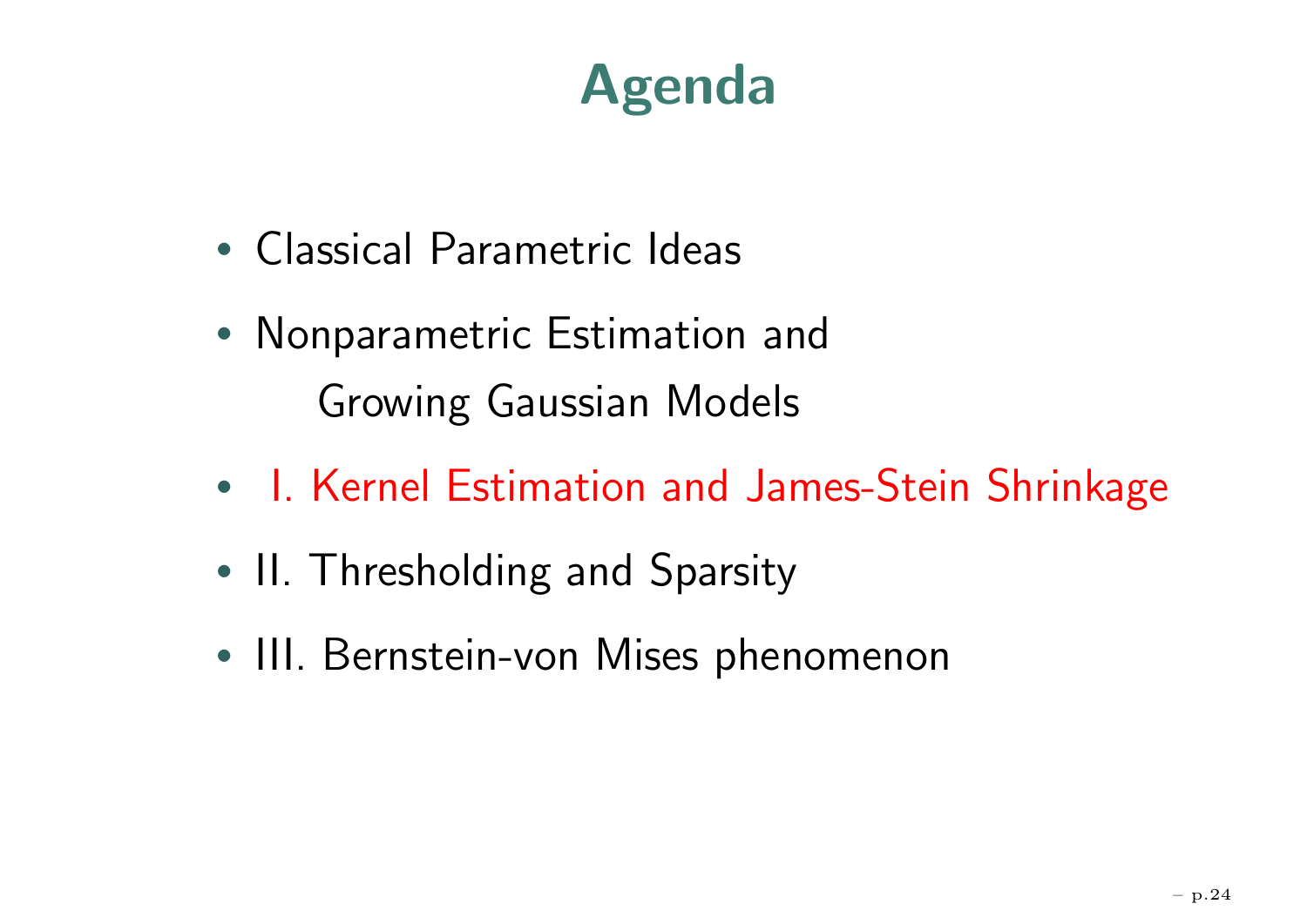### **I. Kernel estimation & James-Stein Shrinkage**



Priestley-Chao estimator:

$$
\hat{f}_h(t) = \frac{1}{Nh} \sum_{i=1}^{N} K\left(\frac{t - t_i}{h}\right) Y_i \qquad \text{e.g. } K(x) = (1 - x^2)_+^4
$$

- Automatic choice of  $h$ ?
- Huge literature, (e.g. Wand & Jones, <sup>1995</sup> )
- •James-Stein provides simple, powerful approach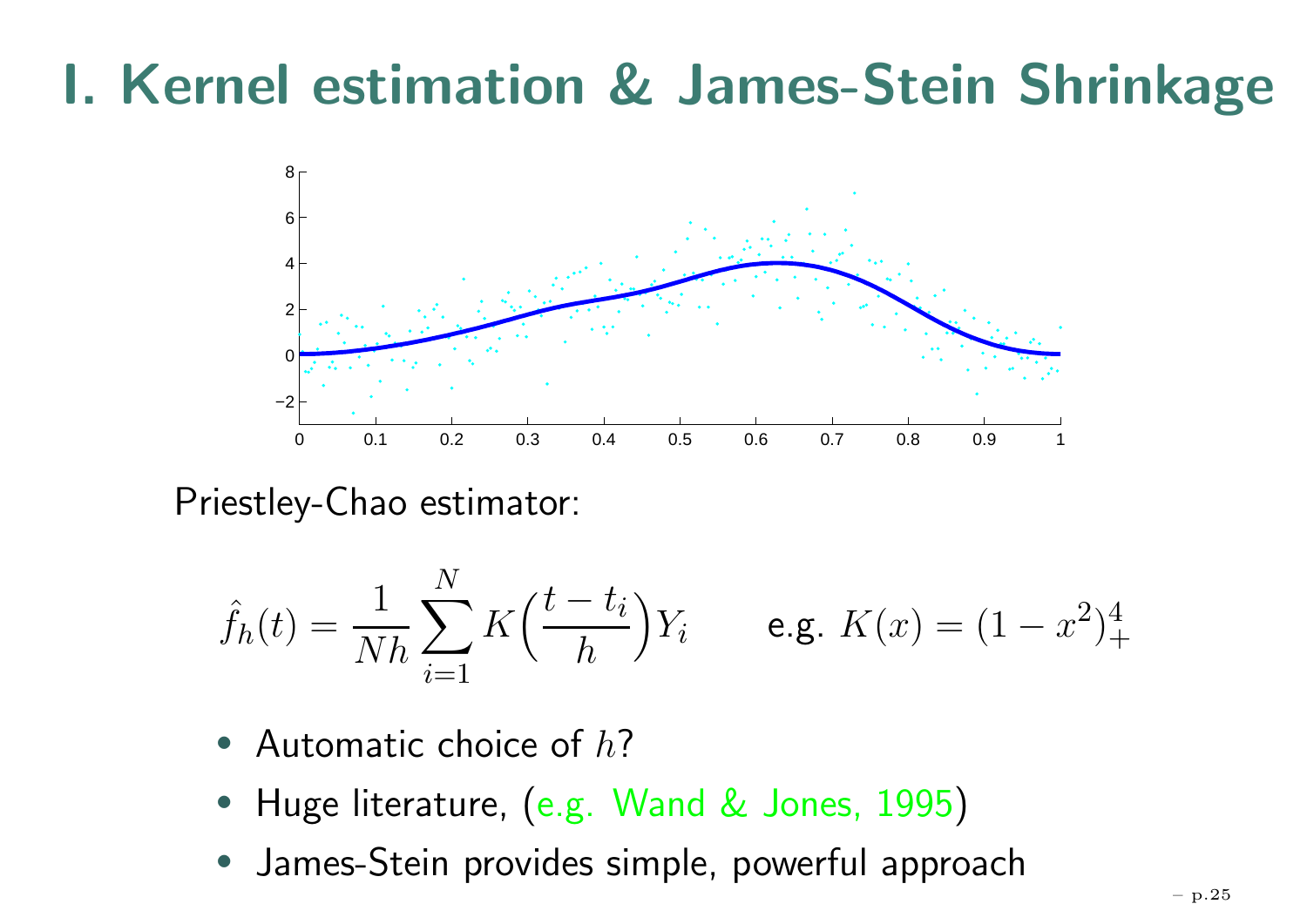# **Fourier Form of Kernel Smoothing**

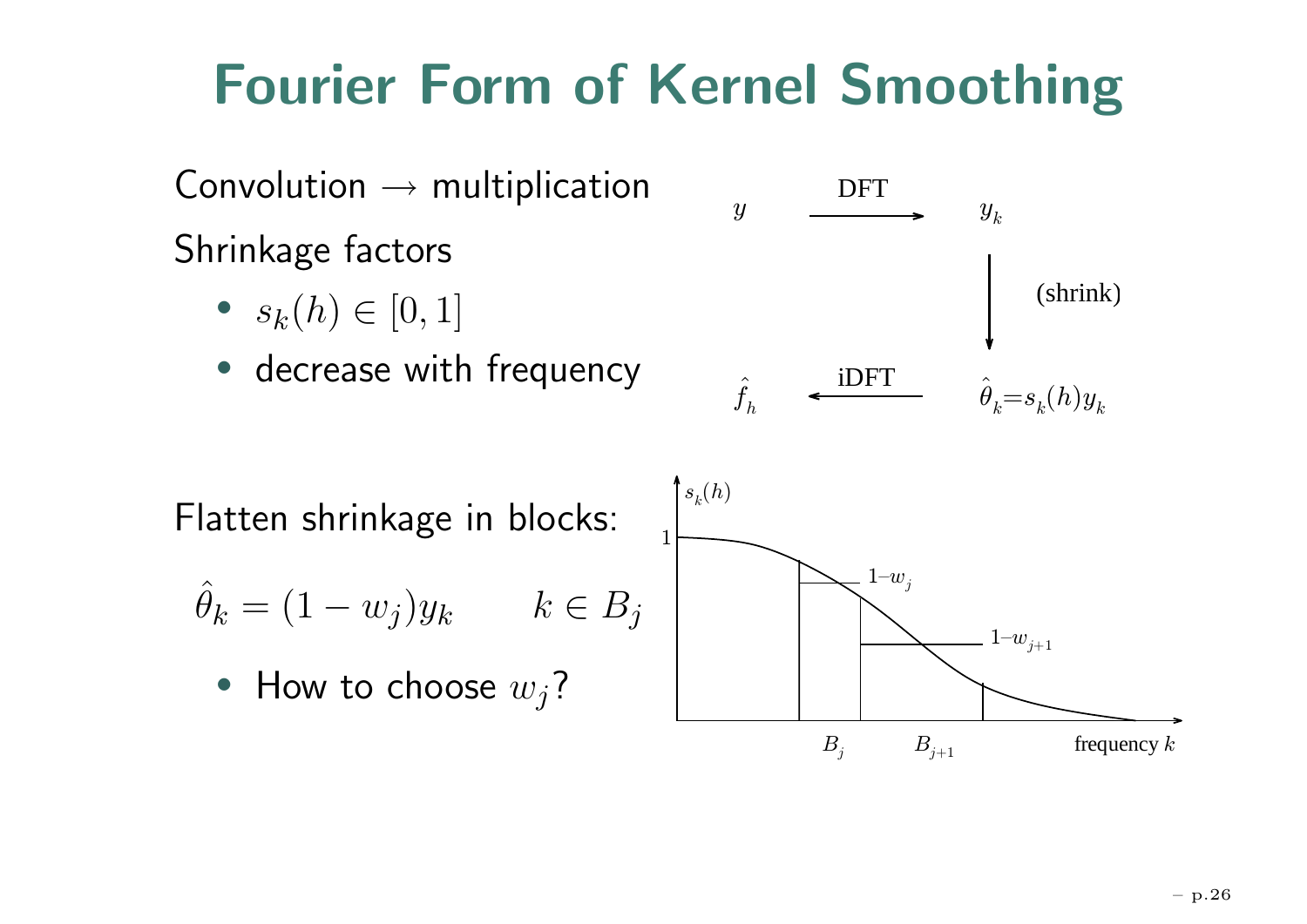#### **James-Stein Shrinkage**

For  $y \sim N_d(\theta,I)$ , and  $\mathbf{d} \geq \mathbf{3}$ 

$$
\hat{\theta}^{JS+} = \left(1 - \frac{d-2+\eta}{|y|^2}\right)_+ y
$$

Unbiased estimate of risk:

$$
E \|\hat{\theta}^{JS} - \theta\|^2 = E_{\theta} \left\{ d - \frac{(d-2)^2 + \eta^2}{\|y\|^2} \right\} \le d
$$

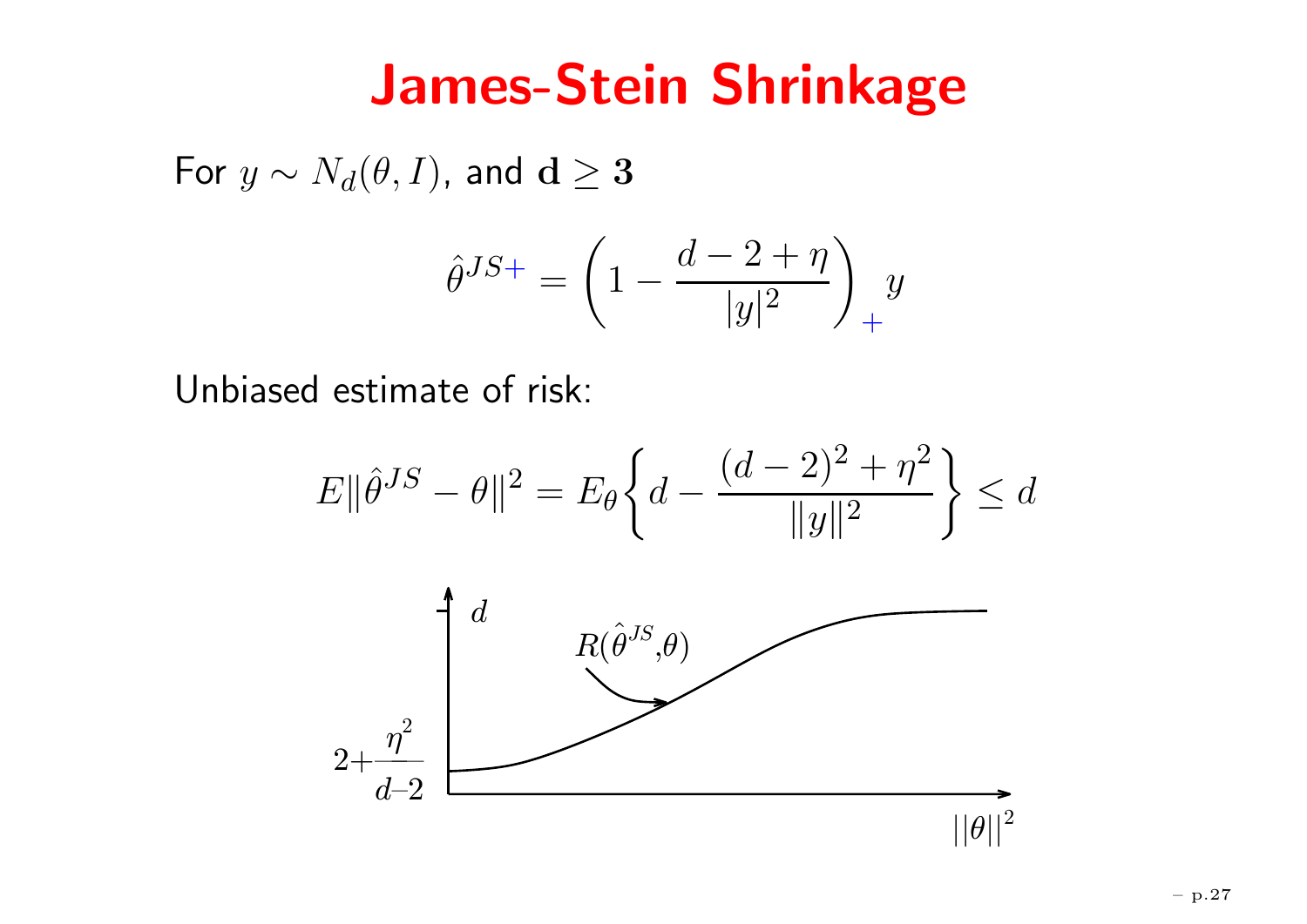### **Smoothing via Blockwise James-Stein**

Block Fourier or wavelet (here) coefficients:

$$
y_j = (y_{jk}),
$$
  $k = 1, ..., d_j = 2^j;$   $\theta_j = (\theta_{jk})$  etc.

Apply J-S shrinkage to each block: **[refs]**

$$
\hat{\theta}_j^{JS+} = \left(1 - \frac{\beta_j \epsilon^2}{|y_j|^2}\right)_+ y_j \qquad 2 \le j \le \log_2 N
$$

$$
\beta_j = \begin{cases} d_j - 2 & \text{(Exact JS) or} \\ d_j + \sqrt{2d_j} \sqrt{2 \log d_j} & \text{(ConsJS)} \end{cases}
$$

For ConsJS, if  $\theta_j=0$ , then  $P\{|y_j|^2<\beta_j\}\nearrow 1$ , so  $\hat{\theta}_j^{JS}=0.$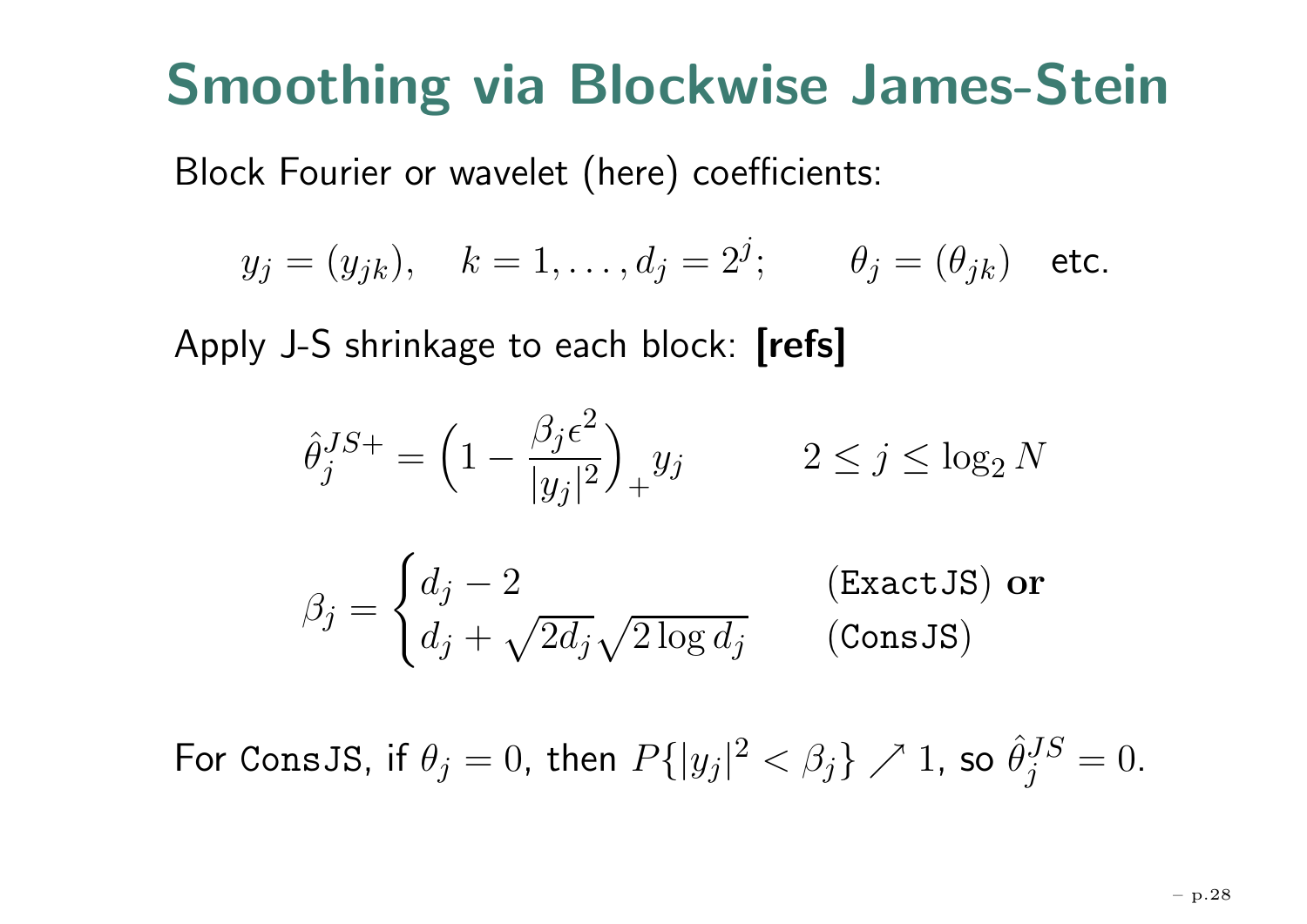#### **Block James-Stein imitates Kernel**



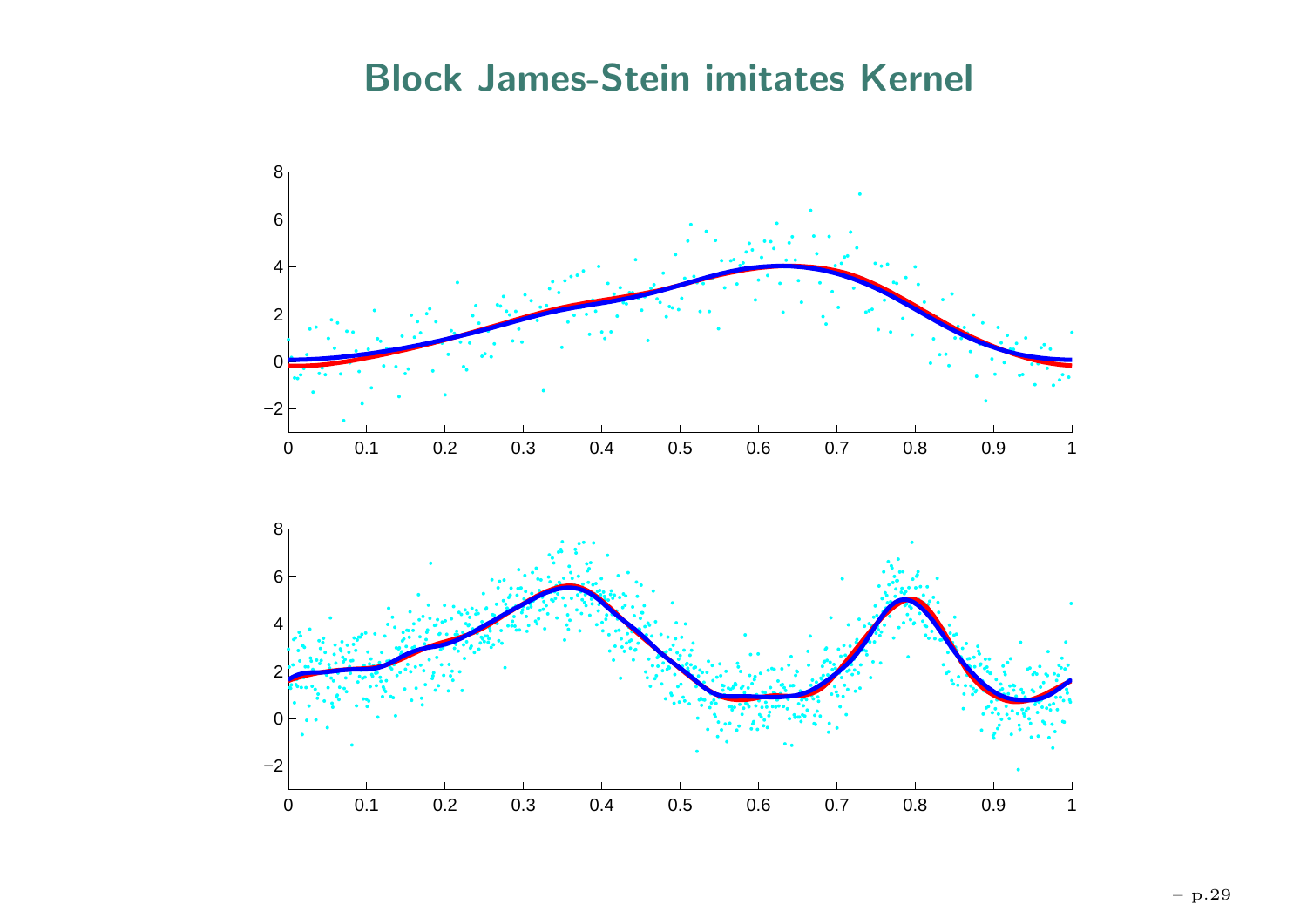#### **Block James-Stein imitates Kernel**

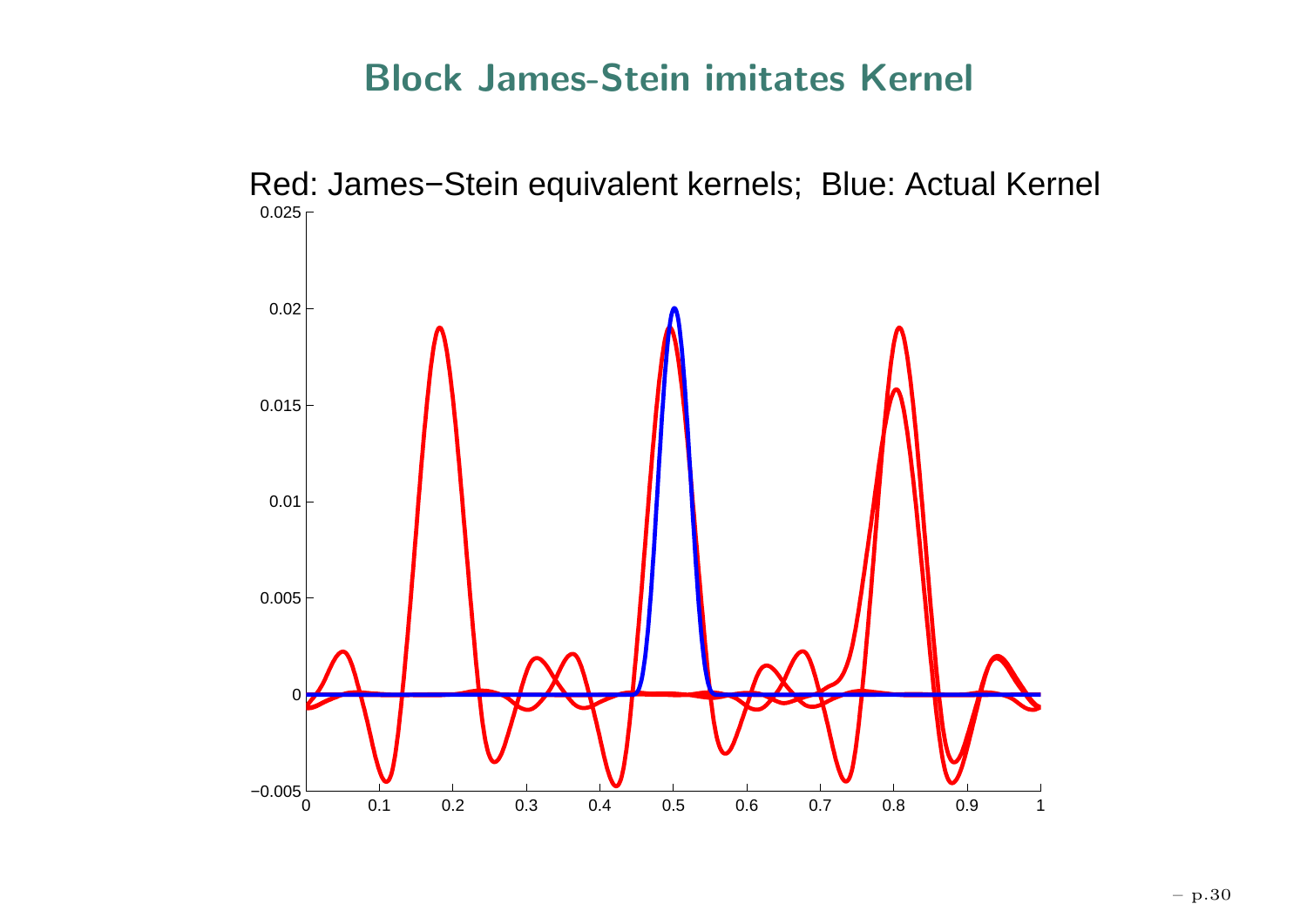# **Properties of Block James-Stein**

- Block JS imitates kernel smoothing, **but**
- $\bullet$ • near automatic choice of 'bandwidth' – canonical choices of  $\beta_j$
- Easy theoretical analysis from unbiased risk bounds

$$
E\|\hat{\theta}_j^{JS}-\theta_j\|^2\leq 2\epsilon^2+\|\theta_j\|^2\wedge 2^j\epsilon^2
$$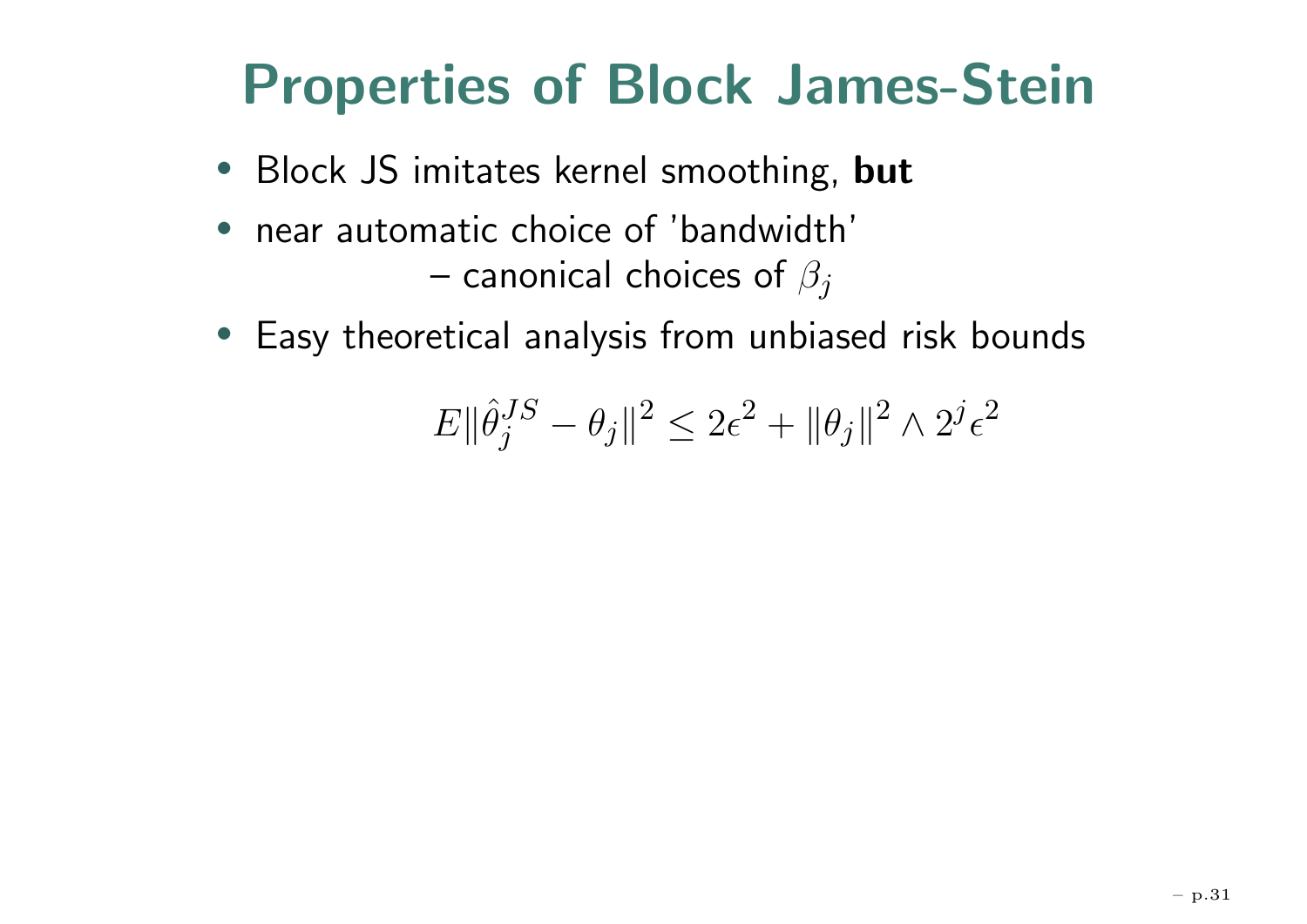# **Properties of Block James-Stein**

- Block JS imitates kernel smoothing, **but**
- • near automatic choice of 'bandwidth'– canonical choices of  $\beta_j$
- Easy theoretical analysis from unbiased risk bounds

$$
E \|\hat{\theta}_j^{JS} - \theta_j\|^2 \leq 2\epsilon^2 + \|\theta_j\|^2 \wedge 2^j \epsilon^2
$$

- e.g. below: MSE for *Hölder smooth* functions:
	- $\bullet \ \ 0 < \delta < 1 \ \ \ \ \ \ \ \vert f(x)$  $-f(y)| \leq B|x|$  $-y|^\delta$  all  $x, y$  (\*)
	- $\alpha = r + \delta, r \in \mathbb{N}$ ,  $D^r$  $f$  satisfies  $(*)$ .
- In terms of wavelet coefficients:

$$
f\in \mathcal H_\alpha(C)\quad \Leftrightarrow\quad |\theta_{jk}|\le C 2^{-(\alpha+1/2)j}\quad\text{for all }j,k
$$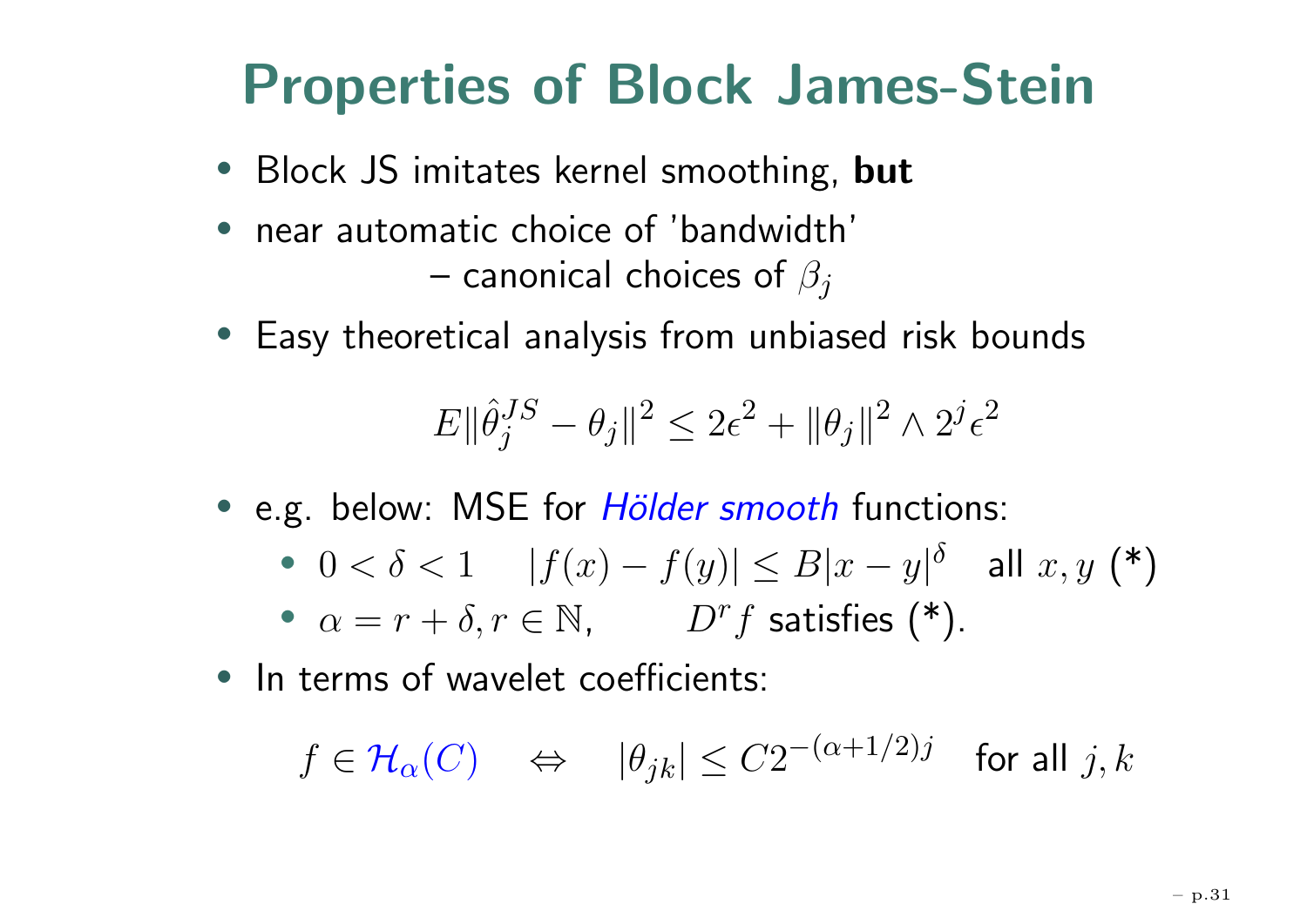### **A single level determines MSE**

From unbiased risk bounds and Hölder smoothness:

$$
E \|\hat{\theta}_j^{JS} - \theta_j\|^2 \leq \qquad [2\epsilon^2 + \|\theta_j\|^2 \wedge 2^j \epsilon^2]
$$

$$
f \in \mathcal{H}_{\alpha}(C) \Rightarrow ||\theta_j||^2 \leq C^2 2^{-2\alpha j}
$$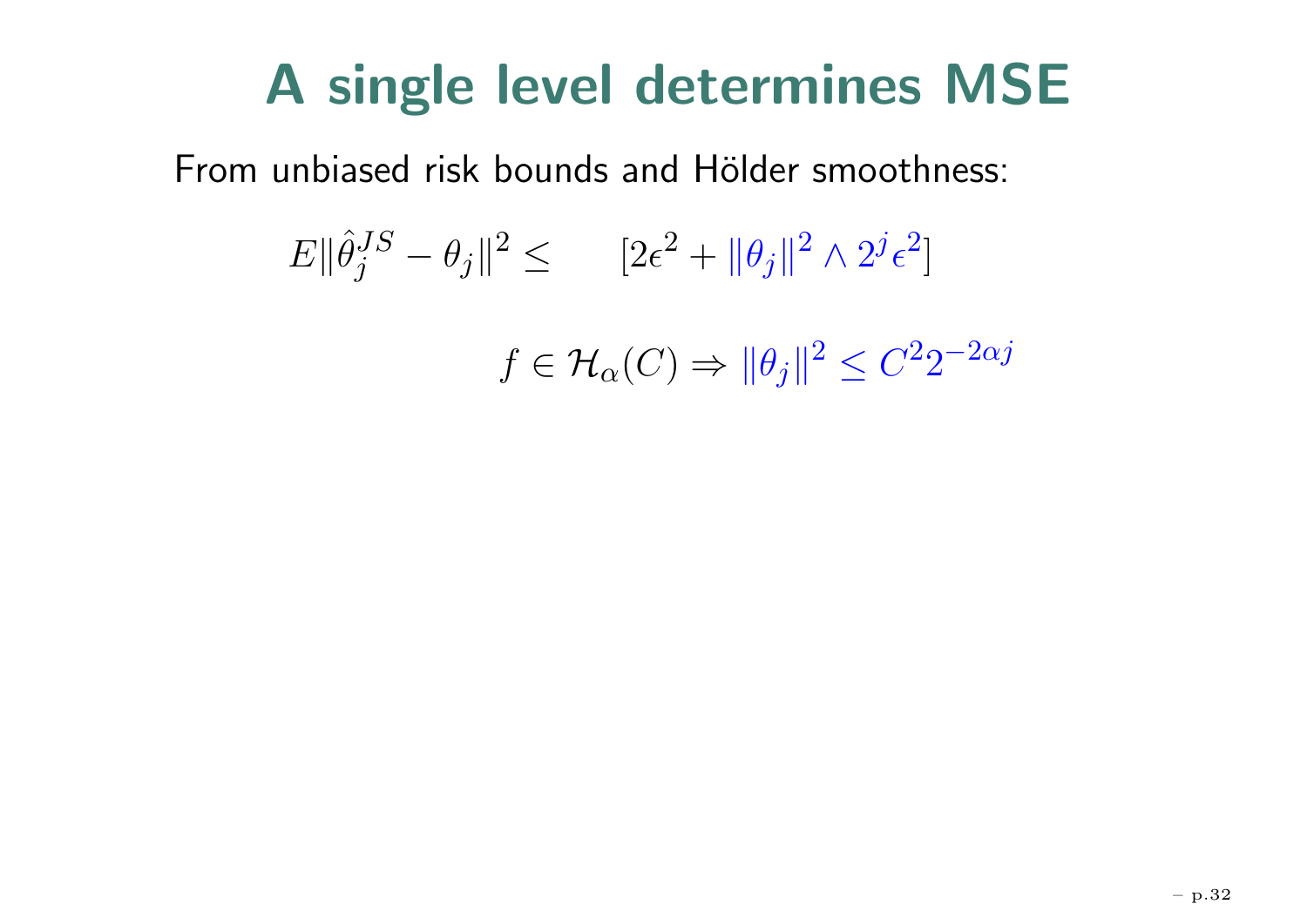### **A single level determines MSE**

From unbiased risk bounds and Hölder smoothness:

$$
\sum_{j} E \|\hat{\theta}_{j}^{JS} - \theta_{j}\|^{2} \le \sum_{j \le J} [2\epsilon^{2} + \|\theta_{j}\|^{2} \wedge 2^{j} \epsilon^{2}] + \sum_{j>J} \|\theta_{j}\|^{2}
$$

$$
f \in \mathcal{H}_{\alpha}(C) \Rightarrow \|\theta_{j}\|^{2} \le C^{2} 2^{-2\alpha j}
$$

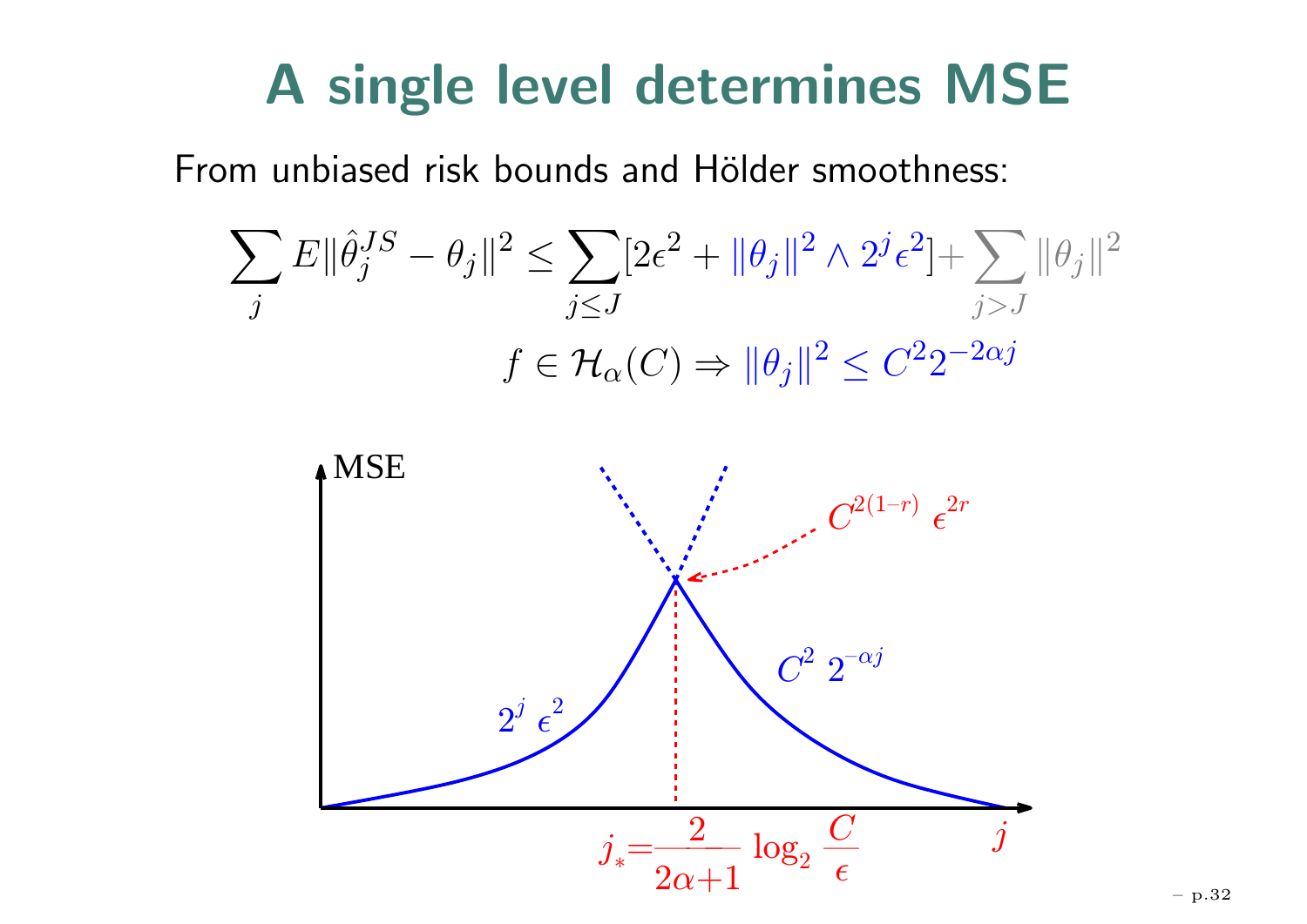# **Growing Gaussians**



- geometric decay of MSE away from critical  $j_{\ast}$
- **Growing Gaussian** aspect: As noise  $\epsilon =$  $= \sigma/\sqrt{n}$ decreases, worst level  $j_*=j_*(\epsilon,C)$  increases:

$$
d_{j_{\star}} = 2^{j_{\star}} = c(C/\epsilon)^{2/(2\alpha+1)}
$$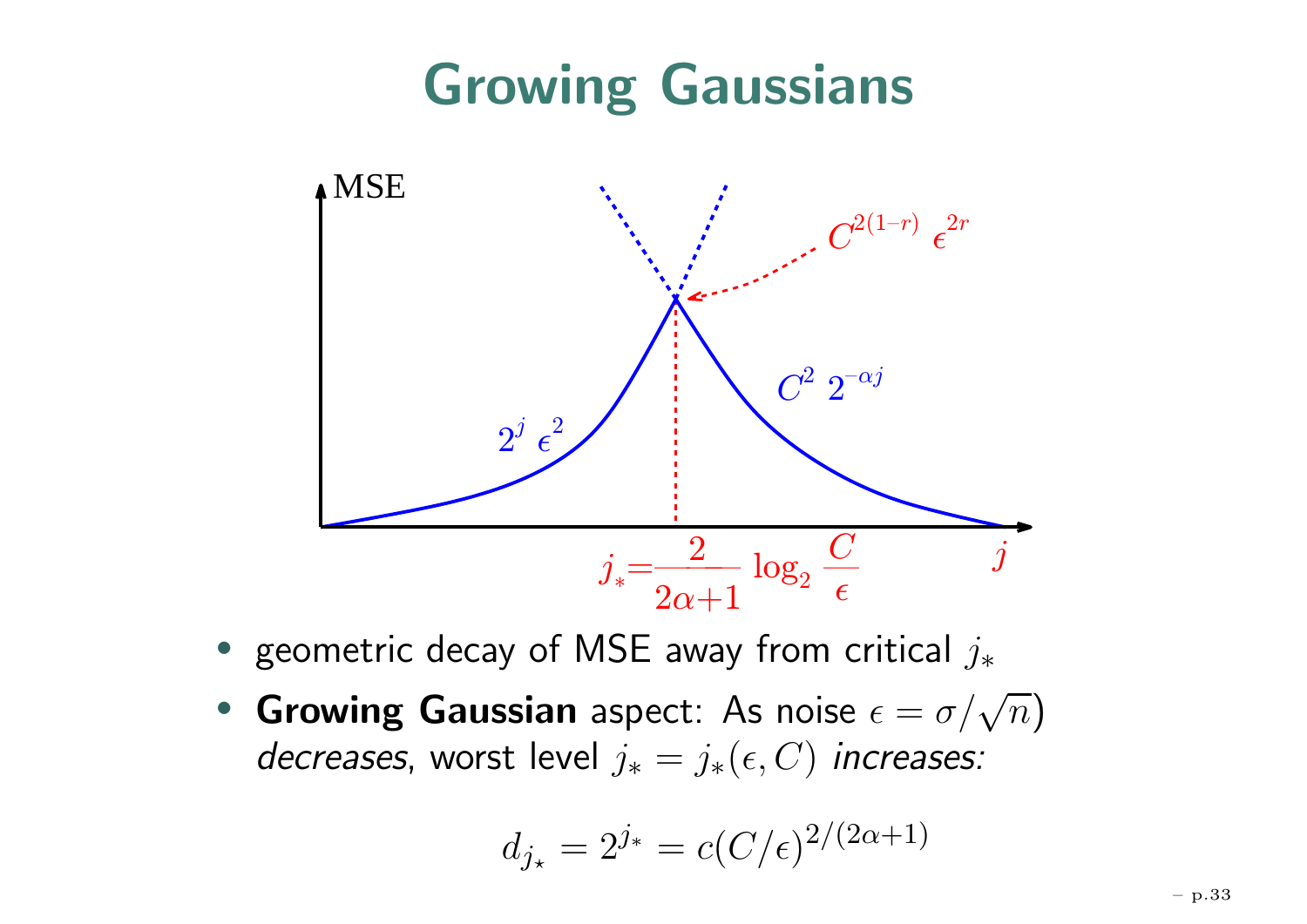# **MultiJS is rate-adaptive**

The "optimal rate" for  $\mathcal H_\alpha(C)$  is  $\epsilon$  $^{2r}$ , with  $r=r(\alpha)=\frac{2\alpha}{2\alpha+1}.$ 

• JS risk bounds imply simultaneous near-minimaxity:

 $\sup R(\hat{f}^{JS}, f) \leq cC^{2(1)}$  $\mathcal H_\alpha(C)$  $-r$ ) $\epsilon$ 2  $r(1+o(1)) \asymp \mathcal{R}(\mathcal{H}_{\alpha}(C)).$ 

- For a single, prespecified estimator  $\hat{f}^{JS}$ , valid for
	- all smoothness  $\alpha \in (0,\infty)$ ,
	- bounds  $C\in(0,\infty)$ .
- No"speed limit" to rate of convergence
	- "infinite order kernel" (for certain wavelets)
- Conclusion follows easily from single level James-Stein analysis in multinormal mean model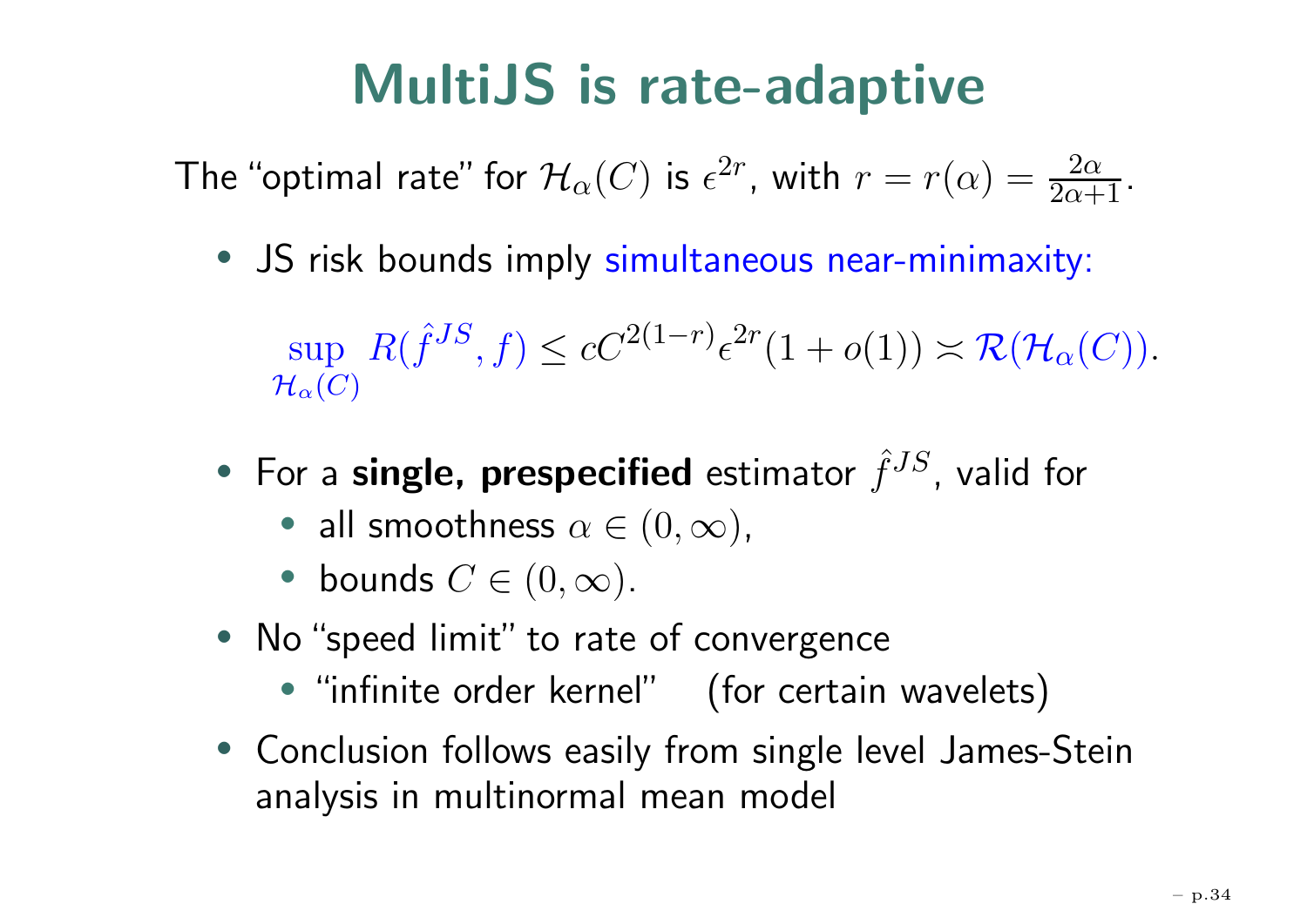# **Agenda**

- Classical Parametric Ideas
- Nonparametric Estimation and Growing Gaussian Models
- •• I. Kernel Estimation and James-Stein Shrinkage
- •• II. Thresholding and Sparsity
- III. Bernstein-von Mises phenomenon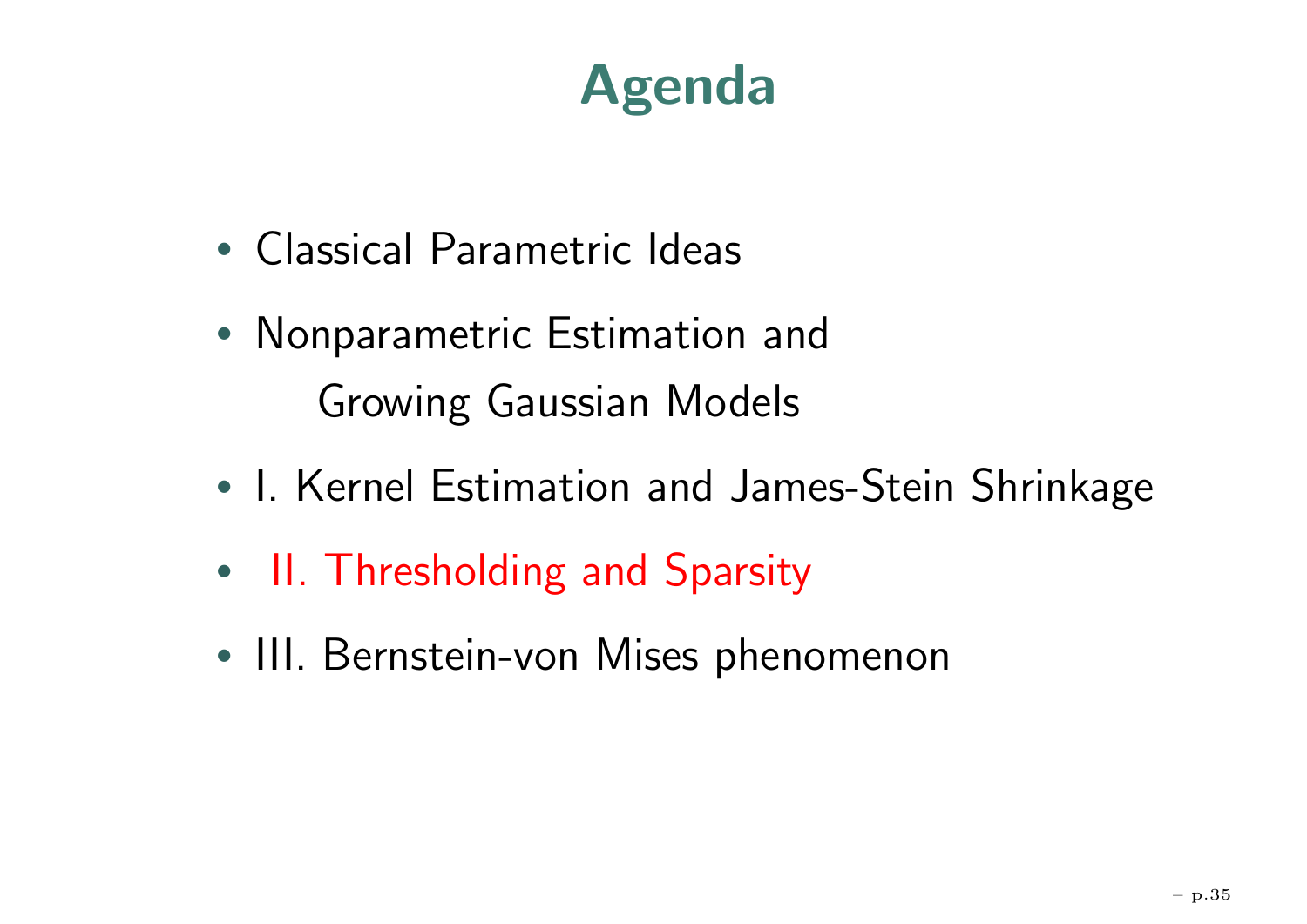#### **James-Stein Fails on Sparse Signals**

$$
\frac{d\|\theta\|^2}{d+\|\theta\|^2} \le R(\hat{\theta}^{JS}, \theta) \le 2 + \frac{d\|\theta\|^2}{d+\|\theta\|^2}
$$
  
*r*-**spike**  $\theta_r$ : *r* co-ords at  $\sqrt{d/r} \implies \|\theta\|^2 = d$ .  

$$
\|\cdot\|_{\cdot}, \|\cdot\|_{\cdot}, \dots
$$

So  $R(\hat{\theta}^{JS}, \theta_r) \geq d/2$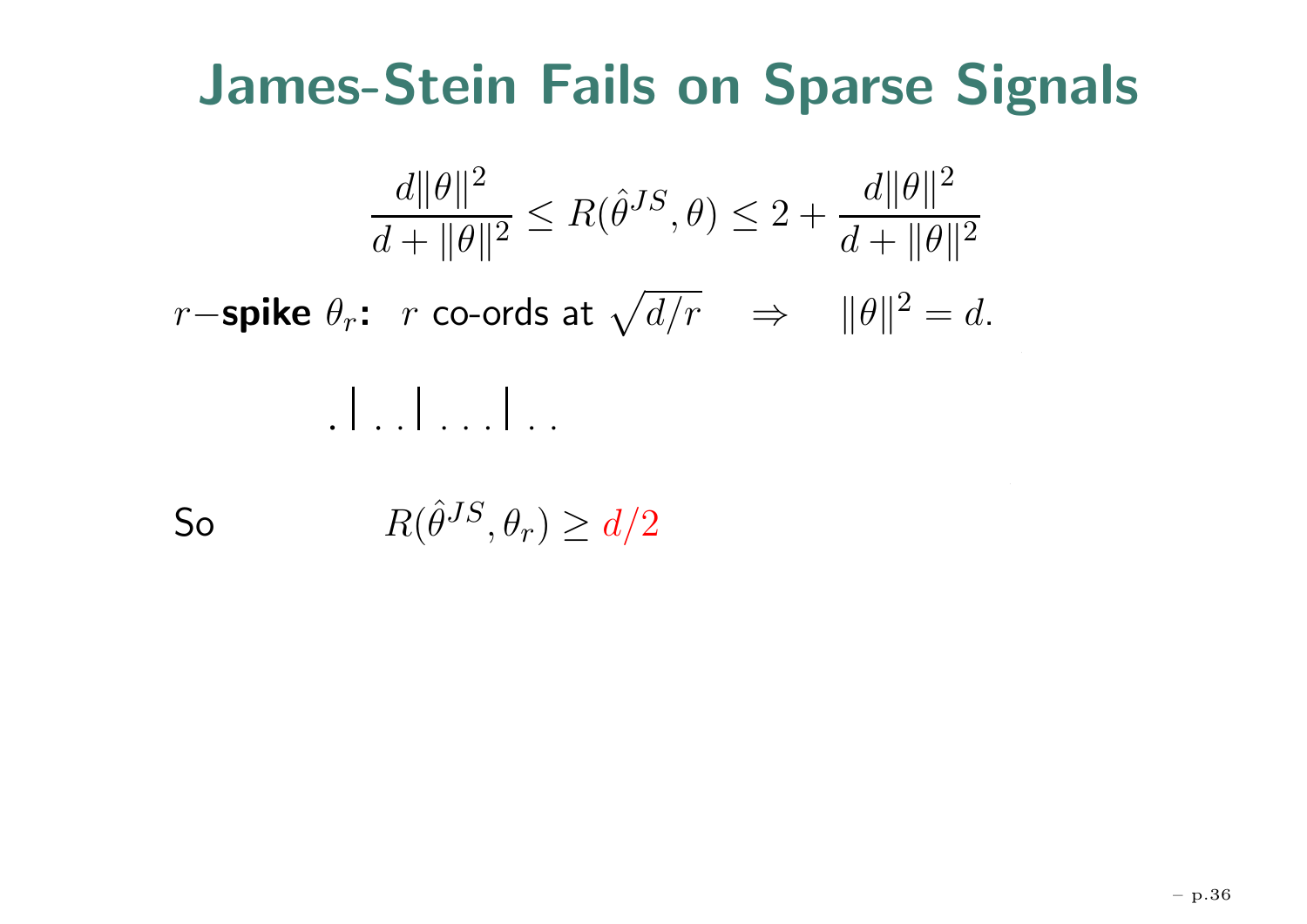#### **James-Stein Fails on Sparse Signals**

$$
\frac{d\|\theta\|^2}{d + \|\theta\|^2} \le R(\hat{\theta}^{JS}, \theta) \le 2 + \frac{d\|\theta\|^2}{d + \|\theta\|^2}
$$
  
*r*-**spike**  $\theta_r$ : *r* co-ords at  $\sqrt{d/r} \implies \|\theta\|^2 = d$ .  

$$
\frac{\cdot}{\cdot \cdot \cdot \cdot \cdot \cdot \cdot} + \sqrt{2 \log d}
$$
  
So  $R(\hat{\theta}^{JS}, \theta_r) \ge d/2$ 

**Hard thresholding** at  $t = \sqrt{2\log d}$ :

$$
R(\hat{\theta}^{HT}, \theta_r) \approx d \cdot 2t\phi(t) + r \cdot [1 + \eta(d/r)]
$$
  

$$
\leq r + 3\sqrt{2\log d}
$$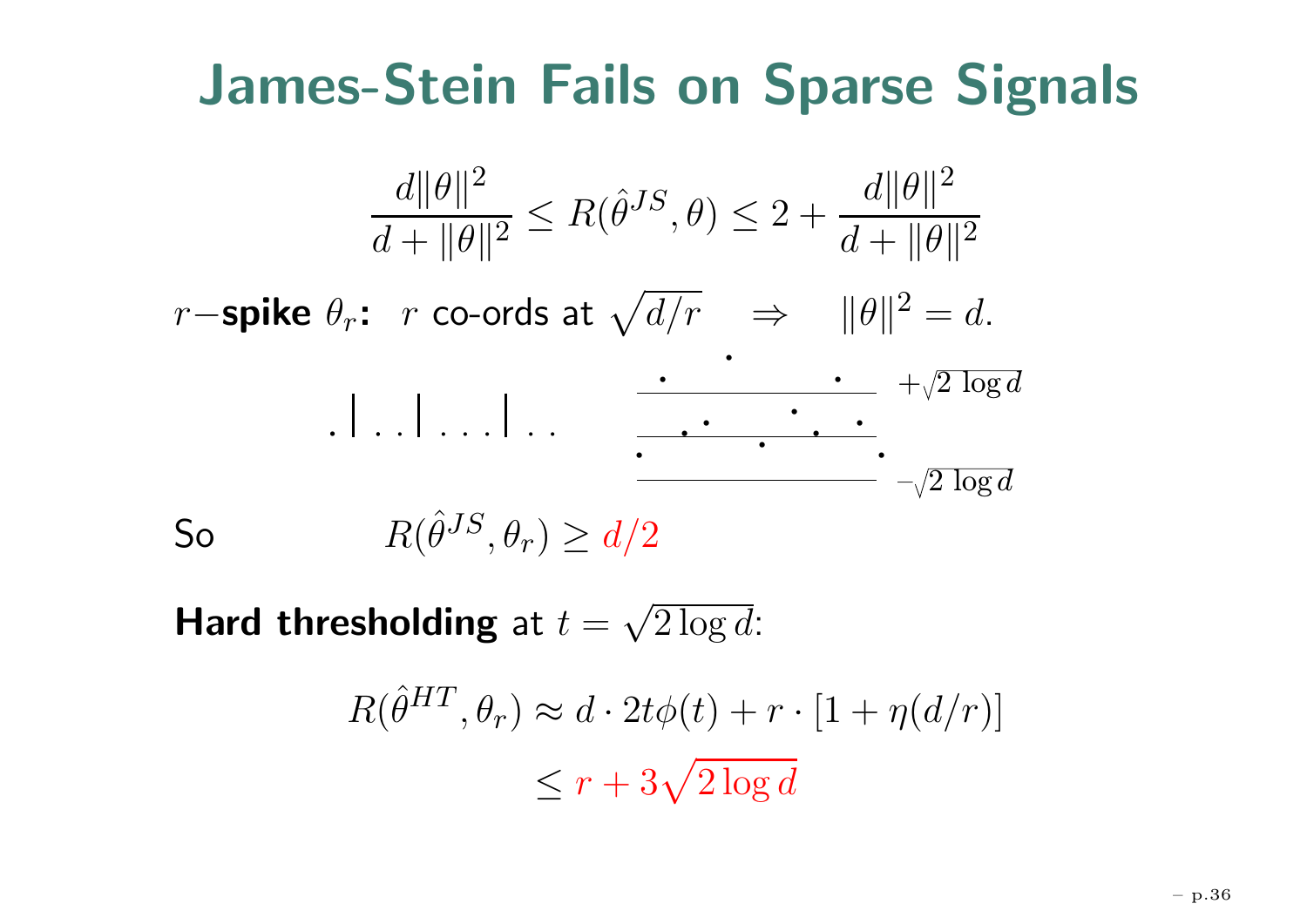# **A more systematic story for thresholding**

Based on  $\ell_p$  norms and balls:  $\qquad \pmod{p < 2}$ 

$$
\|\theta\|_p^p=\sum_{i=1}^d |\theta_i|^p
$$

- $1.$   $\ell_p$  norms capture sparsity
- 2. thresholding arises from least squares estimation with  $\ell_p$ constraints
- 3. describe best possible estimation over  $\ell_p$  balls
- 4. show that thresholding (nearly) attains the best possible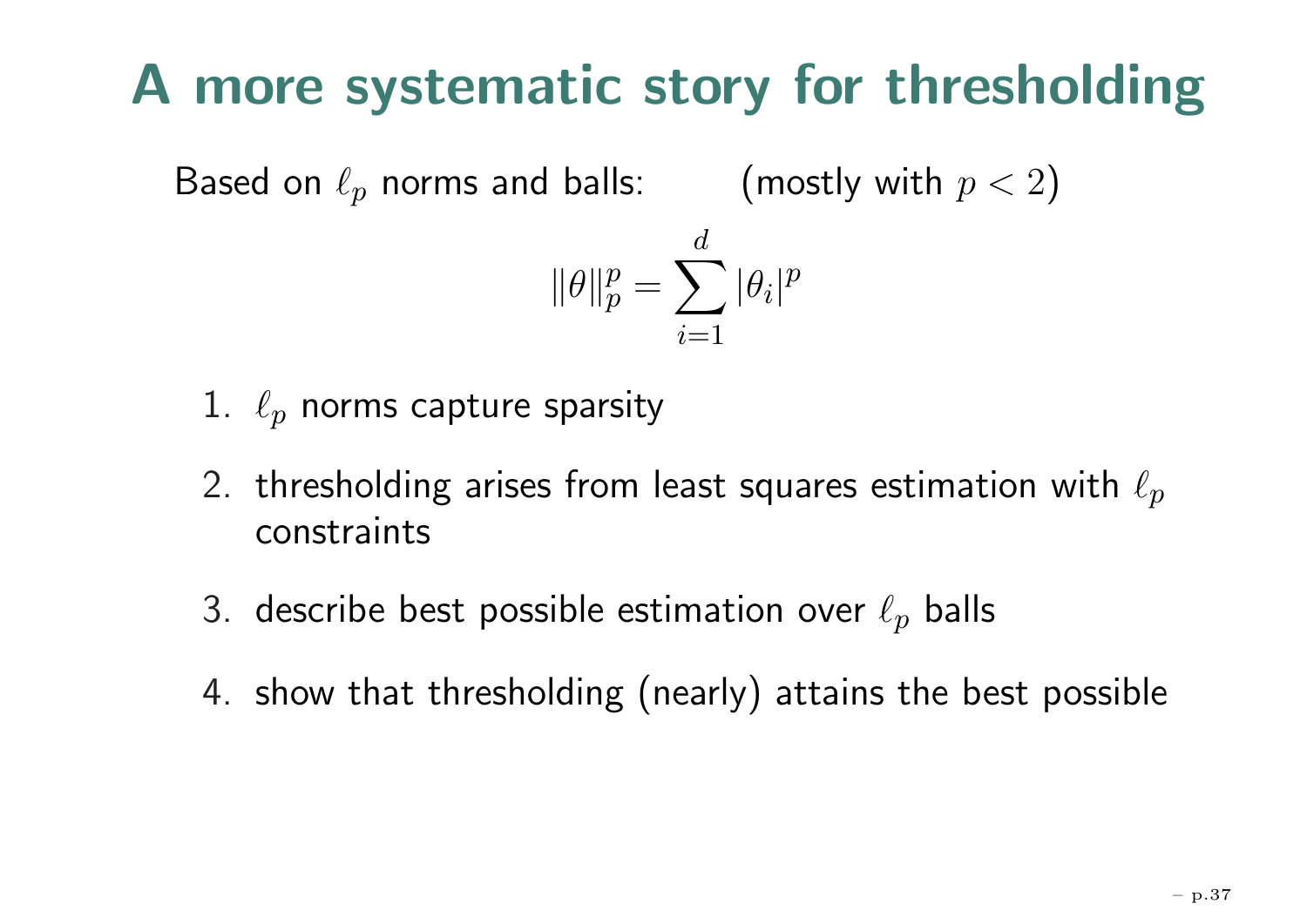$\ell_p$  norms,  $p < 2$ , capture sparsity



 $\ell_1$  ball smaller than  $\ell_2, \quad \Rightarrow$  expect better estimation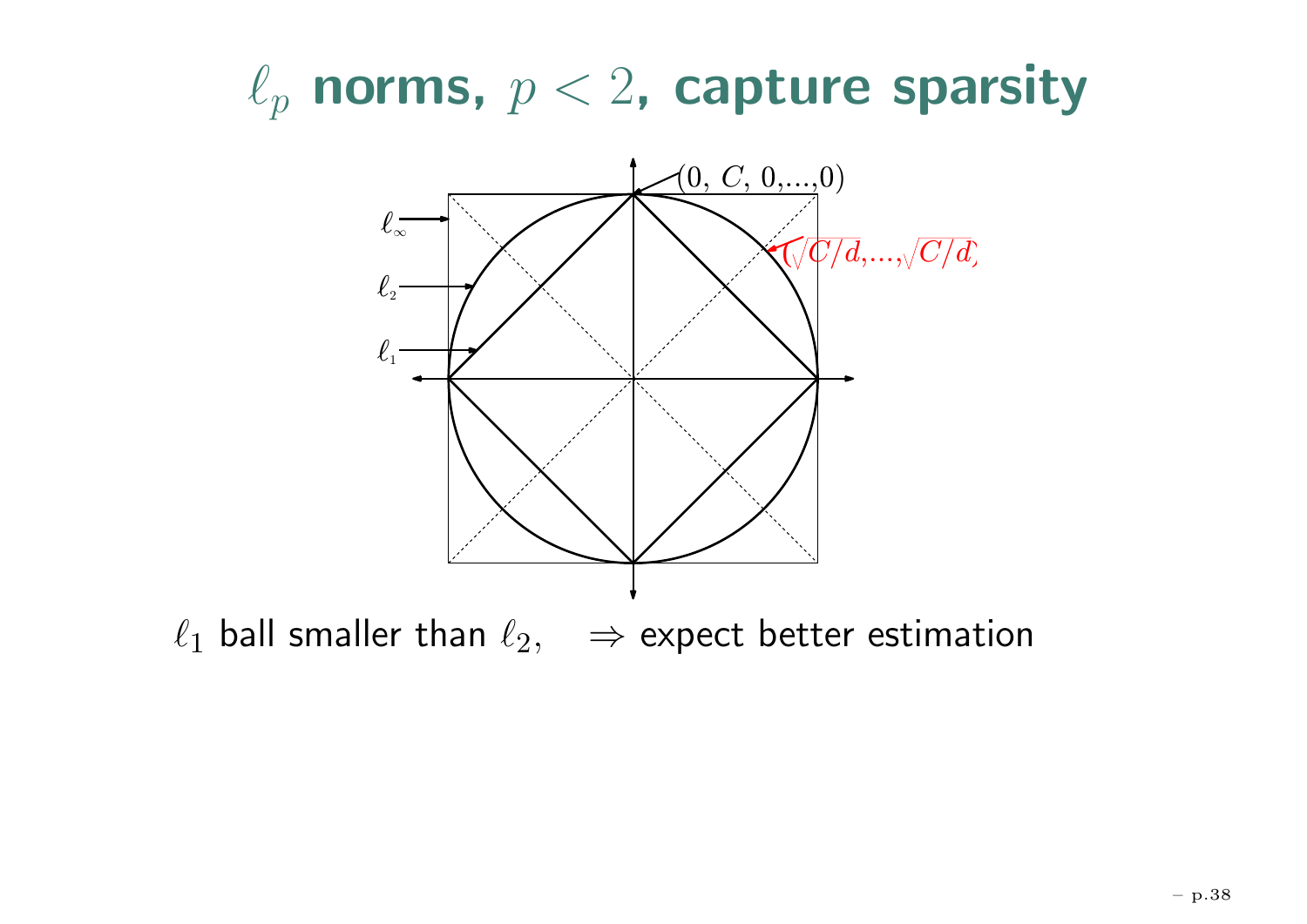$\ell_p$  norms,  $p < 2$ , capture sparsity



 $\ell_1$  ball smaller than  $\ell_2, \quad \Rightarrow$  expect better estimation Sparsity of representation depends on basis: rotation sends

$$
(0, C, 0, \ldots) \quad \to \quad (C/\sqrt{d}, \ldots, C/\sqrt{d})
$$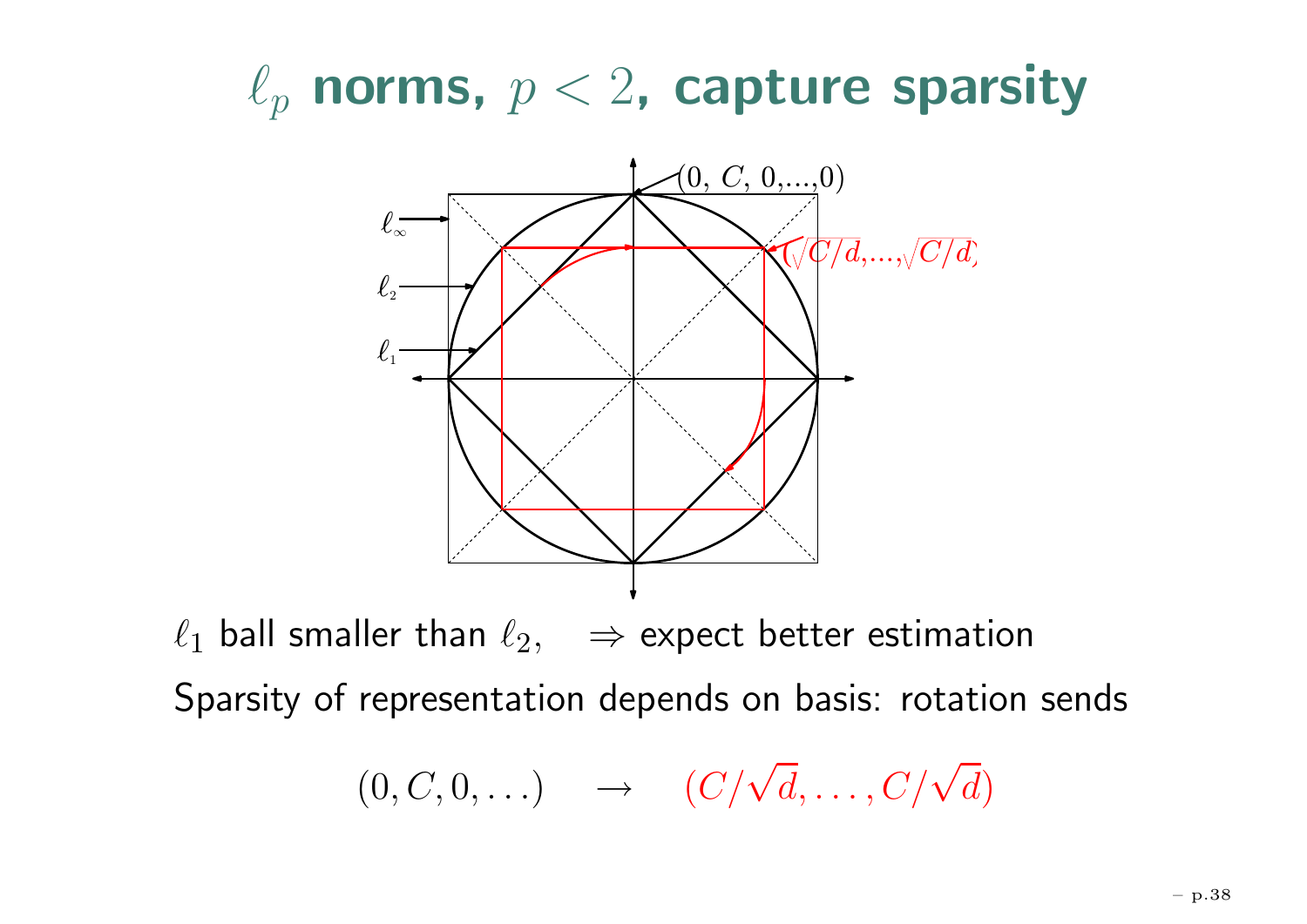# **Thresholding from constrained least squares**

$$
\min \sum (y_i - \theta_i)^2 \quad \text{s.t.} \quad \sum |\theta_i|^p \le C^p
$$
\ni.e.

\n
$$
\min \sum (y_i - \theta_i)^2 + \lambda |\theta_i|^p
$$

leads to

- $p = 2$  Linear Shrinkage  $\hat{\theta}_i = (1 + \lambda)^{-1} y_i$
- $p = 1$  Soft thresholding  $\hat{\theta}_i$

 $[\lambda'=\lambda/2]$ 

$$
y_i = \begin{cases} y_i - \lambda' & y_i > \lambda' \\ 0 & |y_i| \leq \lambda' \\ y_i + \lambda' & y_i < -\lambda' \end{cases}
$$

• 
$$
p = 0
$$
 Hard thresholding  $\hat{\theta}_i = y_i I\{|y_i| > \lambda\}$ .  
[ penalty  $\lambda \sum I\{\theta_i \neq 0\}$ ]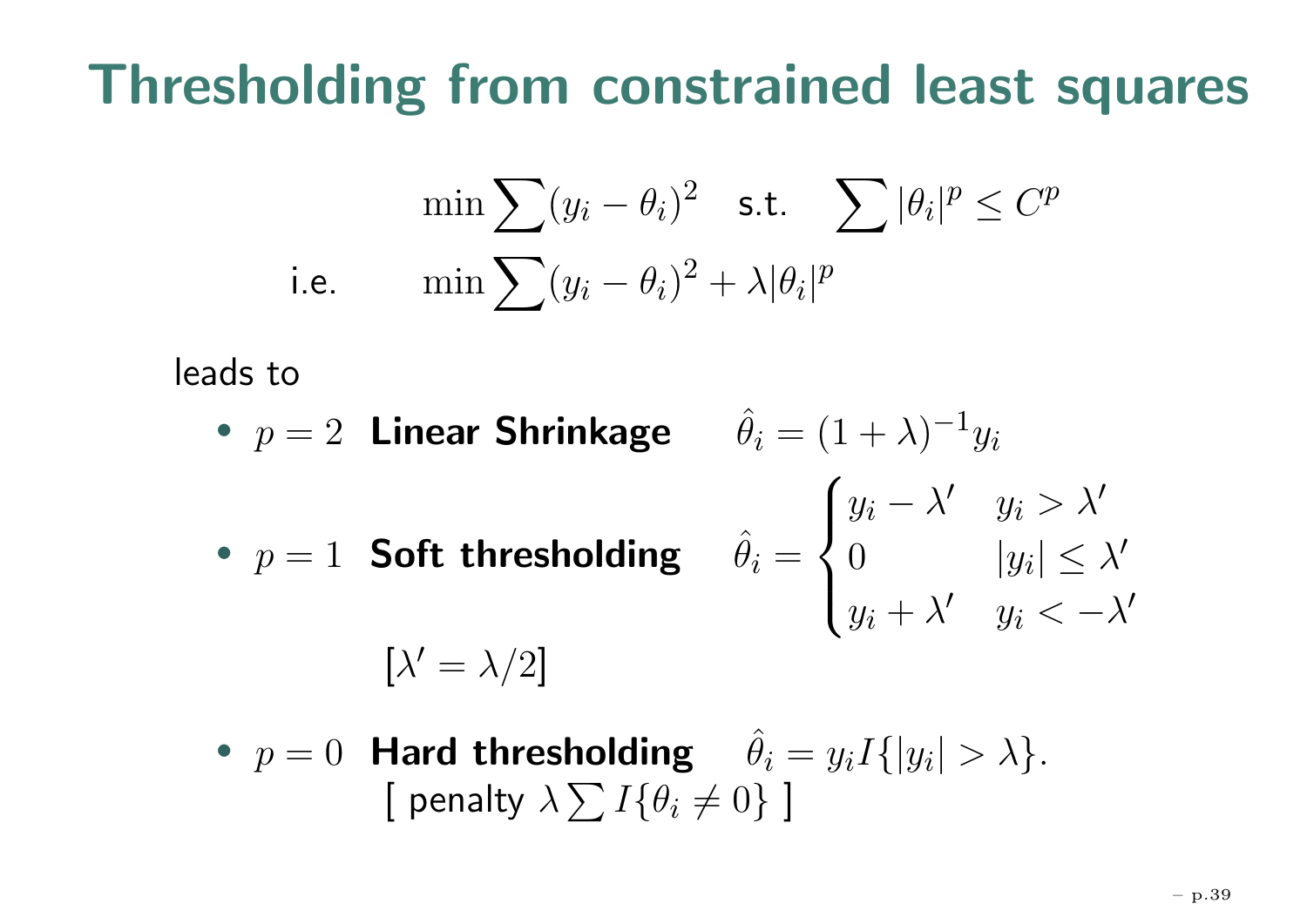#### **Bounds on best estimation on**  $\ell_p$  balls

Minimax risk:  $R_{d,p}(C)=\inf$  $_{\hat{\theta}}\sup_{\|\theta\|_p\leq C}E_{\theta}\sum_1^d(\hat{\theta}_i)$  $- \theta_i)^2$ . Non-asymptotic bounds: [ Birgé-Massart]

$$
c_1 r_{d,p}(C) \le R_{d,p}(C) \le c_2 [\log d + r_{d,p}(C)]
$$



 $\bullet$   $\ell_1$  ball smaller  $\rightarrow$  $\rightarrow$  (much) smaller minimax risk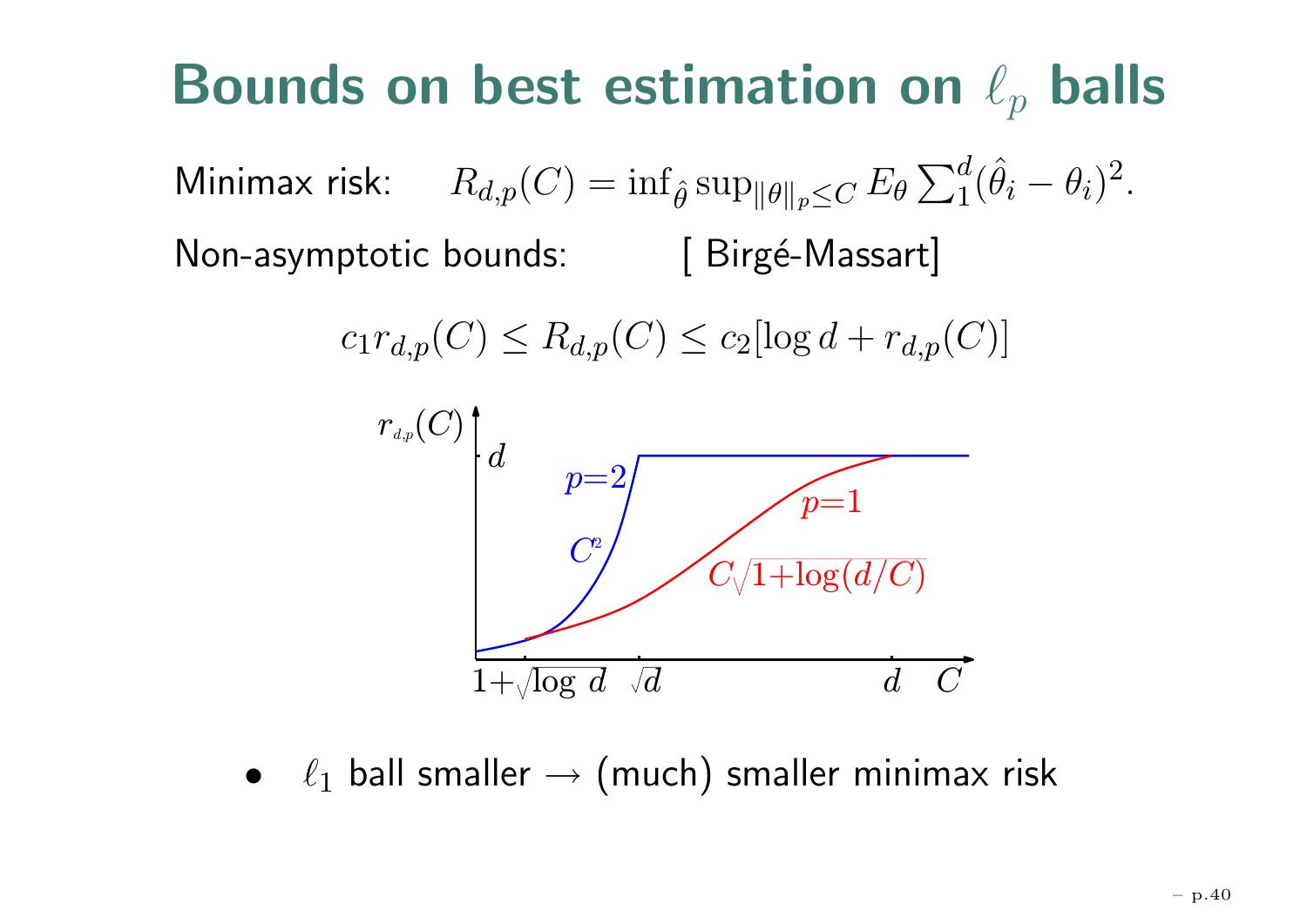#### **Bounds on best estimation on**  $\ell_p$  balls

Minimax risk:  $R_{d,p}(C)=\inf$  $_{\hat{\theta}}\sup_{\|\theta\|_p\leq C}E_{\theta}\sum_1^d(\hat{\theta}_i)$  $- \theta_i)^2$ . Non-asymptotic bounds: [ Birgé-Massart]

$$
c_1 r_{d,p}(C) \le R_{d,p}(C) \le c_2 [\log d + r_{d,p}(C)]
$$



 $\bullet$   $\ell_1$  ball smaller  $\rightarrow$  $\rightarrow$  (much) smaller minimax risk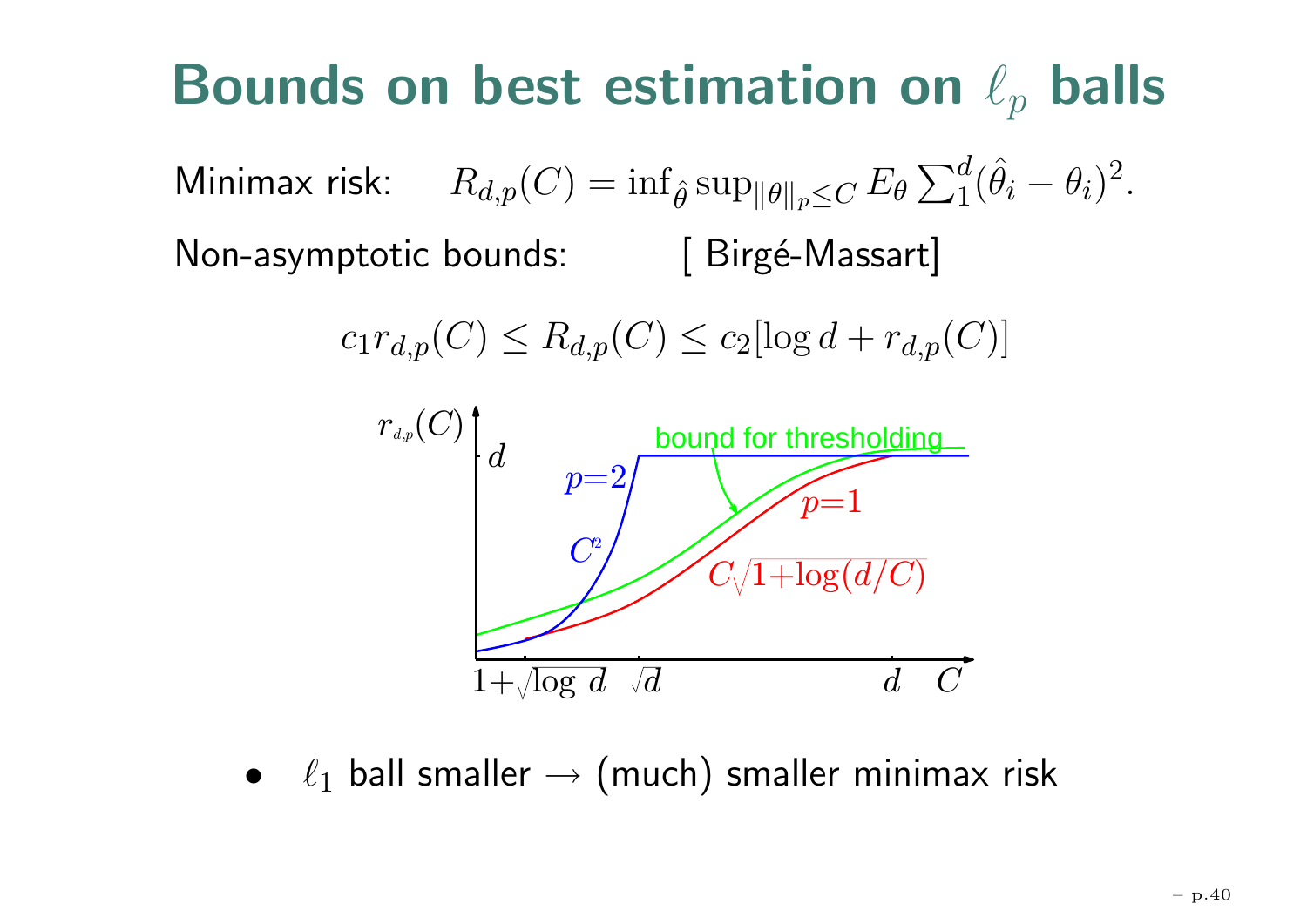# **Thresholding nearly attains the bound**

For simplicity: threshold  $t=\sqrt{2\log d}$ 

Oracle inequality for soft thresholding: [non-asymptotic!]

$$
E \|\hat{\theta}^{ST} - \theta\|^2 \le (2\log d + 1)[1 + \sum_{i} (\theta_i^2 \wedge 1)]
$$

Apply to  $\ell_1$  ball  $\{\theta: \|\theta\|_1 \leq C\}.$ 

$$
\sup_{\|\theta\|_1 \le C} E \|\hat{\theta}^{ST} - \theta\|^2 \le (2\log d + 1)(C + 1).
$$

Better bounds possible for data-dependent thresholds  $t=t(Y)$ (Lec. 2)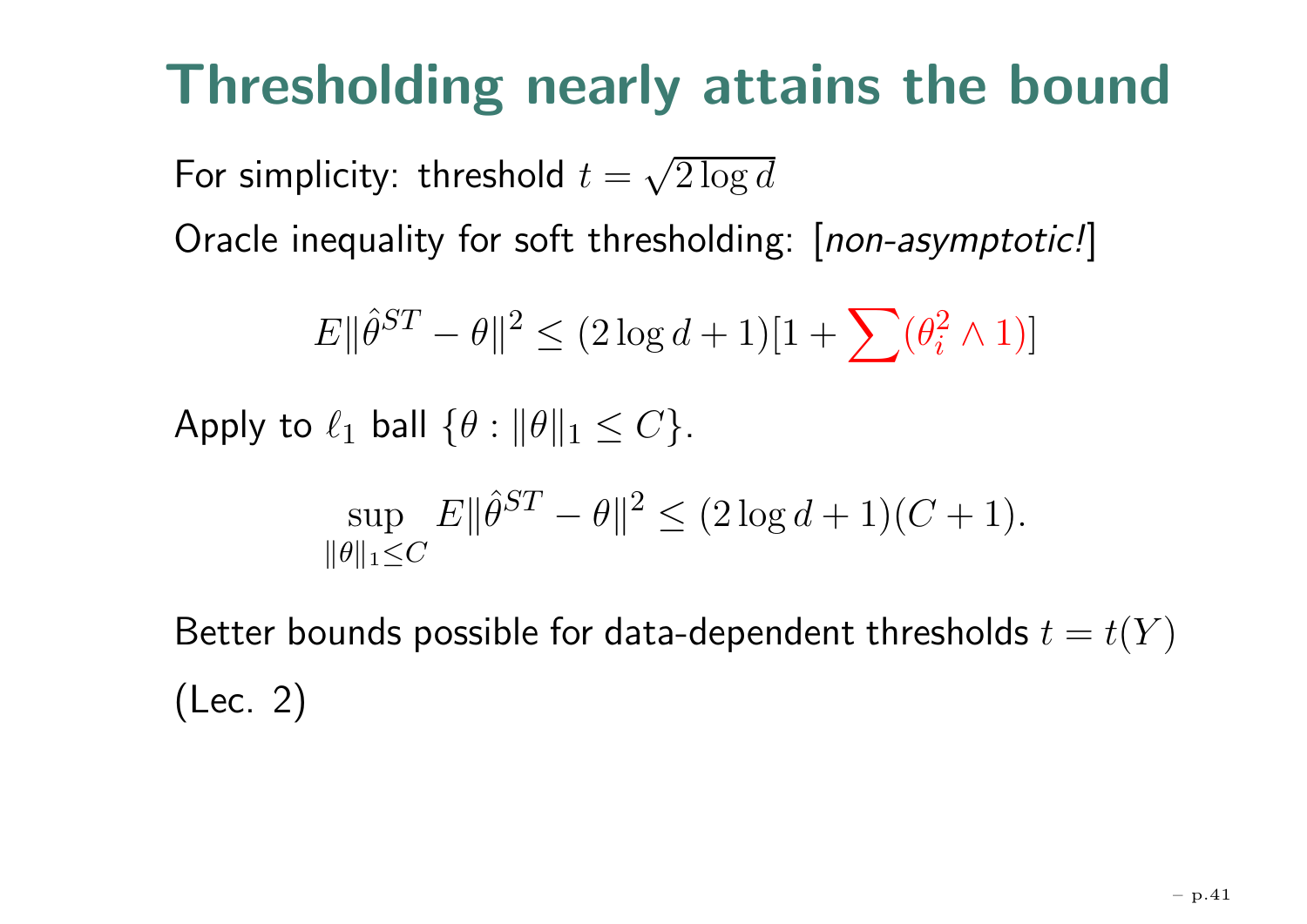# **Summary for**  $N_d(\theta, I)$

For  $X \sim N_d(\theta, I)$ , comparing

- $\bullet\;$  James Stein shrinkage  $(\beta=d-2)$ , and
- soft thresholding at  $t = \sqrt{2 \log d}$ :

James-Stein shrinkage: orthogonally invariant:

$$
\frac{1}{2}(\|\theta\|^2 \wedge d) \le E \|\hat{\theta}^{JS} - \theta\|^2 \le 2 + (\|\theta\|^2 \wedge d)
$$

Thresholding: co-ordinatewise, and co-ordinate dependent:

$$
\tfrac{1}{2}\sum (\theta_i^2\wedge 1) \leq E\|\hat\theta^{ST} - \theta\|^2 \leq (2\log d + 1)(1 + \sum (\theta_i^2\wedge 1))
$$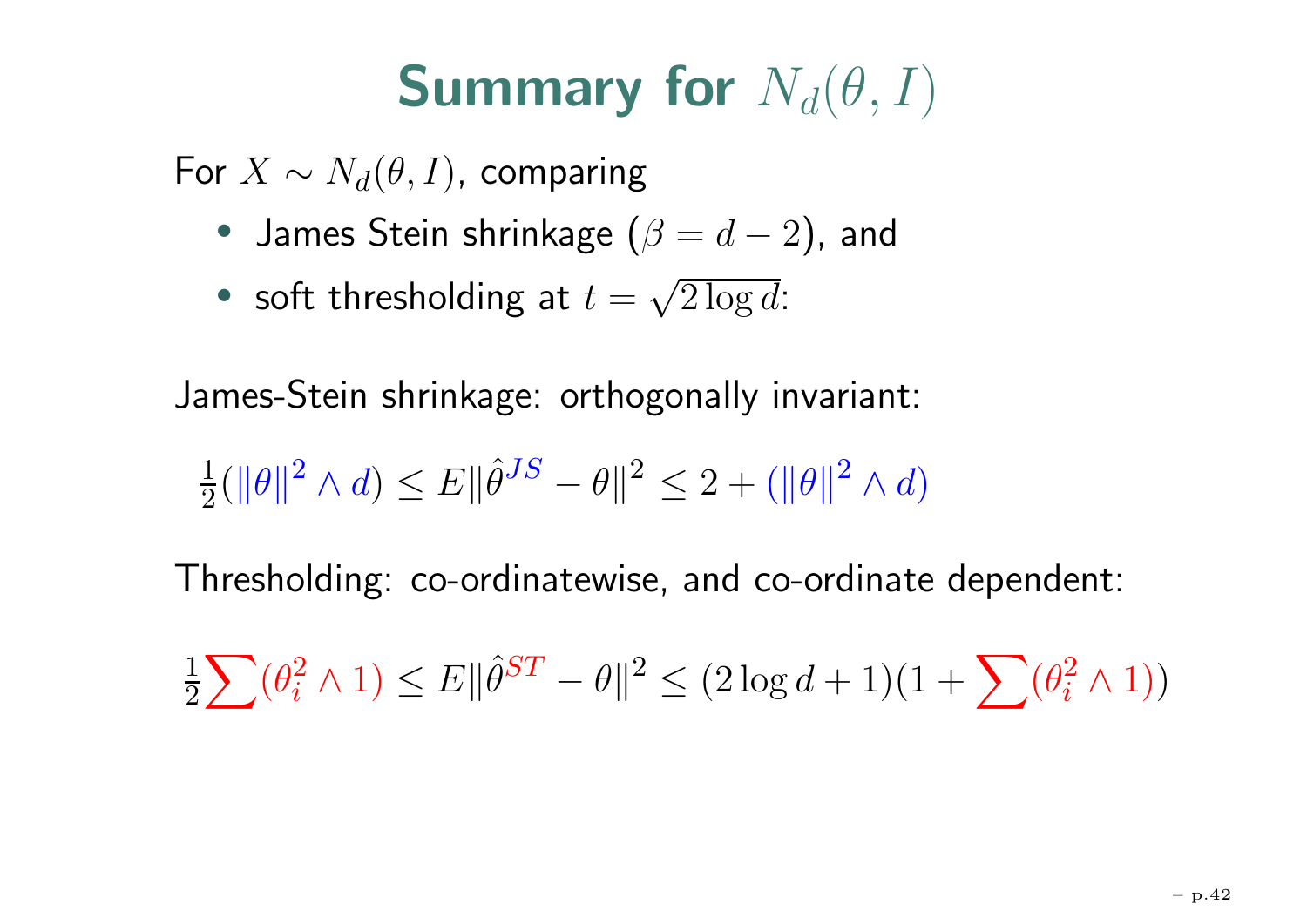# **Implications for Function Estimation**

Key example: functions of bounded **total variation:**  $TV(C) = \{f : ||f||_{TV} \leq C\}$ 

$$
||f||_{TV} = \sup_{t_1 < \dots < t_N} \sum_{i=1}^{N-1} |f(t_{i+1}) - f(t_i)| + ||f||_1
$$

Well captured by weighted combinations of  $\ell_1$  **norms on wavelet coefficients:**

$$
c_1 \sup_j 2^{j/2} \|\theta_j\|_1 \le \|f\|_{TV} \le c_2 \sum_j 2^{j/2} \|\theta_j\|_1
$$

Best possible (minimax) MSE

$$
R(TV(C), \epsilon) = \inf_{f} \sup_{f \in TV(C)} E||\hat{f} - f||^2
$$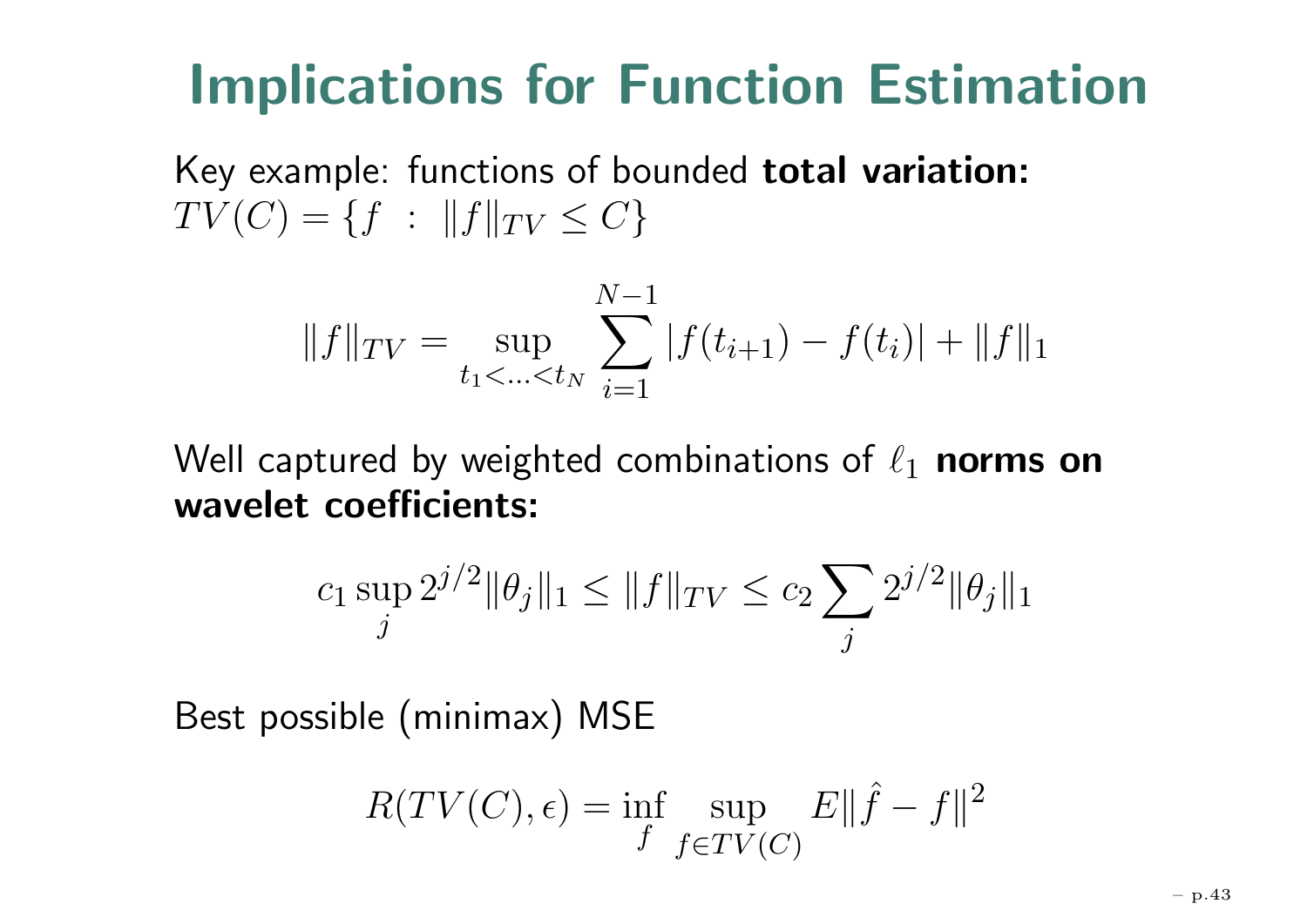# **Reduction to single levels**

$$
\sup_{\theta} E \|\hat{\theta} - \theta\|^2 = \sum_{j} \sup_{\theta_j} E \|\hat{\theta}_j - \theta_j\|^2
$$

- Apply thresholding bounds for each  $j$ : to  $N_{2^j}(\theta_j,\epsilon$  $^{2}I).$
- $\exists$  a worst case level  $j_{\ast}$  $=j_*(\epsilon, C)$  ,
- $\bullet$  Geometric decay of  $\sup_j$  $E\Vert$  $\hat{\theta}_j - \theta_j \|$ 2 as  $|j\>$  $-j_*$ |  $\nearrow$ .  $j_*$



 $\boldsymbol{\mathsf{Growing}}$   $\boldsymbol{\mathsf{Gaussian}}$  aspect: As noise  $\epsilon =$  $\sigma/\sqrt{n})$  decreases, worst level  $j_*=j_*(\epsilon,C)$  increases:

$$
d_{j\star}=2^{j\star}=c(C/\epsilon)^{2/3}
$$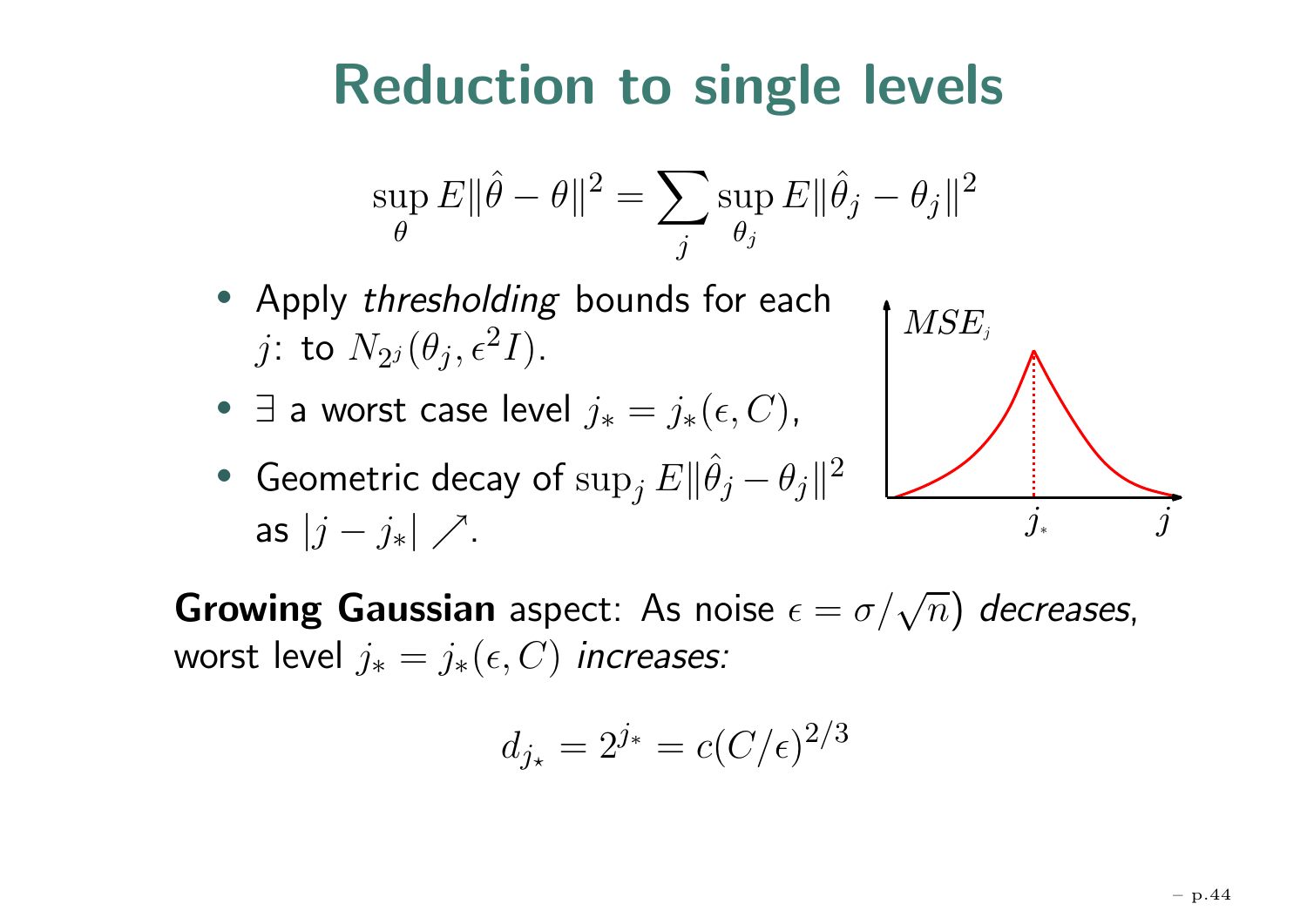#### **Final Result**

$$
\sup_{TV(C)} R(\hat{f}_{thr}, f) \asymp C^{2(1-r)} \epsilon^{2r} \qquad r = 2/3
$$

sup  $TV(C)$  $R(\hat{f}_{JS}, f) \asymp C^{2(1)}$  $-r_L$ <sub> $\epsilon$ </sub>  $\begin{array}{cc} 2r_L & r_L=1/2 \end{array}$ 





0.2 0.4 0.6 0.8 1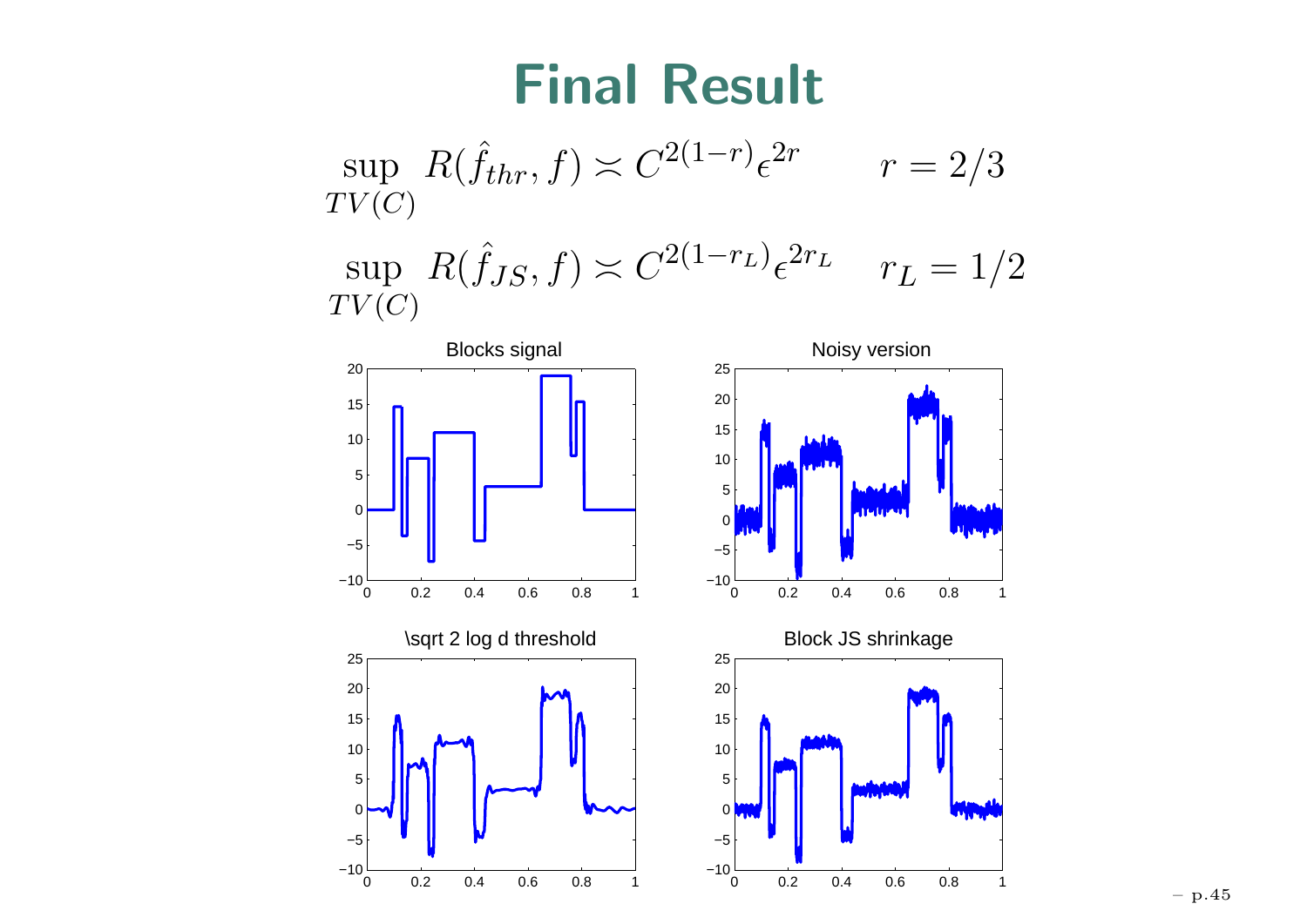# **Agenda**

- Classical Parametric Ideas
- Nonparametric Estimation and Growing Gaussian Models
- •• I. Kernel Estimation and James-Stein Shrinkage
- •• II. Thresholding and Sparsity
- III. Bernstein-von Mises phenomenon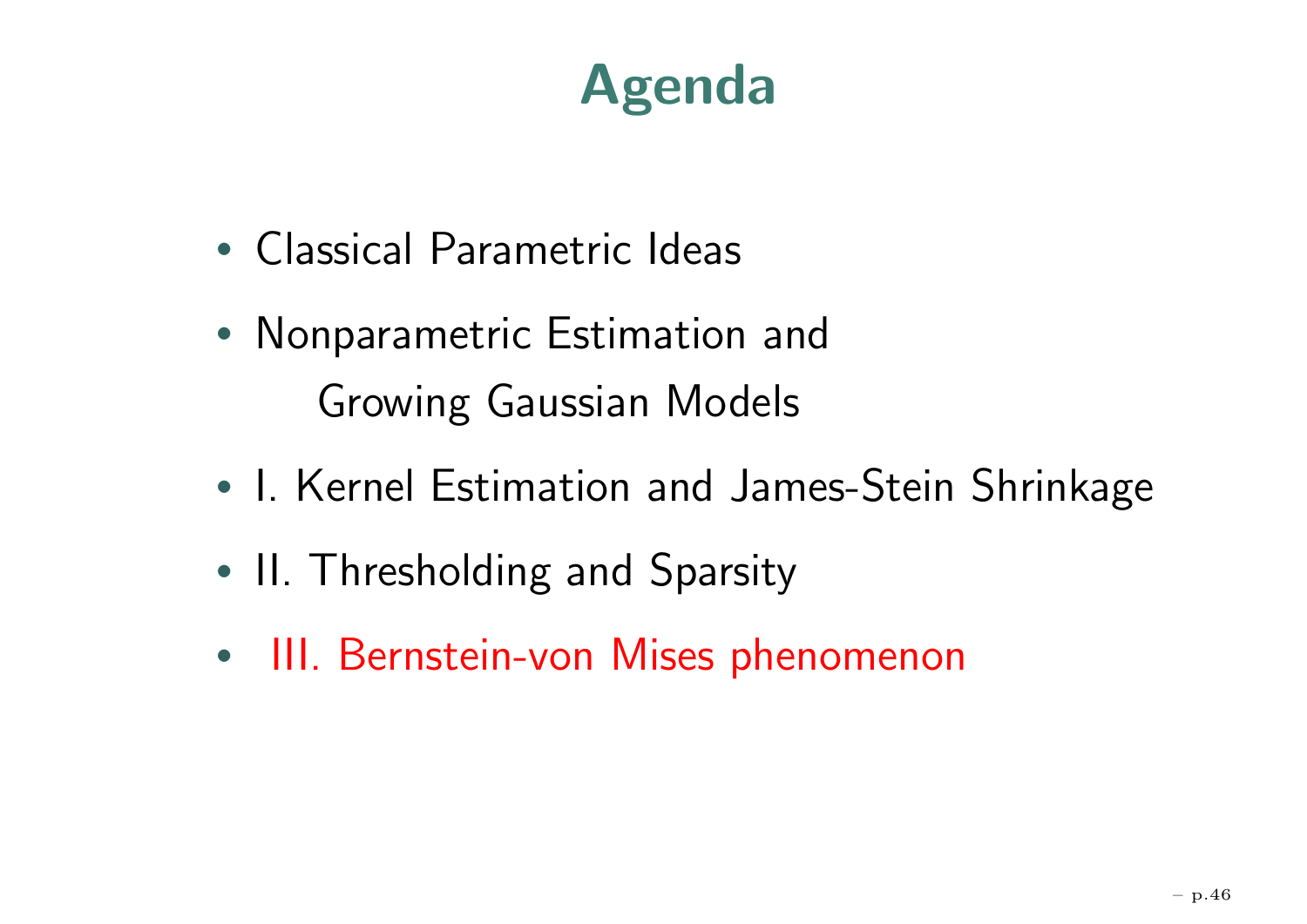### **Bernstein-von Mises Phenomenon**

Asymptotic match of freq. & Bayesian confidence intervals:

Classical version

 $Y_1,\ldots,Y_n \overset{i.i.d.}{\sim}$  $\stackrel{\text{a.e.}}{\sim} p_{\theta}(y) d\mu \qquad \theta \in \Theta \subset \mathbb{R}$ d **d fixed**

Under mild conditions, as  $n\to\infty$ ,

$$
\left\| P_{\theta|Y} - N(\hat{\theta}_{MLE} , n^{-1}I_{\theta_0}^{-1}) \right\| \stackrel{P_{n,\theta_0}}{\longrightarrow} 0,
$$

where

- $\bullet$   $I_{\theta}$  $\delta = E_\theta \big[\frac{\partial}{\partial \theta} \log p_\theta \big] \big[\frac{\partial}{\partial \theta} \log p_\theta\big]$  $\lceil$  $\, T \,$  $\dot{\phantom{\phi}}$  is Fisher information,
- $\bullet$  $||P - Q|| = \max_{A} |P(A)$  $-Q(A)|$  is total variation distance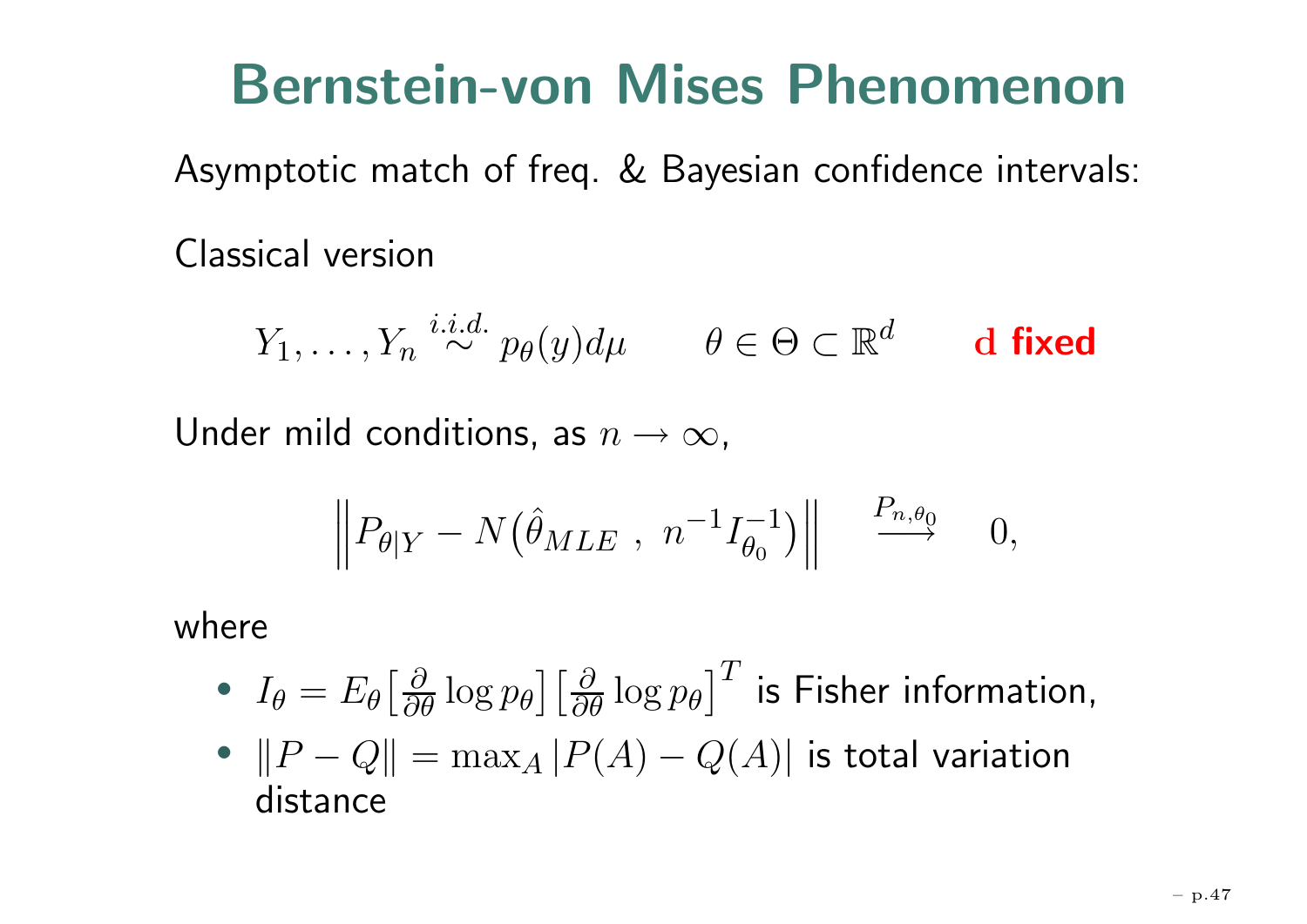# **Non-parametric Regression**

$$
Y_i = f(i/n) + \sigma_0 w_i, \qquad i = 1, \ldots, n
$$

For typical smoothness priors (e.g.  $\,d^{th}$  integrated Wiener process prior)

- Bernstein von Mises fails [Dennis Cox, D. A. Freedman]
- frequentist & posterior laws of ||  $\hat{f}$  $-f||$ 2 2 **mismatch** in center and scale

Here,

- revisit via elementary Growing Gaussian Model approach
- Apply to single levels of wavelet decomposition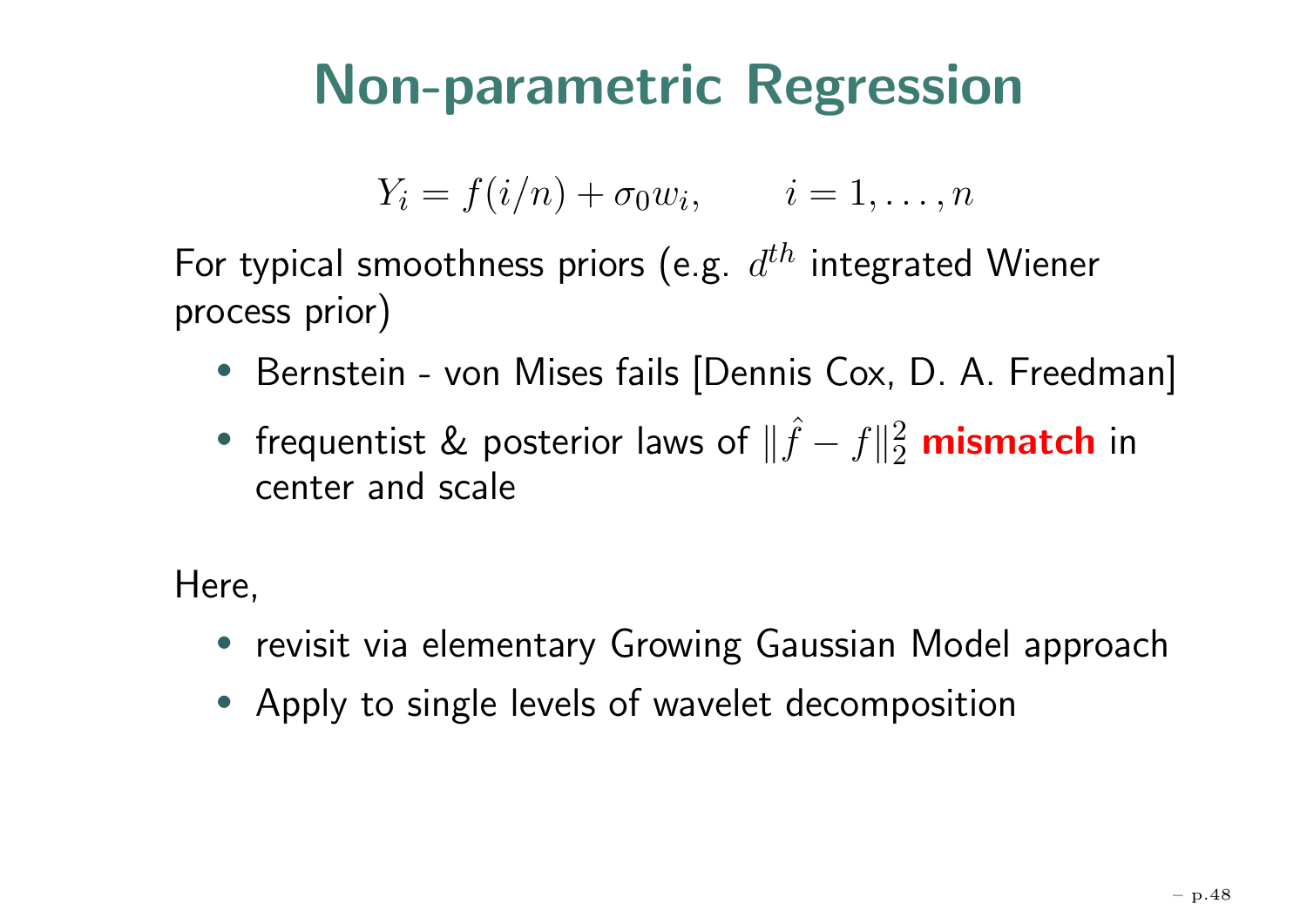### **Growing Gaussian Model**

Data:  $Y_1, \ldots, Y_n|\theta \stackrel{i.i.d.}{\sim}$  $\stackrel{i.d.}{\sim} N_p(\theta, \sigma_0^2 I)$  **Prior:**  $\theta \sim N_p(0, \tau_n^2)$ .

• growing:  $p = p(n) \nearrow$  with  $n$ 

 $\bullet$   $\sigma$  $\Omega_n^2 = \textsf{Var}(\bar{Y}_n | \theta) = \sigma$ 2  $\frac{2}{0}/n; \qquad \tau_n^2$  may depend on  $n.$ 

 $\textbf{Goal: } \textsf{compare } \mathcal{L}(\hat{\theta}_{MLE}|\theta), \mathcal{L}(\hat{\theta}_{Bayes}|\theta) \text{ with } \mathcal{L}(\theta|Y).$ 

**Posterior:** All Gaussian: **centering** and **scaling** are key:

$$
\mathcal{L}(\theta|\bar{Y}=\bar{y}) \sim N_p(\hat{\theta}_B = \mathbf{w_n}\bar{y}, \mathbf{w_n}\sigma_n^2 I)
$$

$$
\mathbf{w_n} = \frac{\tau_n^2}{\sigma_n^2 + \tau_n^2}
$$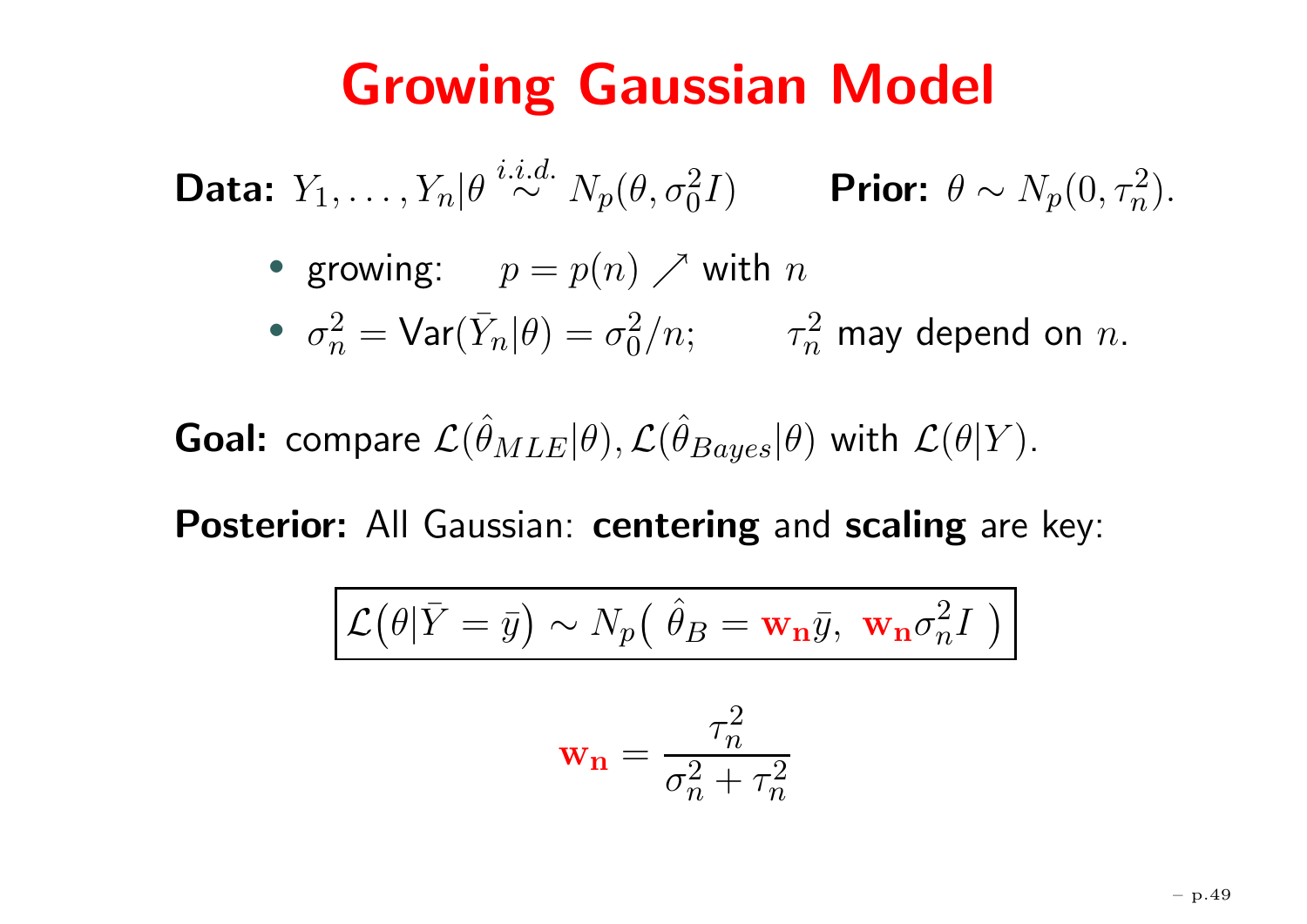#### **Growing Gaussians and BvM**

Correspondences:

$$
P_{\theta|Y} \leftrightarrow N_p(w_n \bar{y}, w_n \sigma_n^2 I)
$$
  

$$
N(\hat{\theta}_{MLE}, n^{-1}I_{\theta_0}^{-1}) \leftrightarrow N_p(\bar{y}, \bar{\sigma}_n^2 I)
$$

For BvM to hold, now need  $w_n\nearrow 1$  sufficiently fast:

**Proposition:** In the growing Gaussian model

$$
||P_{\theta|Y} - N(\hat{\theta}_{MLE}, n^{-1}I_{\theta_0}^{-1})|| \stackrel{P_{n,\theta_0}}{\longrightarrow} 0,
$$

if and only if

$$
\sqrt{p}\frac{\sigma_n^2}{\tau_n^2}=\frac{\sqrt{p}}{n}\frac{\sigma_0^2}{\tau_n^2}\to 0\qquad\textrm{ i.e. }\;w_n=1-o\Big(\frac{1}{\sqrt{p}_n}\Big).
$$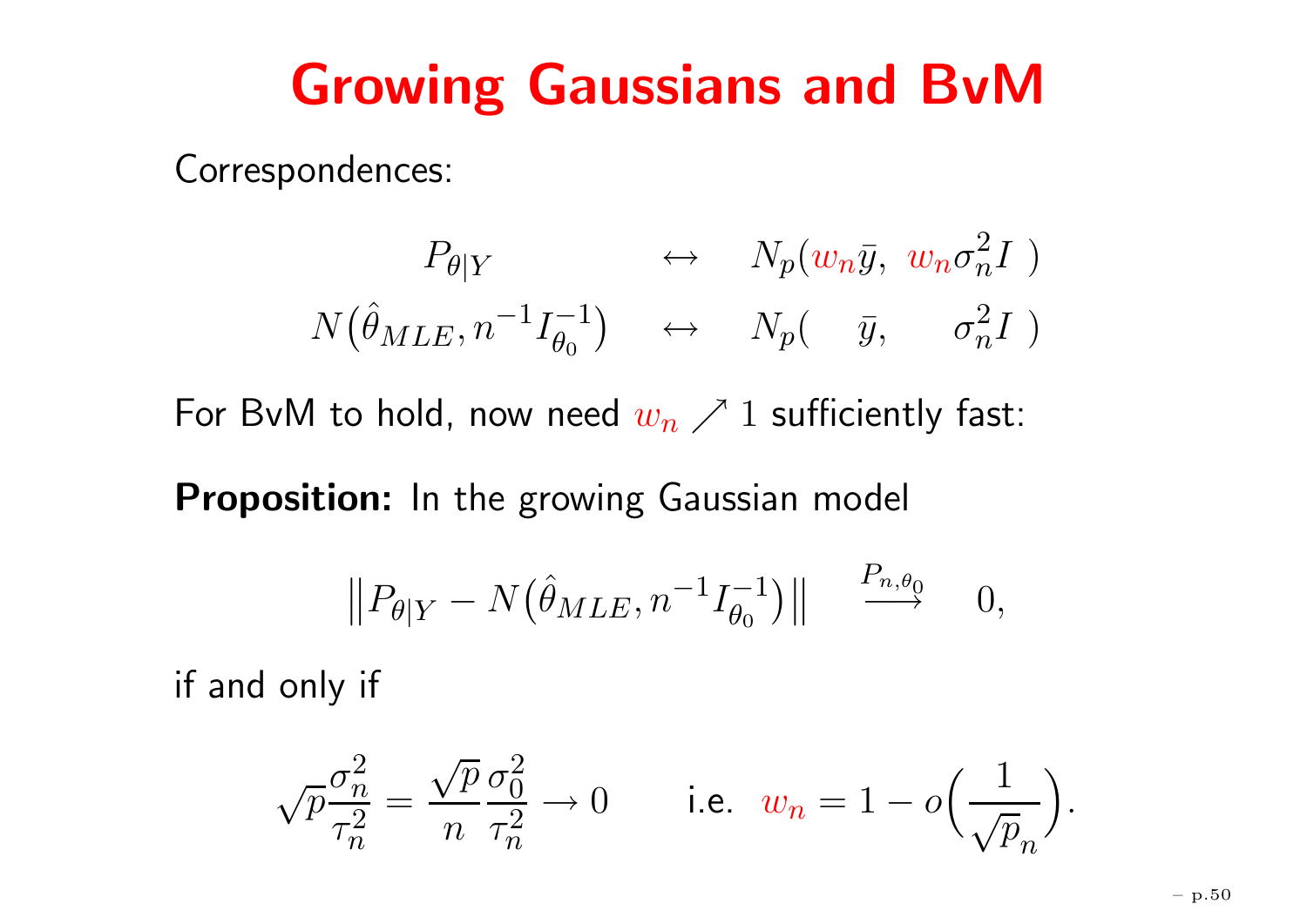### **Example: Pinsker priors**

Back to regression:  $\;\;dY_t$  $= f(t)dt + \sigma_n dW_t$ Minimax MSE linear estimation of  $f\colon$  $\{f :$  $\int_0^1$ 0 $(D)$  $\int^{\alpha} f$ )<sup>2</sup>  $\leq C$ 2 }

Least favourable prior on wavelet coeffs (for sample size  $n)$ :



 $\Rightarrow$  critical level  $j_{\ast}$  $j_*(n,\alpha)$  grows with  $n$ 

(**Growing Gaussian model** again)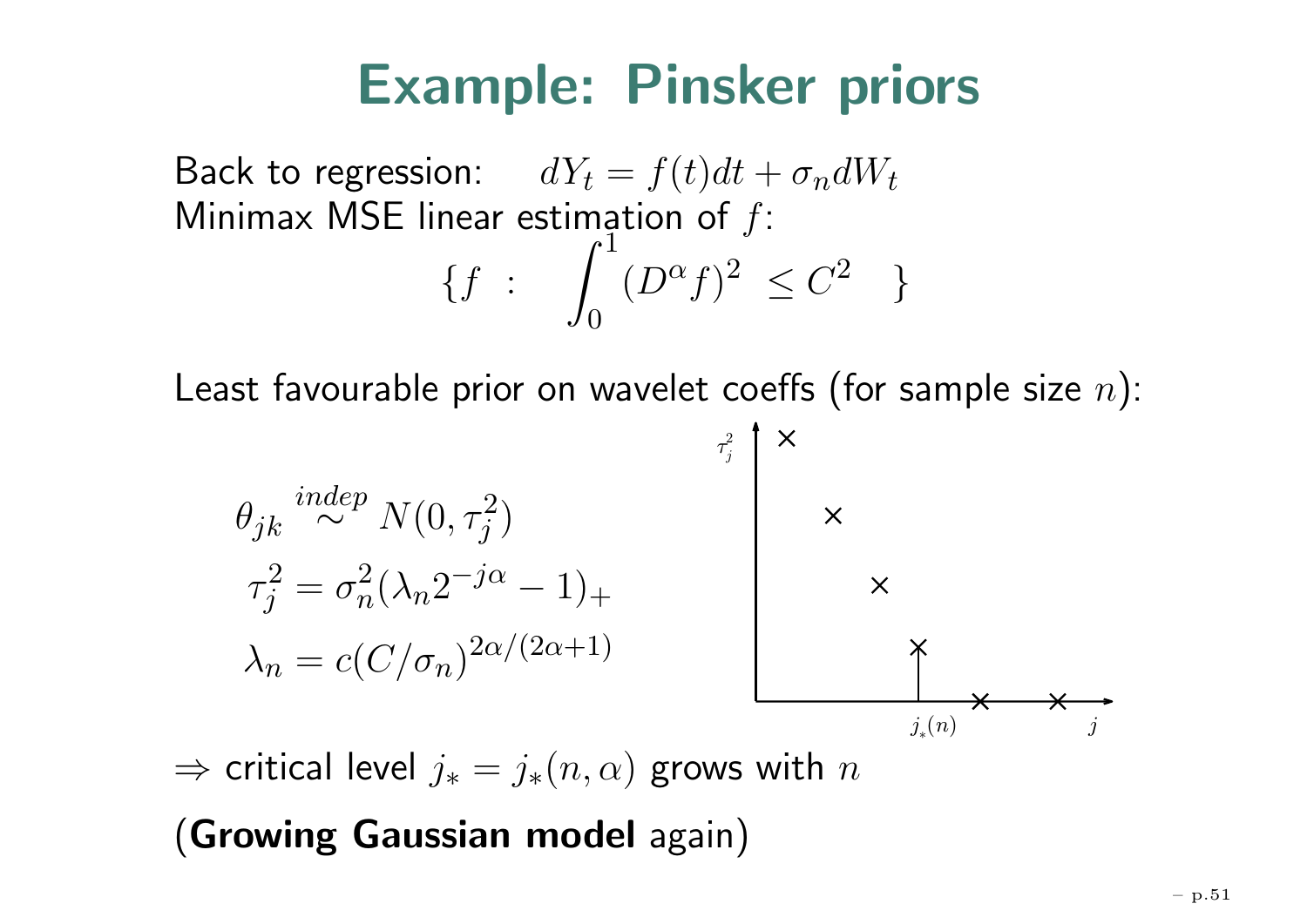# **Validity of B-vM depends on level**

Bayes estimator for the Pinsker prior attains exact minimax MSE (asymptotically)  ${\bf But}$  Bernstein von Mises fails at the critical level  $j_*(n)$ :

At 
$$
j_*(n)
$$
  
\n[fine scale features]  
\n
$$
1 - w_n = \frac{1}{1 + \tau_{j_*}^2/\sigma_n^2} \ge 2^{-\alpha}
$$
\n**BvM fails**

At fixed  $j_0$ :  $p=2$ [coarse scale]

$$
p = 2^{j_0} \text{FIXED} \text{ (or slowly } \nearrow)
$$

$$
\tau_{j_0}^2 / \sigma_n^2 = \lambda_n 2^{-j_0 \alpha} \to \infty
$$

 $1-w_n \rightarrow$ 0 **BvM holds**

⇒Difficulty lies with high dimensional features.